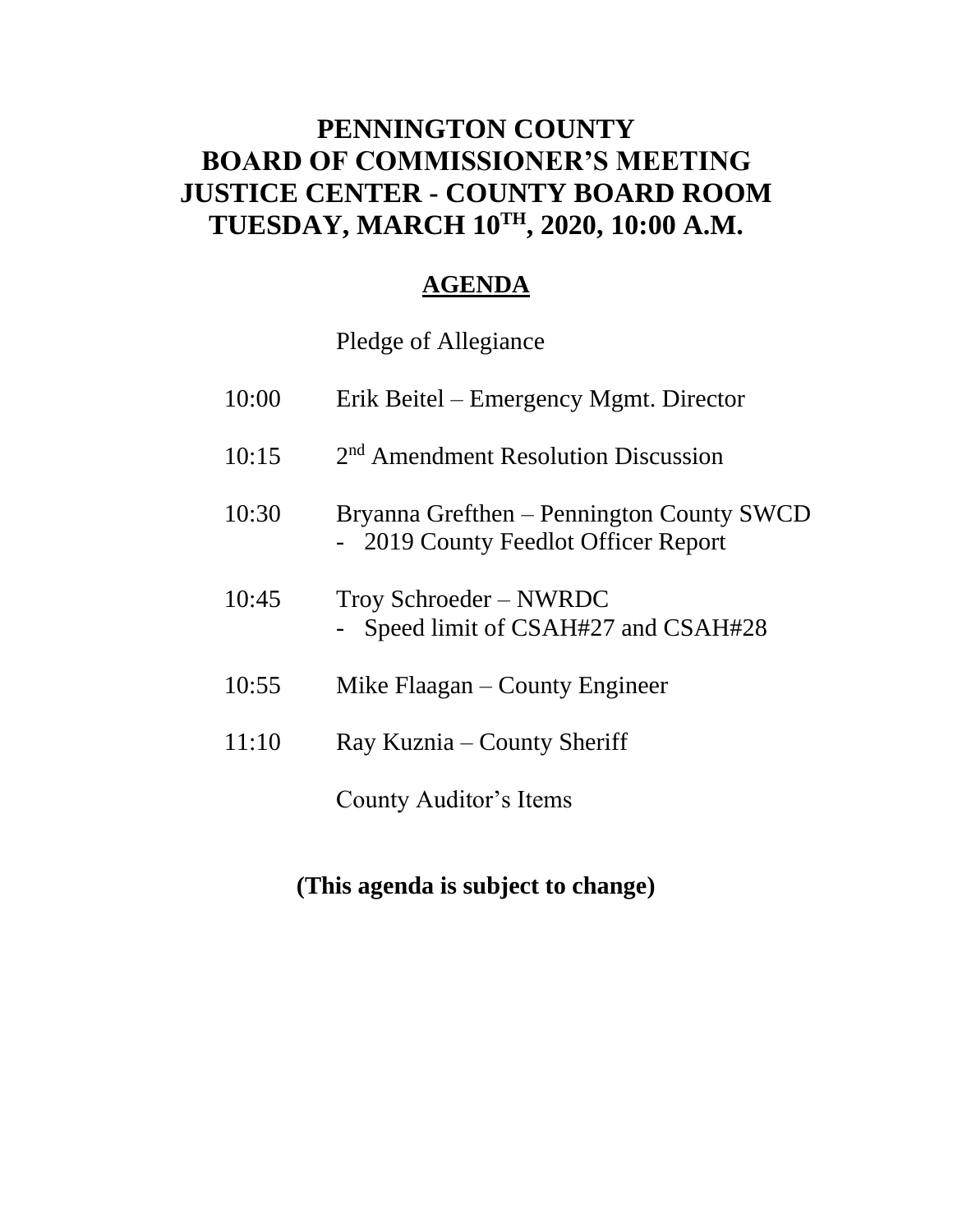#### **OFFICIAL PROCEEDINGS PENNINGTON COUNTY BOARD OF COMMISSIONERS TUESDAY, FEBRUARY 25** th **, 2020, 8:00 P.M.**

Pursuant to adjournment, the Pennington County Board of Commissioners met in the Pennington County Board Room in Thief River Falls, MN, on Tuesday, February 25<sup>th</sup>, 2020 at 8:00 a.m. Members Present: Cody Hempel, Donald Jensen, Bruce Lawrence, Darryl Tveitbakk, and Neil Peterson. Members Absent: None.

The meeting was called to order by Chairman Tveitbakk and the Pledge of Allegiance was recited.

Human Service Director Julie Sjostrand presented the Humans Service Committee consent agenda from the February  $18<sup>th</sup>$ , 2020 meeting. On a motion by Commissioner Hempel, and seconded by Commissioner Peterson, the following recommendations of the Pennington County Human Service Committee for February 18<sup>th</sup>, 2020 are hereby approved. Motion carried. orded by Commissioner Peterson, the following recomment<br>ty Human Service Committee for February 18<sup>th</sup>, 2020 a<br>n carried.<br>**SECTION A**<br>approve the January 21, 2020 Human Service Committ<br>uutes.<br>approve the agency's personnel

#### SECTION A

- I. To approve the January 21, 2020 Human Service Committee Meeting minutes.
- II. To approve the agency's personnel action as presented.
- III. A. To approve the CY 2020 Chemical Dependency and Temporary Confinement Services Purchase of Service agreement between Sanford Behavioral Health and Pennington County Human Services as presented.

#### SECTION B

I. To approve payment of the agency's bills.

At this time members of the Pennington County Second Amendment Coalition met with the County Board. Doug Williams and Bill Barthold presented a petition that requests the Pennington County Board of Commissioners to pass a resolution naming Pennington County as a Second Amendment Dedicated County. The Coalition pointed out that legislation is being introduced in the Minnesota Legislature and the United States Congress that could infringe on the rights of law-abiding citizens to keep and bear arms as guaranteed by the Second Amendment to the United States Constitution.

The County Board stated they understood the purpose of their request and did not disagree with the petition. Today they did not have a draft resolution in front of them to consider and they would like to have any resolution reviewed by the County Attorney. It was also noted that the MN County Attorney's Association was reviewing this issue and intends to issue their recommendation. The County Board stated that immediately after this meeting some of the County Board members will be going to St. Paul and will be meeting with our legislators, and they will be discussing these concerns with them.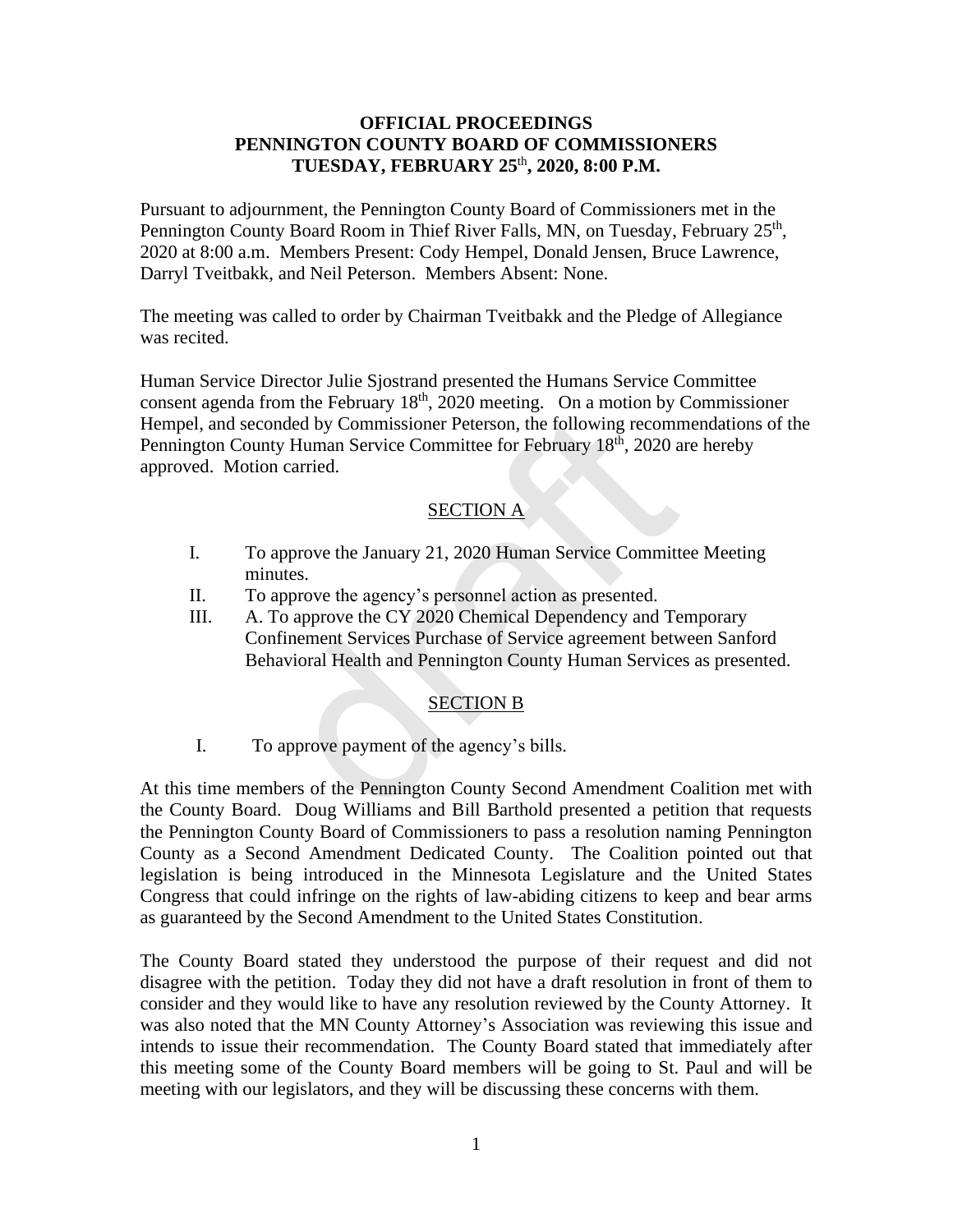Todd Jesme said the County Commissioner will see demonstrations promoting changes to the Second Amendment at the Capitol.

The County Board will bring a draft resolution to a future County Board Meeting, so no action was taken at this meeting.

County Engineer Mike Flaagan presented a State of Minnesota, Department of Transportation and Pennington County Detour Agreement for a Trunk Highway No.1 detour. The detour would be on C.S.A.H. #18 north for 3.48 miles for a duration of sixty-two days. The estimated reimbursement to the county is \$1,215.32. The following resolution was introduced by Commissioner Jensen, seconded by Commissioner Peterson, and upon vote was unanimously carried.

#### PENNINGTON COUNTY RESOLUTION

IT IS RESOLVED that Pennington County enter into MnDOT Agreement No. 1036079 with the State of Minnesota, Department of Transportation for the following purposes:

To provide for payment by the State to the County for the use of County State Aid Highway No. 18 as a detour route during the construction to be performed upon, along, and adjacent to Trunk Highway No. 1 from Pennington County State Aid Highway No.18 to Minnesota State Highway No. 219 under State Project No. 5702-47 (T.H. 1= 170). PENNINGTON COUNTY<br>
RESOLUTION<br>
D that Pennington County enter into MnDOT Agreeme<br>
Minnesota, Department of Transportation for the follow<br>
yment by the State to the County for the use of County<br>
as a detour route during the

IT IS FURTHER RESOLVED that County Board Commissioner Darryl Tveitbakk and County Engineer Mike Flaagan are authorized to execute the Agreement and any amendments to the Agreement.

#### **CERTIFICATION**

I certify the above Resolution is an accurate copy of the Resolution adopted by the Board of Commissioners of Pennington County at an authorized meeting held on the  $25<sup>th</sup>$  Day of February, 2020, as shown by the minutes of the meeting in my possession.

County Engineer Mike Flaagan made a request to advertise for crack sealing and shouldering bids. Moved by Commissioner Jensen, seconded by Commissioner Peterson, to authorize the County Engineer and County Auditor-Treasurer to advertise for bids for crack sealing and shouldering bids to be opening 9:00 a.m., April 14<sup>th</sup>, 2020. Motion carried.

The County Engineer discussed purchasing a 2013 Freightliner Semi-tractor for \$38,500.00 for the County Highway Department. Moved by Commissioner Peterson, seconded by Commissioner Jensen, to purchase the 2013 Freightliner semi-tractor for \$38,500.00 for the County Highway Department. Motion carried.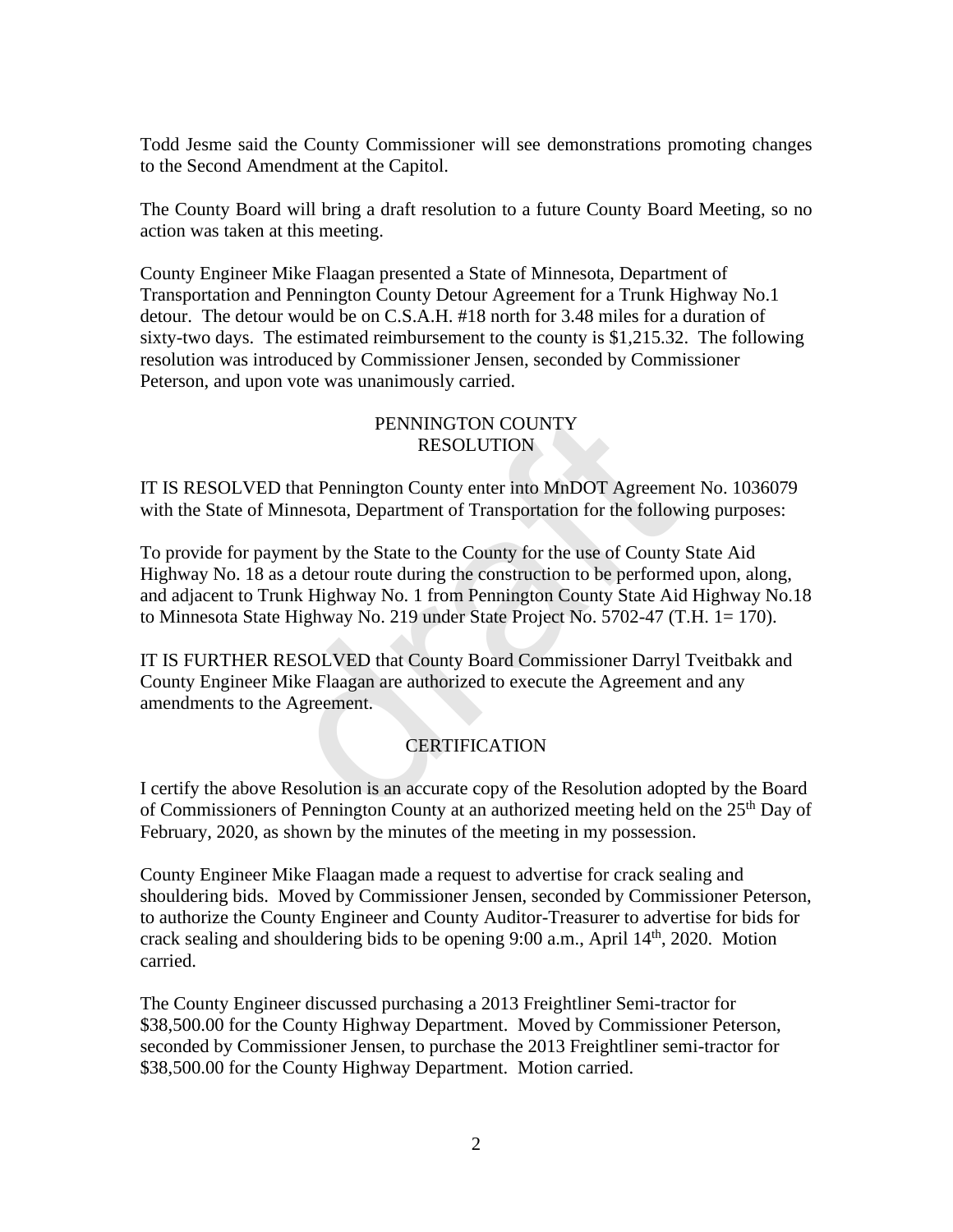It was noted that the seller decided not to sell the 1986 belly dump trailer that was approved at the February  $11<sup>th</sup>$ , 2020 County Board Meeting.

The County Engineer reported on the bridge project. They are now working on the second piling.

County Sheriff Ray Kuznia presented the resignation of Tiffany Tureson as full-time Dispatcher/Jailer effective February 23<sup>rd</sup>, 2020. Moved by Commissioner Jensen, seconded by Commissioner Hempel, to accept the resignation of Tiffany Tureson. Motion carried.

Eric Beitel, Emergency Management Director, informed the County Board there would be a pre-flood preparedness meeting on Thursday, March 5<sup>th</sup>, 2020 at 1:00 p.m. at the Thief River Falls Fire Hall.

Commissioner Jensen moved, seconded by Commissioner Hempel, to approve overtime pay for County Auditor-Treasurer office personnel for election purposes in 2020. Motion carried.

Moved by Commissioner Hempel, seconded by Commissioner Peterson, to approve the minutes of February 11<sup>th</sup>, 2020 as written. Motion carried.

Motioned by Commissioner Peterson, seconded by Commissioner Lawrence, to approve payment of the Human Services warrants totaling \$ 98,061.33, and the following Commissioner warrants. Motion carried.

#### WARRANTS

| ommissioner Jensen moved, seconded by Commissioner Hempel, to approv<br>ay for County Auditor-Treasurer office personnel for election purposes in 2<br>arried.                               |             |
|----------------------------------------------------------------------------------------------------------------------------------------------------------------------------------------------|-------------|
| loved by Commissioner Hempel, seconded by Commissioner Peterson, to a<br>inutes of February 11 <sup>th</sup> , 2020 as written. Motion carried.                                              |             |
| Iotioned by Commissioner Peterson, seconded by Commissioner Lawrence,<br>ayment of the Human Services warrants totaling \$98,061.33, and the follow<br>ommissioner warrants. Motion carried. |             |
|                                                                                                                                                                                              | WARRANTS    |
| <b>County Revenue</b>                                                                                                                                                                        | \$23,286.70 |
| Road & Bridge                                                                                                                                                                                | \$1,439.71  |
| <b>Solid Waste Facility</b>                                                                                                                                                                  | 240.00      |
| er diems and meal reimbursements in the amount of \$44.65 were also appro                                                                                                                    |             |
| was reported that the County Attorney and Personnel Committee interview                                                                                                                      |             |

Per diems and meal reimbursements in the amount of \$44.65 were also approved.

It was reported that the County Attorney and Personnel Committee interviewed two candidates for the position of Assistant County Attorney. The County Attorney recommends we hire Max LaCoursiere for the position of Assistant County Attorney to start March 3rd, 2020. Moved by Commissioner Jensen, seconded by Commissioner Hempel, to approve hiring Max LaCoursiere for the position of Assistant County Attorney. Motion carried.

County Attorney Seamus Duffy then informed the County Board that Gretchen Weinrich will be leaving her position as Crime Victim Advocate and would like someone hired to job shadow for her the month of May. The position is paid for by grant funds and there will be funds available for this position.

Moved by Commissioner Hempel, seconded by Commissioner Jensen, to authorize advertising for applicants for the Crime Victim Advocate position. Motion carried.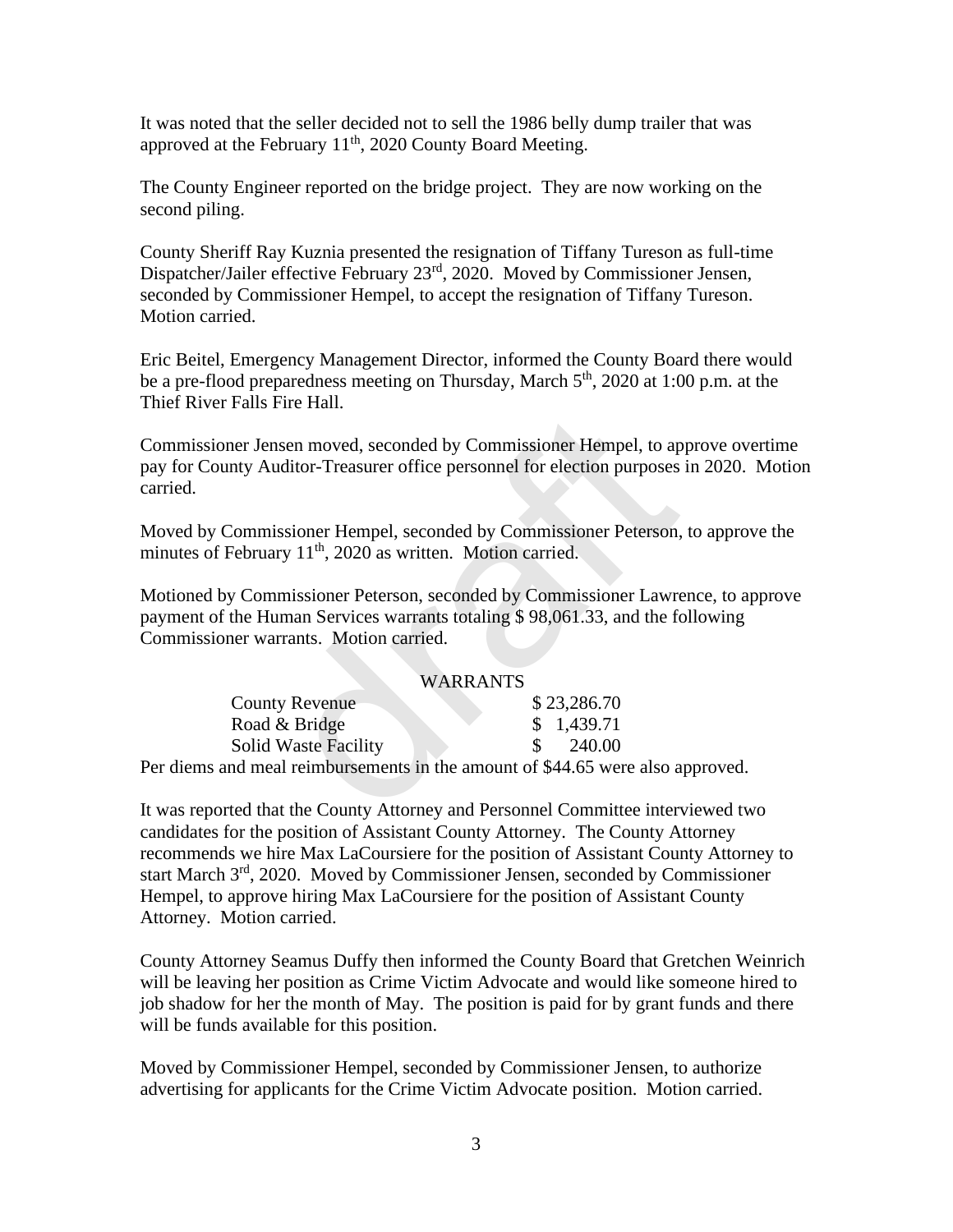Luke Kaushagen then asked the County Board about the sides of the road eroding into the Joint Ditch #30. Commissioner Jensen said that they are working to get funds through the One Watershed One Plan to fix some of these areas.

Motioned by Commissioner Lawrence, seconded by Commissioner Peterson, to adjourn the Board meeting to Tuesday, March  $10<sup>th</sup>$ , 2020 at 10:00 a.m. Motion carried.

ATTEST:

Kenneth Olson, Auditor-Treasurer Darryl Tveitbakk, Chairman Pennington County Board of Commissioners

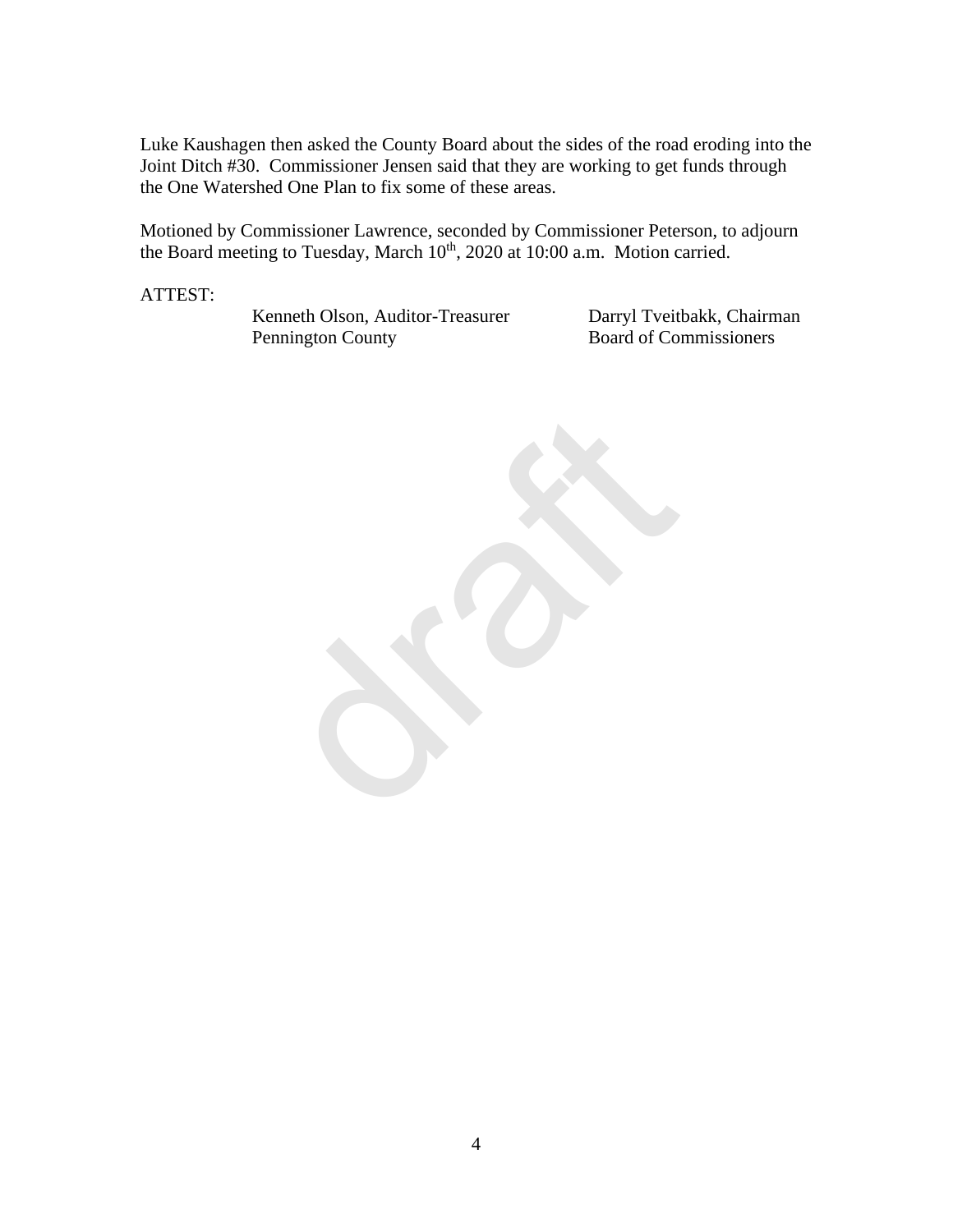| Linda                                     |                | <b>Pennington County Financial System</b>                                                                | <b>INTEGRATED<br/>FINANCIAL SYSTEMS</b> |
|-------------------------------------------|----------------|----------------------------------------------------------------------------------------------------------|-----------------------------------------|
| 3/9/20                                    | 3:03PM         | Audit List for Board COMMISSIONER'S VOUCHERS ENTRIES                                                     | Page 1                                  |
| Print List in Order By:                   | $\overline{1}$ | 1 - Fund (Page Break by Fund)<br>2 - Department (Totals by Dept)<br>3 - Vendor Number<br>4 - Vendor Name |                                         |
| Explode Dist. Formulas Y                  |                |                                                                                                          |                                         |
| Paid on Behalf Of Name<br>on Audit List?: | $\mathsf{N}$   |                                                                                                          |                                         |
| Type of Audit List:                       | D              | D - Detailed Audit List<br>S - Condensed Audit List                                                      |                                         |
| Save Report Options?:                     | N              |                                                                                                          |                                         |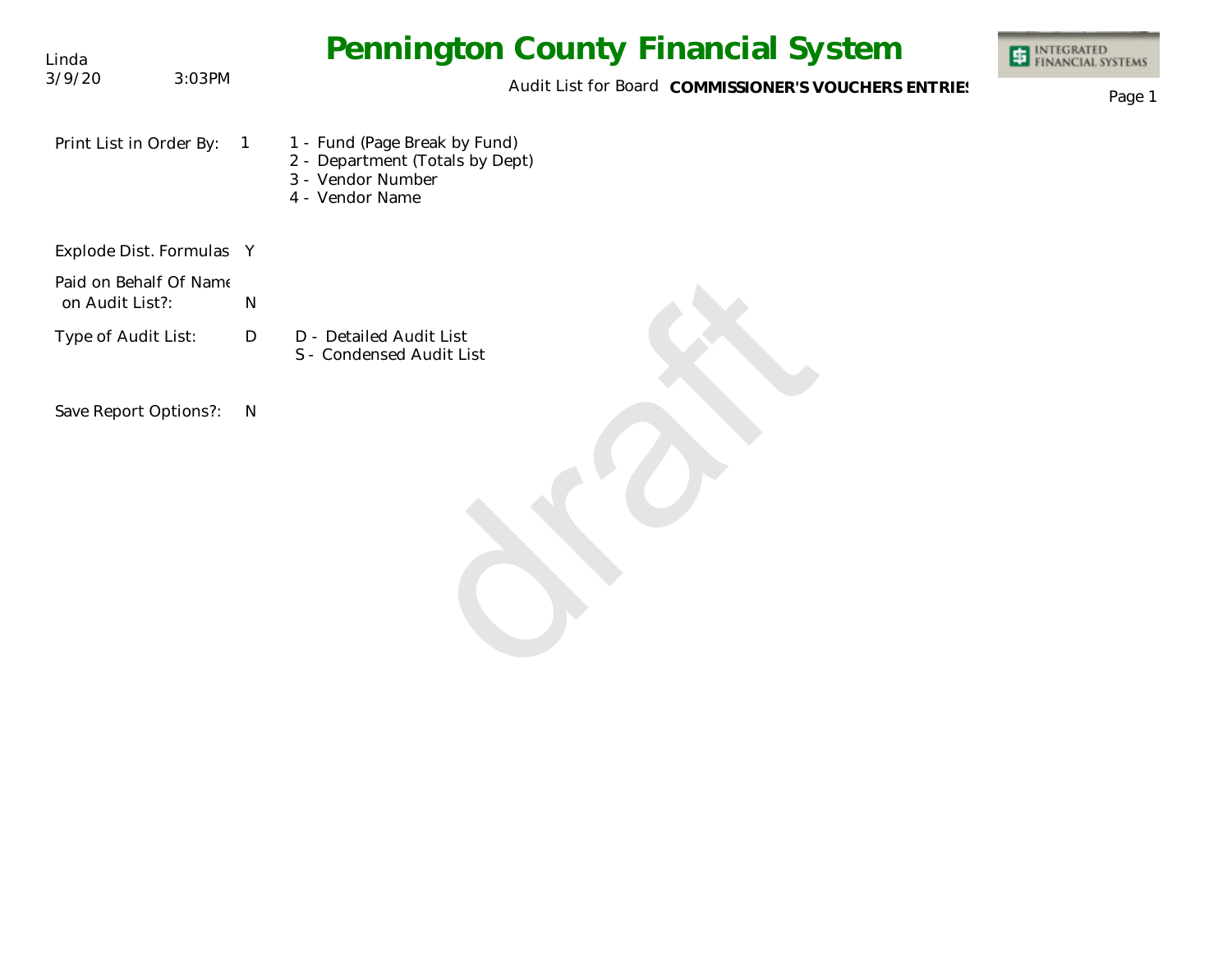#### Audit List for Board COMMISSIONER'S VOUCHERS ENTRIES<br>Page 2

|                |      | Vendor Name                    | Rpt  |            | <b>Warrant Description</b>        |                | Invoice $#$   | Account/Formula Descripti 1099   |   |
|----------------|------|--------------------------------|------|------------|-----------------------------------|----------------|---------------|----------------------------------|---|
|                |      | No. Account/Formula            | Accr | Amount     | Service Dates                     |                | Paid On Bhf # | On Behalf of Name                |   |
|                |      | 1011 ACE HARDWARE              |      |            |                                   |                |               |                                  |   |
| 143            |      | 01-251-000-0000-6300           |      | 3.18       | <b>BITS/FIX CELL COVERS</b>       |                | 33780         | REPAIRS & MAINTENANCE            | N |
| 144            |      | 01-251-000-0000-6300           |      | 19.06      | WIRE STRIPPER, CONNECTORS         |                | 34531         | REPAIRS & MAINTENANCE            | N |
| 357            |      | 01-111-000-0000-6300           |      | 22.16      | <b>BLADES, WALL STRIPPER</b>      |                | 34616         | <b>REPAIRS &amp; MAINTENANCE</b> | N |
| 145            |      | 01-218-000-0000-6300           |      | 22.16      | TAPE, WALL STRIPPER, PAINT        |                | 34616         | REPAIRS & MAINTENANCE            | N |
| 146            |      | 01-218-000-0000-6300           |      | 12.99      | PLIER                             |                | 34702         | REPAIRS & MAINTENANCE            | N |
| 147            |      | 01-218-000-0000-6403           |      | 9.18       | <b>DEODORIZER</b>                 |                | 35816         | JANITORIAL SUPPLIES              | N |
|                | 1011 | <b>ACE HARDWARE</b>            |      | 88.73      |                                   | 6 Transactions |               |                                  |   |
|                |      |                                |      |            |                                   |                |               |                                  |   |
|                |      | 1396 ALTRU HEALTH SYSTEM       |      |            |                                   |                |               |                                  |   |
| 139            |      | 01-251-000-0000-6255           |      | 3,580.00   | DR 2425                           |                | MRN 454692    | MEDICAL - LOCAL                  | 6 |
|                | 1396 | ALTRU HEALTH SYSTEM            |      | 3,580.00   |                                   | 1 Transactions |               |                                  |   |
|                | 1308 | ASSOCIATION MINNESOTA COUNTIES |      |            |                                   |                |               |                                  |   |
| $\overline{7}$ |      | 01-003-000-0000-6241           |      | 300.00     | LEGISLATIVE CONF - DT             |                | 56125         | <b>DUES - BOARD</b>              | N |
| 8              |      | 01-003-000-0000-6241           |      | 300.00     | LEGISLATIVE CONF - DJ             |                | 56125         | <b>DUES - BOARD</b>              | N |
| 9              |      | 01-003-000-0000-6241           |      | 300.00     | LEGISLATIVE CONF - NP             |                | 56125         | <b>DUES - BOARD</b>              | N |
| 10             |      | 01-003-000-0000-6241           |      | 300.00     | LEGISLATIVE CONF-BL               |                | 56125         | <b>DUES - BOARD</b>              | N |
|                | 1308 | ASSOCIATION MINNESOTA COUNTIES |      | 1,200.00   |                                   | 4 Transactions |               |                                  |   |
|                | 2304 | <b>BNJ PLUMBING</b>            |      |            |                                   |                |               |                                  |   |
| 157            |      | 01-251-000-0000-6300           |      | 200.00     | AUGER PLUGGED DRAIN               |                |               | <b>REPAIRS &amp; MAINTENANCE</b> | N |
|                | 2304 | <b>BNJ PLUMBING</b>            |      | 200.00     |                                   | 1 Transactions |               |                                  |   |
|                | 2050 | <b>BREDESON SUPPLY</b>         |      |            |                                   |                |               |                                  |   |
| 193            |      | 01-601-000-0000-6401           |      | 8.40       | <b>OFFICE SUPPLIES</b>            |                | 88235         | SUPPLIES - EXTENSION             | N |
|                | 2050 | <b>BREDESON SUPPLY</b>         |      | 8.40       |                                   | 1 Transactions |               |                                  |   |
|                |      |                                |      |            |                                   |                |               |                                  |   |
|                | 3044 | C.L. LINFOOT COMPANY           |      |            |                                   |                |               |                                  |   |
| 360            |      | 01-218-000-0000-6300           |      | 504.93     | KITCHEN AIR HANDLER REPAIR        |                | S85072        | <b>REPAIRS &amp; MAINTENANCE</b> | N |
| 361            |      | 01-218-000-0000-6300           |      | $329.50 -$ | <b>CREDIT LABOR &amp; MILEAGE</b> |                | S85072        | REPAIRS & MAINTENANCE            | N |
|                | 3044 | C.L. LINFOOT COMPANY           |      | 175.43     |                                   | 2 Transactions |               |                                  |   |
|                | 3352 | <b>CHARM-TEX INC</b>           |      |            |                                   |                |               |                                  |   |
| 109            |      | 01-251-000-0000-6416           |      | 98.90      | <b>BROOMS</b>                     |                | 0209594-IN    | <b>CLOTHING SUPPLIES - JAIL</b>  | N |
| 108            |      | 01-251-000-0000-6416           |      | 123.42     | PROPERTY BAGS                     |                | 0210766-IN    | <b>CLOTHING SUPPLIES - JAIL</b>  | N |
| 107            |      | 01-251-000-0000-6416           |      | 39.80      | URINAL SCREENS                    |                | 0210884-IN    | <b>CLOTHING SUPPLIES - JAIL</b>  | N |
| 106            |      | 01-251-000-0000-6416           |      | 61.18      | PROPERTY BAGS                     |                | 0211406-IN    | <b>CLOTHING SUPPLIES - JAIL</b>  | N |
| 105            |      | 01-251-000-0000-6416           |      | 44.90      | <b>TRASH BAGS</b>                 |                | 0211479-IN    | <b>CLOTHING SUPPLIES - JAIL</b>  | N |
| 104            |      | 01-251-000-0000-6416           |      | 262.20     | <b>T-SHIRTS</b>                   |                | 0211580-IN    | <b>CLOTHING SUPPLIES - JAIL</b>  | N |

Copyright 2010-2019 Integrated Financial Systems

Linda

**1** County Revenue 3/9/20 3:03PM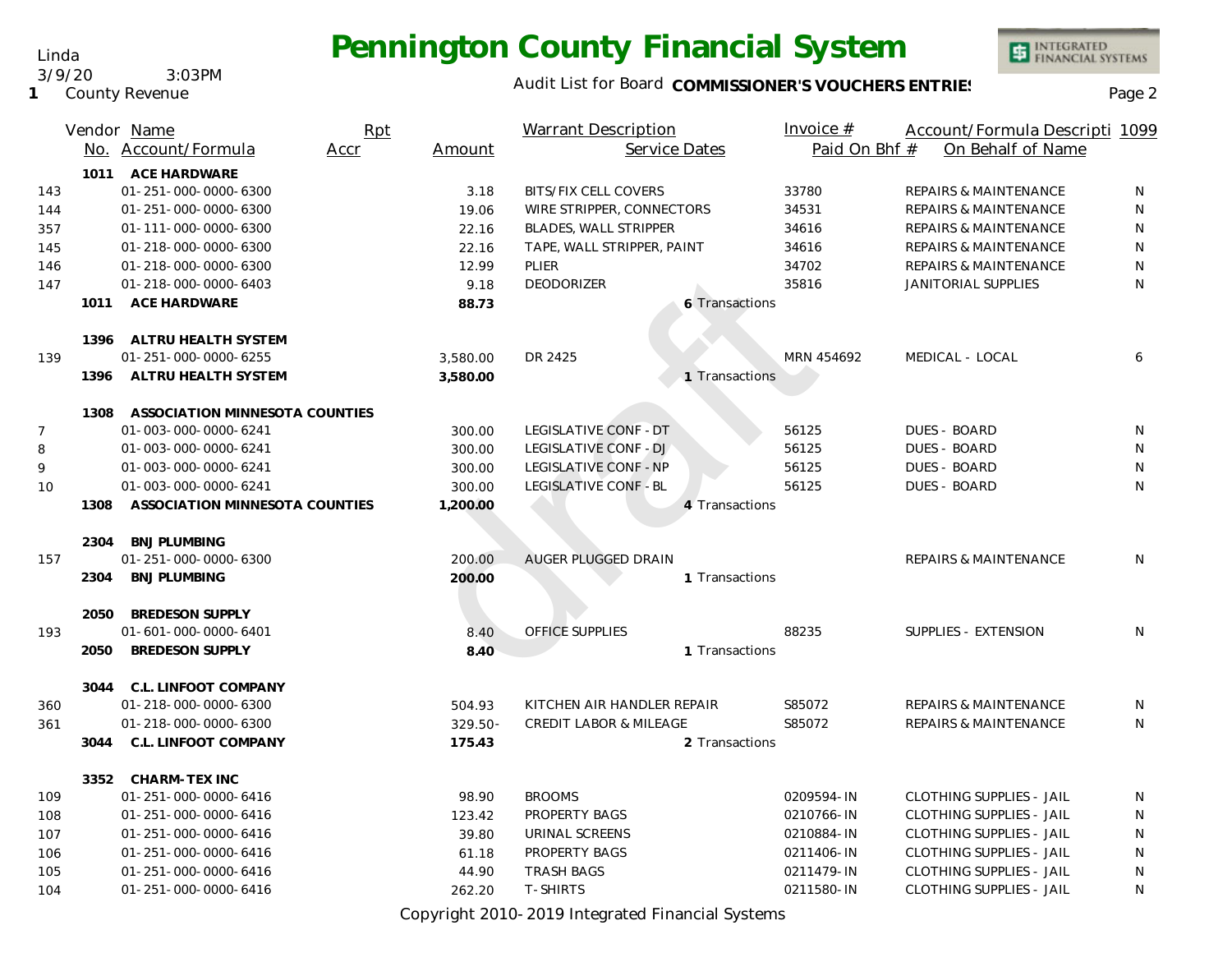Linda 3/9/20 3:03PM

**1** County Revenue

### Audit List for Board COMMISSIONER'S VOUCHERS ENTRIES<br>Page 3

INTEGRATED<br>FINANCIAL SYSTEMS

|                |       | Vendor Name<br>Rpt                       |          | <b>Warrant Description</b>     | Invoice $#$   | Account/Formula Descripti 1099   |    |
|----------------|-------|------------------------------------------|----------|--------------------------------|---------------|----------------------------------|----|
|                |       | No. Account/Formula<br>Accr              | Amount   | Service Dates                  | Paid On Bhf # | On Behalf of Name                |    |
| 103            |       | 01-251-000-0000-6416                     | 240.40   | <b>BOXERS/BRAS</b>             | 20192-IN      | <b>CLOTHING SUPPLIES - JAIL</b>  | N  |
|                | 3352  | CHARM-TEX INC                            | 870.80   | 7 Transactions                 |               |                                  |    |
|                | 3307  | COMMISSIONER OF TRANSPORTATION-S         |          |                                |               |                                  |    |
| 141            |       | 01-220-000-0000-6203                     | 400.00   | <b>HIGHLANDING TOWER FEE</b>   | 00000014091   | TELETYPE                         | N. |
|                | 3307  | COMMISSIONER OF TRANSPORTATION-S         | 400.00   | 1 Transactions                 |               |                                  |    |
|                |       | 4310 D & T VENTURES                      |          |                                |               |                                  |    |
| $\overline{4}$ |       | 01-070-000-0000-6301                     | 450.00   | PROPERTY TAX WEBSITE SUPPORT   | 300045        | MAINTENANCE AGREEMENT            | N  |
| 354            |       | 01-070-000-0000-6301                     | 450.00   | PROPERTY TAX WEBSITE SUPPORT   | 300099        | MAINTENANCE AGREEMENT            | N  |
|                |       | 4310 D & T VENTURES                      | 900.00   | 2 Transactions                 |               |                                  |    |
|                |       | 13483 DEPT OF CORRECTIONS FINANCIAL SERV |          |                                |               |                                  |    |
| 41             |       | 01-251-000-0000-6801                     | 2,253.00 | JANUARY STS WAGES              | 591249        | MISCELLANEOUS EXPENSE - JAIL     | N  |
|                | 13483 | DEPT OF CORRECTIONS FINANCIAL SERV       | 2,253.00 | 1 Transactions                 |               |                                  |    |
|                |       | 5308 ECOLAB                              |          |                                |               |                                  |    |
| 138            |       | 01-251-000-0000-6403                     | 66.06    | CLEANING SUPPLIES/SPRAY BOTTLE | 6254229672    | JANITORIAL SUPPLIES - JAIL       | N  |
|                |       | 5308 ECOLAB                              | 66.06    | 1 Transactions                 |               |                                  |    |
|                |       | 6305 FLAAGAN/JODI                        |          |                                |               |                                  |    |
| 344            |       | 01-013-000-0000-6853                     | 1,242.50 | 35.5 HRS@\$35 TZD GRANT        |               | TOWARD ZERO DEATH GRANT          | Y  |
|                |       | 6305 FLAAGAN/JODI                        | 1,242.50 | 1 Transactions                 |               |                                  |    |
|                |       | 7317 GALLS, LLC                          |          |                                |               |                                  |    |
| 148            |       | 01-251-000-0000-6420                     | 50.65    | <b>DUTY BELT</b>               | 1000106100    | <b>JAILER UNIFORMS</b>           | N  |
|                | 7317  | <b>GALLS, LLC</b>                        | 50.65    | 1 Transactions                 |               |                                  |    |
| 99999997       |       | GUNDERSON/JARRIN                         |          |                                |               |                                  |    |
| 350            |       | 01-251-000-0000-6420                     | 152.97   | UNIFORM ALLOWANCE REIMBURSE    |               | <b>JAILER UNIFORMS</b>           | N. |
| 999999997      |       | GUNDERSON/JARRIN                         | 152.97   | 1 Transactions                 |               |                                  |    |
|                | 8331  | <b>HARDWARE HANK</b>                     |          |                                |               |                                  |    |
| 358            |       | 01-800-000-0000-6300                     | 36.99    | FAN                            | 24159028      | REPAIRS & MAINTENANCE            | N. |
|                | 8331  | <b>HARDWARE HANK</b>                     | 36.99    | 1 Transactions                 |               |                                  |    |
|                | 8385  | <b>HEARTLAND PAPER CO</b>                |          |                                |               |                                  |    |
| 151            |       | 01-251-000-0000-6403                     | 158.18   | <b>BLEACH</b>                  | 6620160       | JANITORIAL SUPPLIES - JAIL       | N. |
| 149            |       | 01-251-000-0000-6403                     | 61.78    | <b>DISINFECTANT</b>            | 6620170       | JANITORIAL SUPPLIES - JAIL       | N  |
| 27             |       | 01-111-000-0000-6403                     | 23.72    | <b>PAPER TOWELS</b>            | 665328-0      | JANITORIAL SUPPLIES - COURTHOL N |    |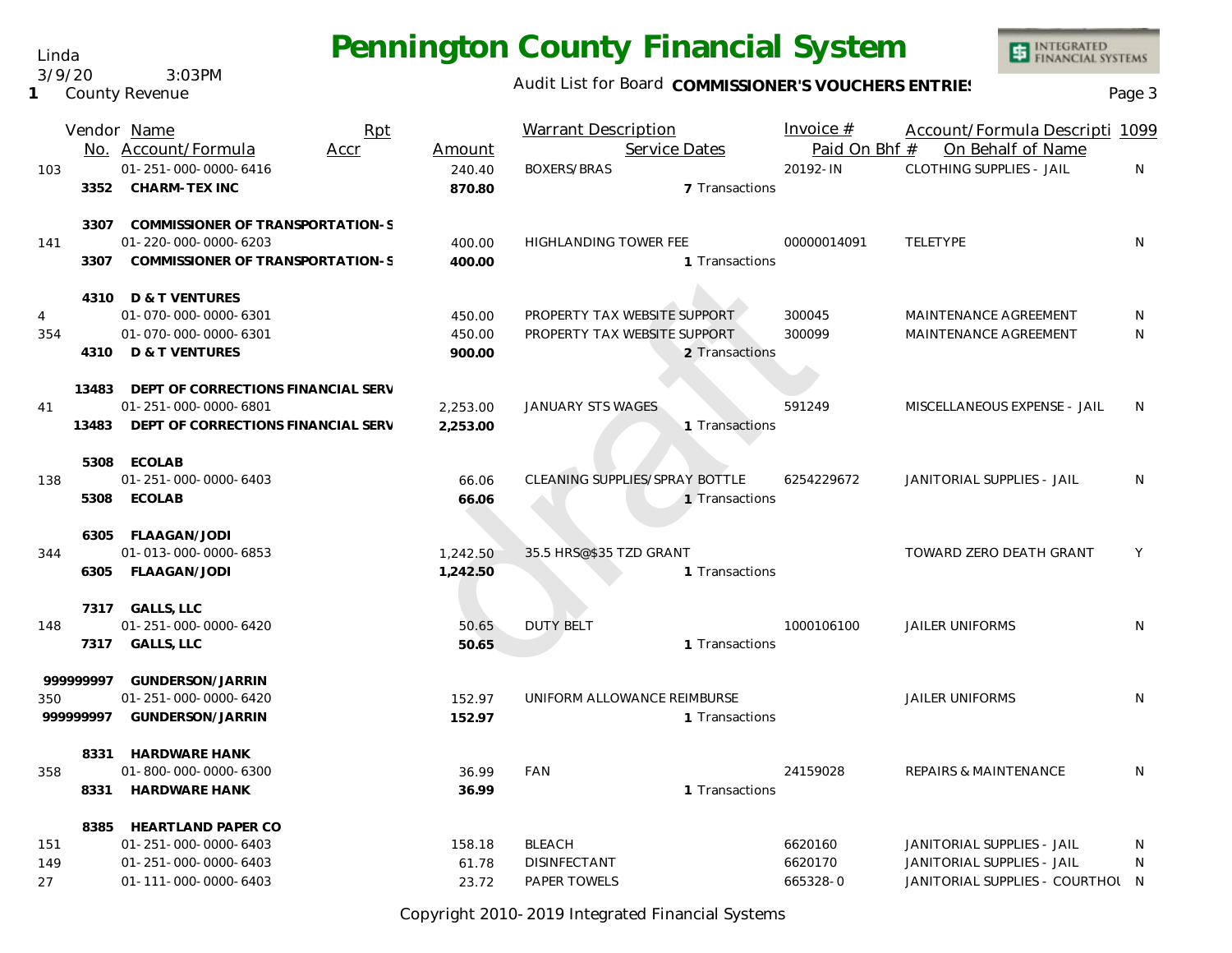Audit List for Board COMMISSIONER'S VOUCHERS ENTRIES<br>Page 4

INTEGRATED<br>FINANCIAL SYSTEMS

| Service Dates<br>Paid On Bhf #<br>On Behalf of Name<br>No. Account/Formula<br>Accr<br>Amount<br>01-251-000-0000-6403<br>JANITORIAL SUPPLIES - JAIL<br>PAPER PRODUCTS, BAGS<br>6653380<br>150<br>334.40<br>N<br><b>HEARTLAND PAPER CO</b><br>8385<br>578.08<br>4 Transactions<br><b>HOBART SALES &amp; SERVICE</b><br>8384<br>01-251-000-0000-6302<br>REPLACE TEMP CONTROL KNOB<br>MB956729<br>KITCHEN REPAIRS & EXPENSE<br>N<br>101<br>630.16<br><b>HOBART SALES &amp; SERVICE</b><br>8384<br>630.16<br>1 Transactions<br>8014 HUGOS #7<br>FOOD FOR MEETING<br>01-003-000-0000-6330<br>9.99<br>1155<br>TRAVEL & EXPENSE<br>190<br>N<br>32.17<br>FOOD - ELECTION TRAINING<br>1155<br><b>TRAVEL &amp; EXPENSE</b><br>N<br>01-061-000-0000-6330<br>189<br>1155<br>01-061-000-0000-6330<br>149.32<br><b>FOOD FOR ELECTION</b><br>TRAVEL & EXPENSE<br>N<br>191<br>8014 HUGOS #7<br>191.48<br>3 Transactions<br>10026<br>JENSEN/DONALD J<br>01-003-000-0000-6330<br><b>FEBRUARY MILEAGE</b><br><b>TRAVEL &amp; EXPENSE</b><br>N<br>287.50<br>133<br>22520<br>N<br>134<br>01-003-000-0000-6330<br>8.58<br>MEAL - AMC - ST PAUL<br><b>TRAVEL &amp; EXPENSE</b><br>MEAL - AMC - ST PAUL<br>22520<br>N<br>135<br>01-003-000-0000-6330<br>27.39<br><b>TRAVEL &amp; EXPENSE</b><br>22620<br>01-003-000-0000-6330<br>MEAL - AMC - ST PAUL<br>TRAVEL & EXPENSE<br>N<br>136<br>17.00<br>22720<br>N<br>137<br>01-003-000-0000-6330<br>15.89<br>MEAL - AMC - ST PAUL<br><b>TRAVEL &amp; EXPENSE</b><br>10026<br>JENSEN/DONALD J<br>356.36<br>5 Transactions<br>7012 JOHNSON-GREEN FUNERAL SERVICE INC<br><b>TRANSPORT TO GF</b><br>022020<br>OTHER SERVICES-CORONER<br>01-206-000-0000-6262<br>N<br>120<br>255.00<br><b>TRANSPORT TO GF</b><br>030220<br>01-206-000-0000-6262<br>255.00<br>OTHER SERVICES-CORONER<br>N<br>142<br>7012 JOHNSON-GREEN FUNERAL SERVICE INC<br>2 Transactions<br>510.00<br>KILEN/CYNTHIA<br>11315<br>01-601-000-0000-6330<br>MILEAGE - MEETINGS - FEBRUARY<br><b>TRAVEL &amp; EXPENSE</b><br>N<br>194<br>39.10<br>11315<br>KILEN/CYNTHIA<br>39.10<br>1 Transactions<br>LAWRENCE/BRUCE<br>12323<br>01-003-000-0000-6330<br><b>FEBRUARY MILEAGE</b><br><b>TRAVEL &amp; EXPENSE</b><br>334<br>427.80<br>N<br>30.00<br>22520<br>N<br>337<br>01-003-000-0000-6330<br>MEAL - AMC - ST PAUL<br><b>TRAVEL &amp; EXPENSE</b><br>N<br>335<br>01-003-000-0000-6330<br>388.28<br>LODGING - AMC - ST PAUL<br>22520-22720<br>TRAVEL & EXPENSE<br>$\mathsf{N}$<br>01-003-000-0000-6330<br>PARKING - AMC - ST PAUL<br>22520-22720<br>336<br>36.00<br><b>TRAVEL &amp; EXPENSE</b><br>MEAL - AMC - ST PAUL<br>22620<br>N<br>338<br>01-003-000-0000-6330<br>24.12<br><b>TRAVEL &amp; EXPENSE</b><br>MEAL - AMC - ST PAUL<br>22720<br>N<br>339<br>01-003-000-0000-6330<br>15.91<br>TRAVEL & EXPENSE<br>22720<br>01-003-000-0000-6330<br>MEAL - AMC - ST PAUL<br>N.<br>18.11<br><b>TRAVEL &amp; EXPENSE</b><br>340<br>LAWRENCE/BRUCE<br>12323<br>940.22<br>7 Transactions |  | Vendor Name | Rpt | <b>Warrant Description</b> | Invoice # | Account/Formula Descripti 1099 |  |
|-----------------------------------------------------------------------------------------------------------------------------------------------------------------------------------------------------------------------------------------------------------------------------------------------------------------------------------------------------------------------------------------------------------------------------------------------------------------------------------------------------------------------------------------------------------------------------------------------------------------------------------------------------------------------------------------------------------------------------------------------------------------------------------------------------------------------------------------------------------------------------------------------------------------------------------------------------------------------------------------------------------------------------------------------------------------------------------------------------------------------------------------------------------------------------------------------------------------------------------------------------------------------------------------------------------------------------------------------------------------------------------------------------------------------------------------------------------------------------------------------------------------------------------------------------------------------------------------------------------------------------------------------------------------------------------------------------------------------------------------------------------------------------------------------------------------------------------------------------------------------------------------------------------------------------------------------------------------------------------------------------------------------------------------------------------------------------------------------------------------------------------------------------------------------------------------------------------------------------------------------------------------------------------------------------------------------------------------------------------------------------------------------------------------------------------------------------------------------------------------------------------------------------------------------------------------------------------------------------------------------------------------------------------------------------------------------------------------------------------------------------------------------------------------------------------------------------------------------------------------------------------------------------------------------------------------------------------------|--|-------------|-----|----------------------------|-----------|--------------------------------|--|
|                                                                                                                                                                                                                                                                                                                                                                                                                                                                                                                                                                                                                                                                                                                                                                                                                                                                                                                                                                                                                                                                                                                                                                                                                                                                                                                                                                                                                                                                                                                                                                                                                                                                                                                                                                                                                                                                                                                                                                                                                                                                                                                                                                                                                                                                                                                                                                                                                                                                                                                                                                                                                                                                                                                                                                                                                                                                                                                                                                 |  |             |     |                            |           |                                |  |
|                                                                                                                                                                                                                                                                                                                                                                                                                                                                                                                                                                                                                                                                                                                                                                                                                                                                                                                                                                                                                                                                                                                                                                                                                                                                                                                                                                                                                                                                                                                                                                                                                                                                                                                                                                                                                                                                                                                                                                                                                                                                                                                                                                                                                                                                                                                                                                                                                                                                                                                                                                                                                                                                                                                                                                                                                                                                                                                                                                 |  |             |     |                            |           |                                |  |
|                                                                                                                                                                                                                                                                                                                                                                                                                                                                                                                                                                                                                                                                                                                                                                                                                                                                                                                                                                                                                                                                                                                                                                                                                                                                                                                                                                                                                                                                                                                                                                                                                                                                                                                                                                                                                                                                                                                                                                                                                                                                                                                                                                                                                                                                                                                                                                                                                                                                                                                                                                                                                                                                                                                                                                                                                                                                                                                                                                 |  |             |     |                            |           |                                |  |
|                                                                                                                                                                                                                                                                                                                                                                                                                                                                                                                                                                                                                                                                                                                                                                                                                                                                                                                                                                                                                                                                                                                                                                                                                                                                                                                                                                                                                                                                                                                                                                                                                                                                                                                                                                                                                                                                                                                                                                                                                                                                                                                                                                                                                                                                                                                                                                                                                                                                                                                                                                                                                                                                                                                                                                                                                                                                                                                                                                 |  |             |     |                            |           |                                |  |
|                                                                                                                                                                                                                                                                                                                                                                                                                                                                                                                                                                                                                                                                                                                                                                                                                                                                                                                                                                                                                                                                                                                                                                                                                                                                                                                                                                                                                                                                                                                                                                                                                                                                                                                                                                                                                                                                                                                                                                                                                                                                                                                                                                                                                                                                                                                                                                                                                                                                                                                                                                                                                                                                                                                                                                                                                                                                                                                                                                 |  |             |     |                            |           |                                |  |
|                                                                                                                                                                                                                                                                                                                                                                                                                                                                                                                                                                                                                                                                                                                                                                                                                                                                                                                                                                                                                                                                                                                                                                                                                                                                                                                                                                                                                                                                                                                                                                                                                                                                                                                                                                                                                                                                                                                                                                                                                                                                                                                                                                                                                                                                                                                                                                                                                                                                                                                                                                                                                                                                                                                                                                                                                                                                                                                                                                 |  |             |     |                            |           |                                |  |
|                                                                                                                                                                                                                                                                                                                                                                                                                                                                                                                                                                                                                                                                                                                                                                                                                                                                                                                                                                                                                                                                                                                                                                                                                                                                                                                                                                                                                                                                                                                                                                                                                                                                                                                                                                                                                                                                                                                                                                                                                                                                                                                                                                                                                                                                                                                                                                                                                                                                                                                                                                                                                                                                                                                                                                                                                                                                                                                                                                 |  |             |     |                            |           |                                |  |
|                                                                                                                                                                                                                                                                                                                                                                                                                                                                                                                                                                                                                                                                                                                                                                                                                                                                                                                                                                                                                                                                                                                                                                                                                                                                                                                                                                                                                                                                                                                                                                                                                                                                                                                                                                                                                                                                                                                                                                                                                                                                                                                                                                                                                                                                                                                                                                                                                                                                                                                                                                                                                                                                                                                                                                                                                                                                                                                                                                 |  |             |     |                            |           |                                |  |
|                                                                                                                                                                                                                                                                                                                                                                                                                                                                                                                                                                                                                                                                                                                                                                                                                                                                                                                                                                                                                                                                                                                                                                                                                                                                                                                                                                                                                                                                                                                                                                                                                                                                                                                                                                                                                                                                                                                                                                                                                                                                                                                                                                                                                                                                                                                                                                                                                                                                                                                                                                                                                                                                                                                                                                                                                                                                                                                                                                 |  |             |     |                            |           |                                |  |
|                                                                                                                                                                                                                                                                                                                                                                                                                                                                                                                                                                                                                                                                                                                                                                                                                                                                                                                                                                                                                                                                                                                                                                                                                                                                                                                                                                                                                                                                                                                                                                                                                                                                                                                                                                                                                                                                                                                                                                                                                                                                                                                                                                                                                                                                                                                                                                                                                                                                                                                                                                                                                                                                                                                                                                                                                                                                                                                                                                 |  |             |     |                            |           |                                |  |
|                                                                                                                                                                                                                                                                                                                                                                                                                                                                                                                                                                                                                                                                                                                                                                                                                                                                                                                                                                                                                                                                                                                                                                                                                                                                                                                                                                                                                                                                                                                                                                                                                                                                                                                                                                                                                                                                                                                                                                                                                                                                                                                                                                                                                                                                                                                                                                                                                                                                                                                                                                                                                                                                                                                                                                                                                                                                                                                                                                 |  |             |     |                            |           |                                |  |
|                                                                                                                                                                                                                                                                                                                                                                                                                                                                                                                                                                                                                                                                                                                                                                                                                                                                                                                                                                                                                                                                                                                                                                                                                                                                                                                                                                                                                                                                                                                                                                                                                                                                                                                                                                                                                                                                                                                                                                                                                                                                                                                                                                                                                                                                                                                                                                                                                                                                                                                                                                                                                                                                                                                                                                                                                                                                                                                                                                 |  |             |     |                            |           |                                |  |
|                                                                                                                                                                                                                                                                                                                                                                                                                                                                                                                                                                                                                                                                                                                                                                                                                                                                                                                                                                                                                                                                                                                                                                                                                                                                                                                                                                                                                                                                                                                                                                                                                                                                                                                                                                                                                                                                                                                                                                                                                                                                                                                                                                                                                                                                                                                                                                                                                                                                                                                                                                                                                                                                                                                                                                                                                                                                                                                                                                 |  |             |     |                            |           |                                |  |
|                                                                                                                                                                                                                                                                                                                                                                                                                                                                                                                                                                                                                                                                                                                                                                                                                                                                                                                                                                                                                                                                                                                                                                                                                                                                                                                                                                                                                                                                                                                                                                                                                                                                                                                                                                                                                                                                                                                                                                                                                                                                                                                                                                                                                                                                                                                                                                                                                                                                                                                                                                                                                                                                                                                                                                                                                                                                                                                                                                 |  |             |     |                            |           |                                |  |
|                                                                                                                                                                                                                                                                                                                                                                                                                                                                                                                                                                                                                                                                                                                                                                                                                                                                                                                                                                                                                                                                                                                                                                                                                                                                                                                                                                                                                                                                                                                                                                                                                                                                                                                                                                                                                                                                                                                                                                                                                                                                                                                                                                                                                                                                                                                                                                                                                                                                                                                                                                                                                                                                                                                                                                                                                                                                                                                                                                 |  |             |     |                            |           |                                |  |
|                                                                                                                                                                                                                                                                                                                                                                                                                                                                                                                                                                                                                                                                                                                                                                                                                                                                                                                                                                                                                                                                                                                                                                                                                                                                                                                                                                                                                                                                                                                                                                                                                                                                                                                                                                                                                                                                                                                                                                                                                                                                                                                                                                                                                                                                                                                                                                                                                                                                                                                                                                                                                                                                                                                                                                                                                                                                                                                                                                 |  |             |     |                            |           |                                |  |
|                                                                                                                                                                                                                                                                                                                                                                                                                                                                                                                                                                                                                                                                                                                                                                                                                                                                                                                                                                                                                                                                                                                                                                                                                                                                                                                                                                                                                                                                                                                                                                                                                                                                                                                                                                                                                                                                                                                                                                                                                                                                                                                                                                                                                                                                                                                                                                                                                                                                                                                                                                                                                                                                                                                                                                                                                                                                                                                                                                 |  |             |     |                            |           |                                |  |
|                                                                                                                                                                                                                                                                                                                                                                                                                                                                                                                                                                                                                                                                                                                                                                                                                                                                                                                                                                                                                                                                                                                                                                                                                                                                                                                                                                                                                                                                                                                                                                                                                                                                                                                                                                                                                                                                                                                                                                                                                                                                                                                                                                                                                                                                                                                                                                                                                                                                                                                                                                                                                                                                                                                                                                                                                                                                                                                                                                 |  |             |     |                            |           |                                |  |
|                                                                                                                                                                                                                                                                                                                                                                                                                                                                                                                                                                                                                                                                                                                                                                                                                                                                                                                                                                                                                                                                                                                                                                                                                                                                                                                                                                                                                                                                                                                                                                                                                                                                                                                                                                                                                                                                                                                                                                                                                                                                                                                                                                                                                                                                                                                                                                                                                                                                                                                                                                                                                                                                                                                                                                                                                                                                                                                                                                 |  |             |     |                            |           |                                |  |
|                                                                                                                                                                                                                                                                                                                                                                                                                                                                                                                                                                                                                                                                                                                                                                                                                                                                                                                                                                                                                                                                                                                                                                                                                                                                                                                                                                                                                                                                                                                                                                                                                                                                                                                                                                                                                                                                                                                                                                                                                                                                                                                                                                                                                                                                                                                                                                                                                                                                                                                                                                                                                                                                                                                                                                                                                                                                                                                                                                 |  |             |     |                            |           |                                |  |
|                                                                                                                                                                                                                                                                                                                                                                                                                                                                                                                                                                                                                                                                                                                                                                                                                                                                                                                                                                                                                                                                                                                                                                                                                                                                                                                                                                                                                                                                                                                                                                                                                                                                                                                                                                                                                                                                                                                                                                                                                                                                                                                                                                                                                                                                                                                                                                                                                                                                                                                                                                                                                                                                                                                                                                                                                                                                                                                                                                 |  |             |     |                            |           |                                |  |
|                                                                                                                                                                                                                                                                                                                                                                                                                                                                                                                                                                                                                                                                                                                                                                                                                                                                                                                                                                                                                                                                                                                                                                                                                                                                                                                                                                                                                                                                                                                                                                                                                                                                                                                                                                                                                                                                                                                                                                                                                                                                                                                                                                                                                                                                                                                                                                                                                                                                                                                                                                                                                                                                                                                                                                                                                                                                                                                                                                 |  |             |     |                            |           |                                |  |
|                                                                                                                                                                                                                                                                                                                                                                                                                                                                                                                                                                                                                                                                                                                                                                                                                                                                                                                                                                                                                                                                                                                                                                                                                                                                                                                                                                                                                                                                                                                                                                                                                                                                                                                                                                                                                                                                                                                                                                                                                                                                                                                                                                                                                                                                                                                                                                                                                                                                                                                                                                                                                                                                                                                                                                                                                                                                                                                                                                 |  |             |     |                            |           |                                |  |
|                                                                                                                                                                                                                                                                                                                                                                                                                                                                                                                                                                                                                                                                                                                                                                                                                                                                                                                                                                                                                                                                                                                                                                                                                                                                                                                                                                                                                                                                                                                                                                                                                                                                                                                                                                                                                                                                                                                                                                                                                                                                                                                                                                                                                                                                                                                                                                                                                                                                                                                                                                                                                                                                                                                                                                                                                                                                                                                                                                 |  |             |     |                            |           |                                |  |
|                                                                                                                                                                                                                                                                                                                                                                                                                                                                                                                                                                                                                                                                                                                                                                                                                                                                                                                                                                                                                                                                                                                                                                                                                                                                                                                                                                                                                                                                                                                                                                                                                                                                                                                                                                                                                                                                                                                                                                                                                                                                                                                                                                                                                                                                                                                                                                                                                                                                                                                                                                                                                                                                                                                                                                                                                                                                                                                                                                 |  |             |     |                            |           |                                |  |
|                                                                                                                                                                                                                                                                                                                                                                                                                                                                                                                                                                                                                                                                                                                                                                                                                                                                                                                                                                                                                                                                                                                                                                                                                                                                                                                                                                                                                                                                                                                                                                                                                                                                                                                                                                                                                                                                                                                                                                                                                                                                                                                                                                                                                                                                                                                                                                                                                                                                                                                                                                                                                                                                                                                                                                                                                                                                                                                                                                 |  |             |     |                            |           |                                |  |
|                                                                                                                                                                                                                                                                                                                                                                                                                                                                                                                                                                                                                                                                                                                                                                                                                                                                                                                                                                                                                                                                                                                                                                                                                                                                                                                                                                                                                                                                                                                                                                                                                                                                                                                                                                                                                                                                                                                                                                                                                                                                                                                                                                                                                                                                                                                                                                                                                                                                                                                                                                                                                                                                                                                                                                                                                                                                                                                                                                 |  |             |     |                            |           |                                |  |
|                                                                                                                                                                                                                                                                                                                                                                                                                                                                                                                                                                                                                                                                                                                                                                                                                                                                                                                                                                                                                                                                                                                                                                                                                                                                                                                                                                                                                                                                                                                                                                                                                                                                                                                                                                                                                                                                                                                                                                                                                                                                                                                                                                                                                                                                                                                                                                                                                                                                                                                                                                                                                                                                                                                                                                                                                                                                                                                                                                 |  |             |     |                            |           |                                |  |
|                                                                                                                                                                                                                                                                                                                                                                                                                                                                                                                                                                                                                                                                                                                                                                                                                                                                                                                                                                                                                                                                                                                                                                                                                                                                                                                                                                                                                                                                                                                                                                                                                                                                                                                                                                                                                                                                                                                                                                                                                                                                                                                                                                                                                                                                                                                                                                                                                                                                                                                                                                                                                                                                                                                                                                                                                                                                                                                                                                 |  |             |     |                            |           |                                |  |
|                                                                                                                                                                                                                                                                                                                                                                                                                                                                                                                                                                                                                                                                                                                                                                                                                                                                                                                                                                                                                                                                                                                                                                                                                                                                                                                                                                                                                                                                                                                                                                                                                                                                                                                                                                                                                                                                                                                                                                                                                                                                                                                                                                                                                                                                                                                                                                                                                                                                                                                                                                                                                                                                                                                                                                                                                                                                                                                                                                 |  |             |     |                            |           |                                |  |
|                                                                                                                                                                                                                                                                                                                                                                                                                                                                                                                                                                                                                                                                                                                                                                                                                                                                                                                                                                                                                                                                                                                                                                                                                                                                                                                                                                                                                                                                                                                                                                                                                                                                                                                                                                                                                                                                                                                                                                                                                                                                                                                                                                                                                                                                                                                                                                                                                                                                                                                                                                                                                                                                                                                                                                                                                                                                                                                                                                 |  |             |     |                            |           |                                |  |
|                                                                                                                                                                                                                                                                                                                                                                                                                                                                                                                                                                                                                                                                                                                                                                                                                                                                                                                                                                                                                                                                                                                                                                                                                                                                                                                                                                                                                                                                                                                                                                                                                                                                                                                                                                                                                                                                                                                                                                                                                                                                                                                                                                                                                                                                                                                                                                                                                                                                                                                                                                                                                                                                                                                                                                                                                                                                                                                                                                 |  |             |     |                            |           |                                |  |
|                                                                                                                                                                                                                                                                                                                                                                                                                                                                                                                                                                                                                                                                                                                                                                                                                                                                                                                                                                                                                                                                                                                                                                                                                                                                                                                                                                                                                                                                                                                                                                                                                                                                                                                                                                                                                                                                                                                                                                                                                                                                                                                                                                                                                                                                                                                                                                                                                                                                                                                                                                                                                                                                                                                                                                                                                                                                                                                                                                 |  |             |     |                            |           |                                |  |
|                                                                                                                                                                                                                                                                                                                                                                                                                                                                                                                                                                                                                                                                                                                                                                                                                                                                                                                                                                                                                                                                                                                                                                                                                                                                                                                                                                                                                                                                                                                                                                                                                                                                                                                                                                                                                                                                                                                                                                                                                                                                                                                                                                                                                                                                                                                                                                                                                                                                                                                                                                                                                                                                                                                                                                                                                                                                                                                                                                 |  |             |     |                            |           |                                |  |
|                                                                                                                                                                                                                                                                                                                                                                                                                                                                                                                                                                                                                                                                                                                                                                                                                                                                                                                                                                                                                                                                                                                                                                                                                                                                                                                                                                                                                                                                                                                                                                                                                                                                                                                                                                                                                                                                                                                                                                                                                                                                                                                                                                                                                                                                                                                                                                                                                                                                                                                                                                                                                                                                                                                                                                                                                                                                                                                                                                 |  |             |     |                            |           |                                |  |
|                                                                                                                                                                                                                                                                                                                                                                                                                                                                                                                                                                                                                                                                                                                                                                                                                                                                                                                                                                                                                                                                                                                                                                                                                                                                                                                                                                                                                                                                                                                                                                                                                                                                                                                                                                                                                                                                                                                                                                                                                                                                                                                                                                                                                                                                                                                                                                                                                                                                                                                                                                                                                                                                                                                                                                                                                                                                                                                                                                 |  |             |     |                            |           |                                |  |
|                                                                                                                                                                                                                                                                                                                                                                                                                                                                                                                                                                                                                                                                                                                                                                                                                                                                                                                                                                                                                                                                                                                                                                                                                                                                                                                                                                                                                                                                                                                                                                                                                                                                                                                                                                                                                                                                                                                                                                                                                                                                                                                                                                                                                                                                                                                                                                                                                                                                                                                                                                                                                                                                                                                                                                                                                                                                                                                                                                 |  |             |     |                            |           |                                |  |
|                                                                                                                                                                                                                                                                                                                                                                                                                                                                                                                                                                                                                                                                                                                                                                                                                                                                                                                                                                                                                                                                                                                                                                                                                                                                                                                                                                                                                                                                                                                                                                                                                                                                                                                                                                                                                                                                                                                                                                                                                                                                                                                                                                                                                                                                                                                                                                                                                                                                                                                                                                                                                                                                                                                                                                                                                                                                                                                                                                 |  |             |     |                            |           |                                |  |
|                                                                                                                                                                                                                                                                                                                                                                                                                                                                                                                                                                                                                                                                                                                                                                                                                                                                                                                                                                                                                                                                                                                                                                                                                                                                                                                                                                                                                                                                                                                                                                                                                                                                                                                                                                                                                                                                                                                                                                                                                                                                                                                                                                                                                                                                                                                                                                                                                                                                                                                                                                                                                                                                                                                                                                                                                                                                                                                                                                 |  |             |     |                            |           |                                |  |

Linda 3/9/20 3:03PM

**1** County Revenue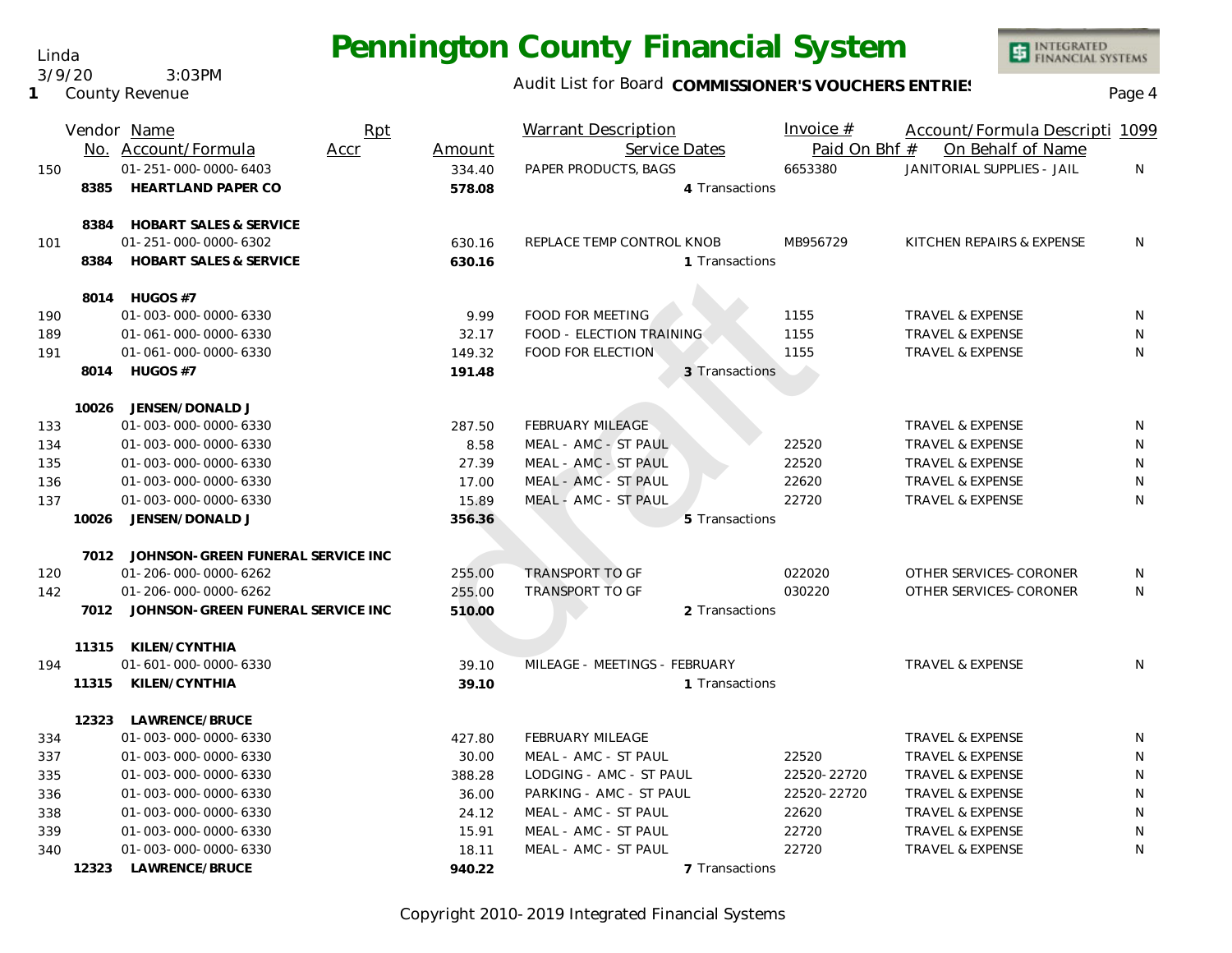Linda 3/9/20 3:03PM

**1** County Revenue

#### Audit List for Board COMMISSIONER'S VOUCHERS ENTRIES<br>Page 5

INTEGRATED<br>FINANCIAL SYSTEMS

|                |       | Vendor Name<br>No. Account/Formula | Rpt<br>Accr | Amount   | <b>Warrant Description</b><br>Service Dates | Invoice $#$<br>Paid On Bhf # | Account/Formula Descripti 1099<br>On Behalf of Name |              |
|----------------|-------|------------------------------------|-------------|----------|---------------------------------------------|------------------------------|-----------------------------------------------------|--------------|
|                | 12123 | LES'S SANITATION SERVICE           |             |          |                                             |                              |                                                     |              |
| 346            |       | 01-800-000-0000-6262               |             | 103.97   | SERVICES - WELFARE BUILDING                 | 620755                       | OTHER SERVICES-WELFARE BUILDI N                     |              |
|                | 12123 | LES'S SANITATION SERVICE           |             | 103.97   | 1 Transactions                              |                              |                                                     |              |
|                | 13498 | MARCO TECHNOLOGIES LLC             |             |          |                                             |                              |                                                     |              |
| 345            |       | 01-132-000-0000-6301               |             | 167.42   | EQ465509 MAINTENACE AGREEMENT               |                              | MAINTENANCE AGREEMENT                               | N            |
| 30             |       | 01-601-000-0000-6301               |             | 148.07   | EQUIPMENT CONTRACT - COPIER                 | INV7335248                   | MAINTENANCE AGREEMENT                               | $\mathsf{N}$ |
| 11             |       | 01-801-000-0000-6301               |             | 438.71   | EQ238936 MAINTENANCE AGREEMENT              | INV7344409                   | <b>MAINTENANCE AGREEMENT</b>                        | N            |
| $\overline{2}$ |       | 01-091-000-0000-6301               |             | 94.65    | EQ767167 MAINTENANCE AGREEMENT              | INV7360256                   | MAINTENANCE AGREEMENT                               | N            |
|                | 13498 | MARCO TECHNOLOGIES LLC             |             | 848.85   | 4 Transactions                              |                              |                                                     |              |
|                | 13535 | MEND CORRECTIONAL CARE, PLLC       |             |          |                                             |                              |                                                     |              |
| 39             |       | 01-251-000-0000-6255               |             | 30.00    | SUBOXONE/OXYCODONE URINE SCREE              | 4326                         | MEDICAL - LOCAL                                     | 6            |
| 38             |       | 01-251-000-0000-6255               |             | 7,500.00 | FEBRUARY HEALTHCARE SERVICES                | 4567                         | MEDICAL - LOCAL                                     | 6            |
| 40             |       | 01-251-000-0000-6255               |             | 30.27    | AMOXICILLIN/HYDROXYZINE                     | 4606                         | MEDICAL - LOCAL                                     | 6            |
|                | 13535 | MEND CORRECTIONAL CARE, PLLC       |             | 7,560.27 | 3 Transactions                              |                              |                                                     |              |
|                | 13322 | MINNESOTA STATE TREASURER          |             |          |                                             |                              |                                                     |              |
| 182            |       | 01-101-000-0000-6825               |             | 180.00   | <b>MARRIAGE SURCHARGE</b>                   |                              | MARRIAGE SURCHARGES MN - REC N                      |              |
| 185            |       | 01-101-000-0000-6827               |             | 1,491.00 | <b>RECORDER &amp; REGISTRAR'S FEES</b>      |                              | <b>STATE SURCHARGES</b>                             | N            |
| 181            |       | 01-101-000-0000-6829               |             | 243.00   | <b>CHILDREN'S SURCHARGE</b>                 |                              | CHILDREN SURCHARGE MN - RECO N                      |              |
| 183            |       | 01-101-000-0000-6831               |             | 648.00   | <b>BIRTH/DEATH SURCHARGE</b>                |                              | BIRTH/DEATH CERTIF SURCHARGE N                      |              |
| 184            |       | 01-101-000-0000-6848               |             | 810.00   | <b>BIRTH RECORD SURCHARGE</b>               |                              | <b>BIRTH DEFECT SURCHARGE</b>                       | $\mathsf{N}$ |
|                | 13322 | MINNESOTA STATE TREASURER          |             | 3,372.00 | 5 Transactions                              |                              |                                                     |              |
|                |       |                                    |             |          |                                             |                              |                                                     |              |
|                | 13355 | MN COUNTIES COMPUTER COOP          |             |          |                                             |                              |                                                     |              |
| 140            |       | 01-070-000-0000-6241               |             | 1,700.00 | 2020 FINANCE/GENERAL DUES                   | 2001199                      | DUES - DP                                           | N            |
| 19             |       | 01-070-000-0000-6241               |             | 1,700.00 | 2020 TAX USER GROUP DUES                    | 2001199                      | DUES - DP                                           | N            |
| 20             |       | 01-070-000-0000-6241               |             | 1,700.00 | 2020 CAMA USER GROUP DUES                   | 2001199                      | DUES - DP                                           | N            |
| 21             |       | 01-070-000-0000-6241               |             | 1,700.00 | 2020 ISSG DUES                              | 2001199                      | DUES - DP                                           | N            |
| 13             |       | 01-070-000-0000-6263               |             | 8,360.00 | 20 1ST QTR - TAX SUPPORT                    | 2001199                      | COMPUTER SERVICES - DP                              | N            |
| 14             |       | 01-070-000-0000-6263               |             | 412.50   | 20 1ST QTR - BETA TESTING                   | 2001199                      | COMPUTER SERVICES - DP                              | N            |
| 15             |       | 01-070-000-0000-6263               |             | 600.00   | 20 1ST QTR - ENHANCEMENT FUND               | 2001199                      | COMPUTER SERVICES - DP                              | N            |
| 16             |       | 01-070-000-0000-6263               |             | 3,090.00 | 20 1ST QTR - CAMA MAINT & SUPP              | 2001199                      | COMPUTER SERVICES - DP                              | N            |
| 17             |       | 01-070-000-0000-6263               |             | 1,220.00 | 20 1ST QTR - PAYMATE                        | 2001199                      | COMPUTER SERVICES - DP                              | N            |
| 18             |       | 01-070-000-0000-6263               |             | 383.25   | 20 1ST QTR - CAPITAL ASSETS                 | 2001199                      | COMPUTER SERVICES - DP                              | $\mathsf{N}$ |
| 22             |       | 01-070-000-0000-6263               |             | 300.00   | 2020 1ST QTR - FINANCE/GENERAL              | 2001199                      | COMPUTER SERVICES - DP                              | N            |
| 23             |       | 01-070-000-0000-6263               |             | 300.00   | 2020 1ST QTR - ISSG ENHANCEMENT             | 2001199                      | COMPUTER SERVICES - DP                              | $\mathsf{N}$ |
| 24             |       | 01-070-000-0000-6263               |             | 175.00   | 2020 1ST QTR - BETA TESTING                 | 2001199                      | COMPUTER SERVICES - DP                              | N            |
| 25             |       | 01-070-000-0000-6263               |             | 500.00   | 2020 1ST QTR - CAMA ENHANCEMENT             | 2001199                      | COMPUTER SERVICES - DP                              | N            |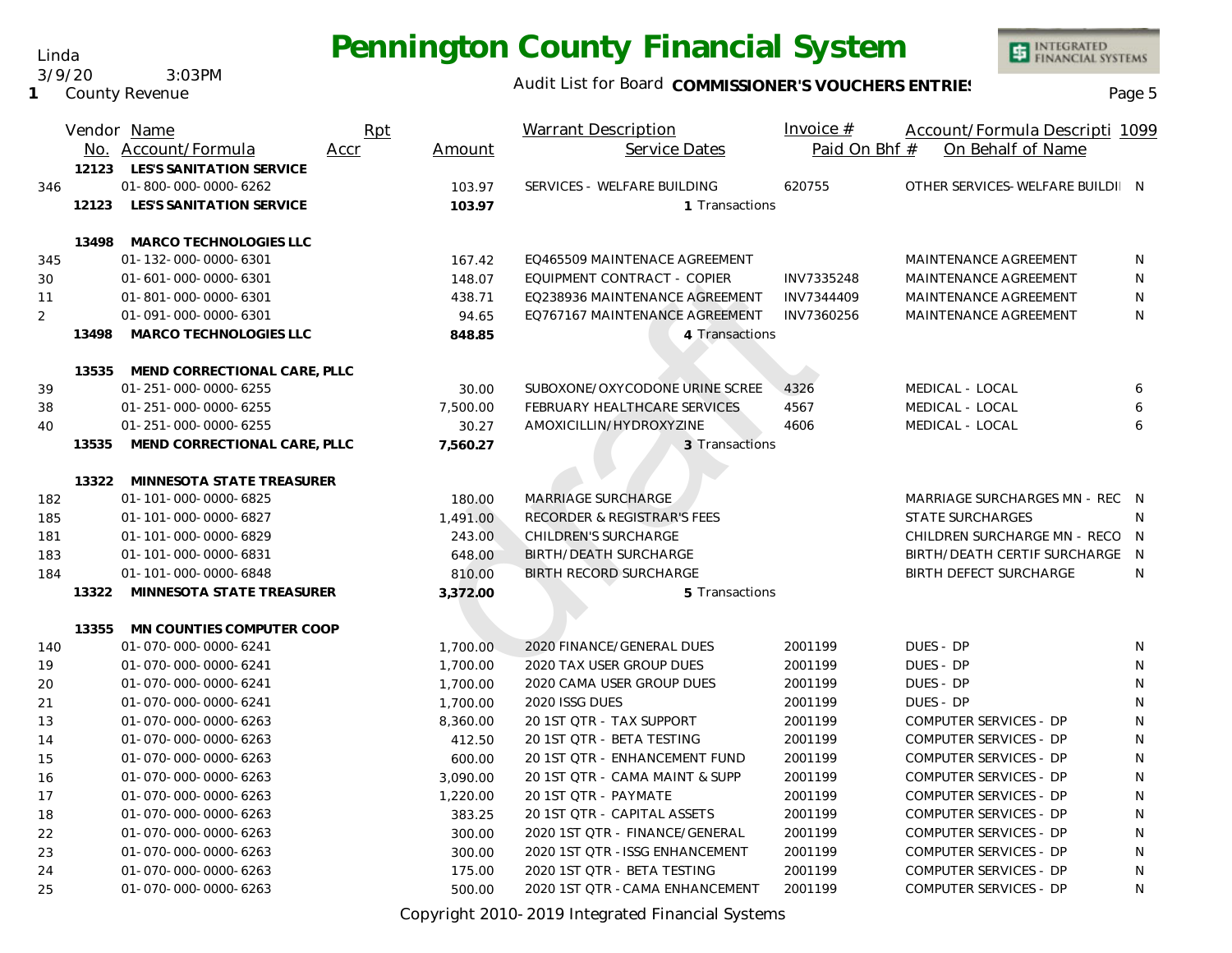Linda 3/9/20 3:03PM

**1** County Revenue

### Audit List for Board COMMISSIONER'S VOUCHERS ENTRIES

|     |           | Vendor Name<br>Rpt                |           | <b>Warrant Description</b>    | Invoice $#$   | Account/Formula Descripti 1099          |           |
|-----|-----------|-----------------------------------|-----------|-------------------------------|---------------|-----------------------------------------|-----------|
|     |           | No. Account/Formula<br>Accr       | Amount    | Service Dates                 | Paid On Bhf # | On Behalf of Name                       |           |
|     | 13355     | MN COUNTIES COMPUTER COOP         | 22.140.75 | 14 Transactions               |               |                                         |           |
|     | 4311      | MN DEPARTMENT OF CORRECTIONS      |           |                               |               |                                         |           |
| 343 |           | 01-255-000-0000-6837<br>AP        | 39,050.98 | STATE PAYMENTS JULY-DEC 2019  |               | REFUNDS & REIMBURSEMENTS                | N         |
|     | 4311      | MN DEPARTMENT OF CORRECTIONS      | 39.050.98 | 1 Transactions                |               |                                         |           |
|     | 13329     | MN ENTERPRISE TECHNOLOGY SHARED ! |           |                               |               |                                         |           |
| 192 |           | 01-070-000-0000-6263              | 1,300.00  | JANUARY FIBER USAGE           | DV20010444    | COMPUTER SERVICES - DP                  | N         |
|     | 13329     | MN ENTERPRISE TECHNOLOGY SHARED ! | 1,300.00  | 1 Transactions                |               |                                         |           |
|     | 19316     | MN SECRETARY OF STATE             |           |                               |               |                                         |           |
| 3   |           | 01-063-000-0000-6801              | 5,203.43  | RETURN BALANCE VEGA GRANT     |               | MISCELLANEOUS EXPENSE                   | N         |
|     | 19316     | MN SECRETARY OF STATE             | 5,203.43  | 1 Transactions                |               |                                         |           |
|     | 13324     | MN SHERIFFS ASSOCIATION           |           |                               |               |                                         |           |
| 118 |           | 01-223-000-0000-6801              | 140.00    | 911 CONFERENCE - AT           | 209420        | MISCELLANEOUS EXPENSE-E911              | N         |
| 119 |           | 01-223-000-0000-6801              | 140.00    | 911 CONFERENCE - PM           | 209450        | MISCELLANEOUS EXPENSE-E911              | N         |
|     | 13324     | MN SHERIFFS ASSOCIATION           | 280.00    | 2 Transactions                |               |                                         |           |
|     | 13539     | MNDRIVERSMANUALS.COM              |           |                               |               |                                         |           |
| 342 |           | 01-132-000-0000-6401              | 199.61    | 30 COMMERCIAL MANUALS         | 3843          | SUPPLIES - MOTOR VEHICLE                | N         |
|     | 13539     | MNDRIVERSMANUALS.COM              | 199.61    | 1 Transactions                |               |                                         |           |
|     | 999999997 | MORRIS ELECTRONICS INC            |           |                               |               |                                         |           |
| 154 |           | 01-220-000-0000-6263              | 160.00    | STATE CIRCUIT WORK/REDUNDANCY | 20156226      | <b>COMPUTER SERVICES &amp; SUPPLIES</b> | N         |
|     | 999999997 | MORRIS ELECTRONICS INC            | 160.00    | 1 Transactions                |               |                                         |           |
|     | 14033     | NORTHERN STATE BANK               |           |                               |               |                                         |           |
| 347 |           | 01-220-000-0000-6405              | 37.33     | REIMBURSE PETTY CASH - L&M    |               | <b>GENERAL SUPPLIES</b>                 | N         |
| 349 |           | 01-251-000-0000-6330              | 37.45     | REIMBURSE PETTY CASH - FUEL   |               | <b>TRAVEL &amp; EXPENSE</b>             | N         |
| 348 |           | 01-251-000-0000-6801              | 26.60     | REIMBURSE PETTY CASH - USPS   |               | MISCELLANEOUS EXPENSE - JAIL            | N         |
|     | 14033     | NORTHERN STATE BANK               | 101.38    | 3 Transactions                |               |                                         |           |
|     |           | 14123 NORTHWEST BEVERAGE INC      |           |                               |               |                                         |           |
| 177 |           | 01-220-000-0000-6801              | 64.75     | WATER (9)                     | 1176864       | MISCELLANEOUS EXPENSE                   | N         |
| 178 |           | 01-251-000-0000-6801              | 57.75     | WATER (8)                     | 1178119       | MISCELLANEOUS EXPENSE - JAIL            | N         |
| 179 |           | 01-220-000-0000-6801              | 10.00     | MONTHLY RENTAL - FEBRUARY     | 1178705       | MISCELLANEOUS EXPENSE                   | N         |
| 180 |           | 01-251-000-0000-6801              | 10.00     | MONTHLY RENTAL - FEBRUARY     | 1178705       | MISCELLANEOUS EXPENSE - JAIL            | ${\sf N}$ |
| 6   |           | 01-801-000-0000-6801              | 52.25     | <b>WATER</b>                  | 5447          | MISCELLANEOUS EXPENSE                   | N         |
| 356 |           | 01-601-000-0000-6401              | 27.50     | FEBRUARY WATER BILL           | 7961          | SUPPLIES - EXTENSION                    | N         |

Copyright 2010-2019 Integrated Financial Systems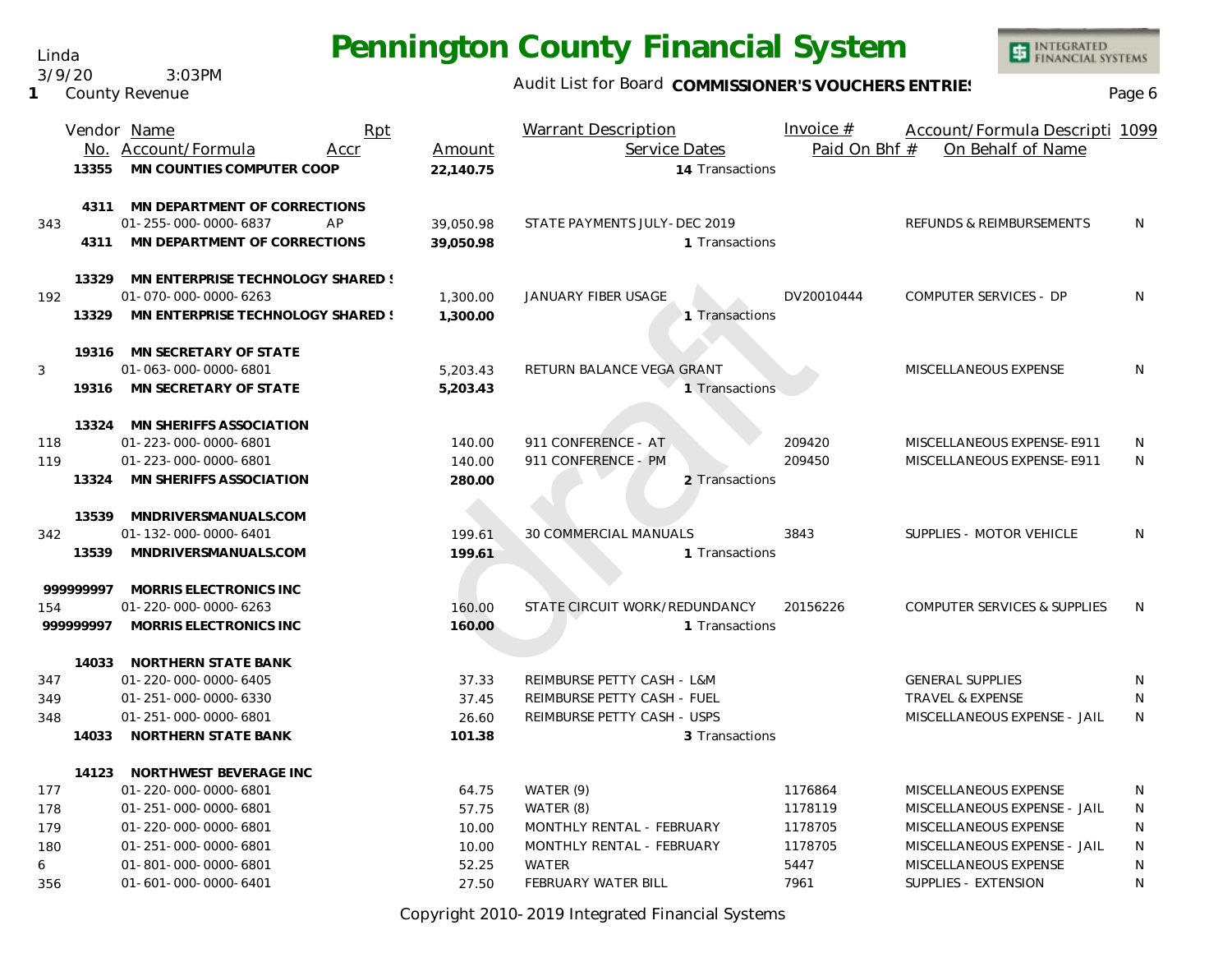Linda

3/9/20 3:03PM

#### **1** County Revenue

#### Audit List for Board COMMISSIONER'S VOUCHERS ENTRIES<br>Page 7

|              |       | Vendor Name                               | Rpt  |          | Warrant Description           | Invoice $#$   | Account/Formula Descripti 1099  |   |
|--------------|-------|-------------------------------------------|------|----------|-------------------------------|---------------|---------------------------------|---|
|              |       | No. Account/Formula                       | Accr | Amount   | Service Dates                 | Paid On Bhf # | On Behalf of Name               |   |
|              | 14123 | NORTHWEST BEVERAGE INC                    |      | 222.25   | 6 Transactions                |               |                                 |   |
|              |       | 15323 OFFICE DEPOT                        |      |          |                               |               |                                 |   |
| 5            |       | 01-061-000-0000-6401                      |      | 51.18    | REMOVABLE LABELS              | 446254150001  | SUPPLIES-ELECTION               | N |
|              | 15323 | OFFICE DEPOT                              |      | 51.18    | 1 Transactions                |               |                                 |   |
|              |       | 15334 OFFICE OF THE SECRETARY OF STATE    |      |          |                               |               |                                 |   |
| 341          |       | 01-091-000-0000-6262                      |      | 120.00   | NOTARY APPLICATION - MWL      |               | OTHER SERVICES                  | N |
|              | 15334 | OFFICE OF THE SECRETARY OF STATE          |      | 120.00   | 1 Transactions                |               |                                 |   |
|              | 15329 | OIL BOYZ EXPRESS LUBE                     |      |          |                               |               |                                 |   |
| 153          |       | 01-201-000-0000-6304                      |      | 69.67    | OIL CHANGE/ SERVICE #10       | 155164        | REPAIR & MAINTENANCE - SQUAD! N |   |
|              | 15329 | OIL BOYZ EXPRESS LUBE                     |      | 69.67    | 1 Transactions                |               |                                 |   |
|              |       | 15303 OLSON/DAVID                         |      |          |                               |               |                                 |   |
| 156          |       | 01-252-000-0000-6330                      |      | 25.58    | MEAL - TRAINING - ANOKA       | 3220          | <b>TRAVEL &amp; EXPENSE</b>     | N |
| 155          |       | 01-252-000-0000-6330                      |      | 12.58    | MEAL - TRAINING - ANOKA       | 3320          | <b>TRAVEL &amp; EXPENSE</b>     | N |
|              | 15303 | OLSON/DAVID                               |      | 38.16    | 2 Transactions                |               |                                 |   |
|              | 15305 | OLSON/KENNETH                             |      |          |                               |               |                                 |   |
| 186          |       | 01-061-000-0000-6330                      |      | 26.35    | MAIL - ELECTION ABSTRACTS     |               | <b>TRAVEL &amp; EXPENSE</b>     | N |
|              | 15305 | OLSON/KENNETH                             |      | 26.35    | 1 Transactions                |               |                                 |   |
|              |       | 16067 PEMBERTON, SORLIE, RUFER & KERSHNEI |      |          |                               |               |                                 |   |
| 117          |       | 01-201-000-0000-6801                      |      | 1,257.50 | <b>EMPLOYEE MATTER</b>        |               | MISCELLANEOUS EXPENSE           | Y |
| $\mathbf{1}$ |       | 01-201-000-0000-6801                      |      | 67.00    | <b>EMPLOYEE MATTER</b>        |               | MISCELLANEOUS EXPENSE           | Y |
|              |       | 16067 PEMBERTON, SORLIE, RUFER & KERSHNEI |      | 1,324.50 | 2 Transactions                |               |                                 |   |
|              |       | 16359 PENNINGTON COUNTY CRIME VICTIM      |      |          |                               |               |                                 |   |
| 29           |       | 01-270-000-0000-6262                      |      | 204.95   | TRANSPORT EXPENSE FOR VICTIMS | 57-CR-20-106  | OTHER SERVICES-CRIME VICTIM     | N |
|              |       | 16359 PENNINGTON COUNTY CRIME VICTIM      |      | 204.95   | 1 Transactions                |               |                                 |   |
|              |       | 16362 PETERSON/NEIL                       |      |          |                               |               |                                 |   |
| 129          |       | 01-003-000-0000-6330                      |      | 44.85    | <b>FEBRUARY MILEAGE</b>       |               | TRAVEL & EXPENSE                | N |
| 130          |       | 01-003-000-0000-6330                      |      | 23.86    | MEAL - AMC - ST PAUL          | 22520         | TRAVEL & EXPENSE                | N |
| 131          |       | 01-003-000-0000-6330                      |      | 22.98    | MEAL - AMC - ST PAUL          | 22620         | <b>TRAVEL &amp; EXPENSE</b>     | N |
| 132          |       | 01-003-000-0000-6330                      |      | 16.99    | MEAL - AMC - ST PAUL          | 22720         | <b>TRAVEL &amp; EXPENSE</b>     | N |
|              |       | 16362 PETERSON/NEIL                       |      | 108.68   | 4 Transactions                |               |                                 |   |

**17002 QUILL CORPORATION**

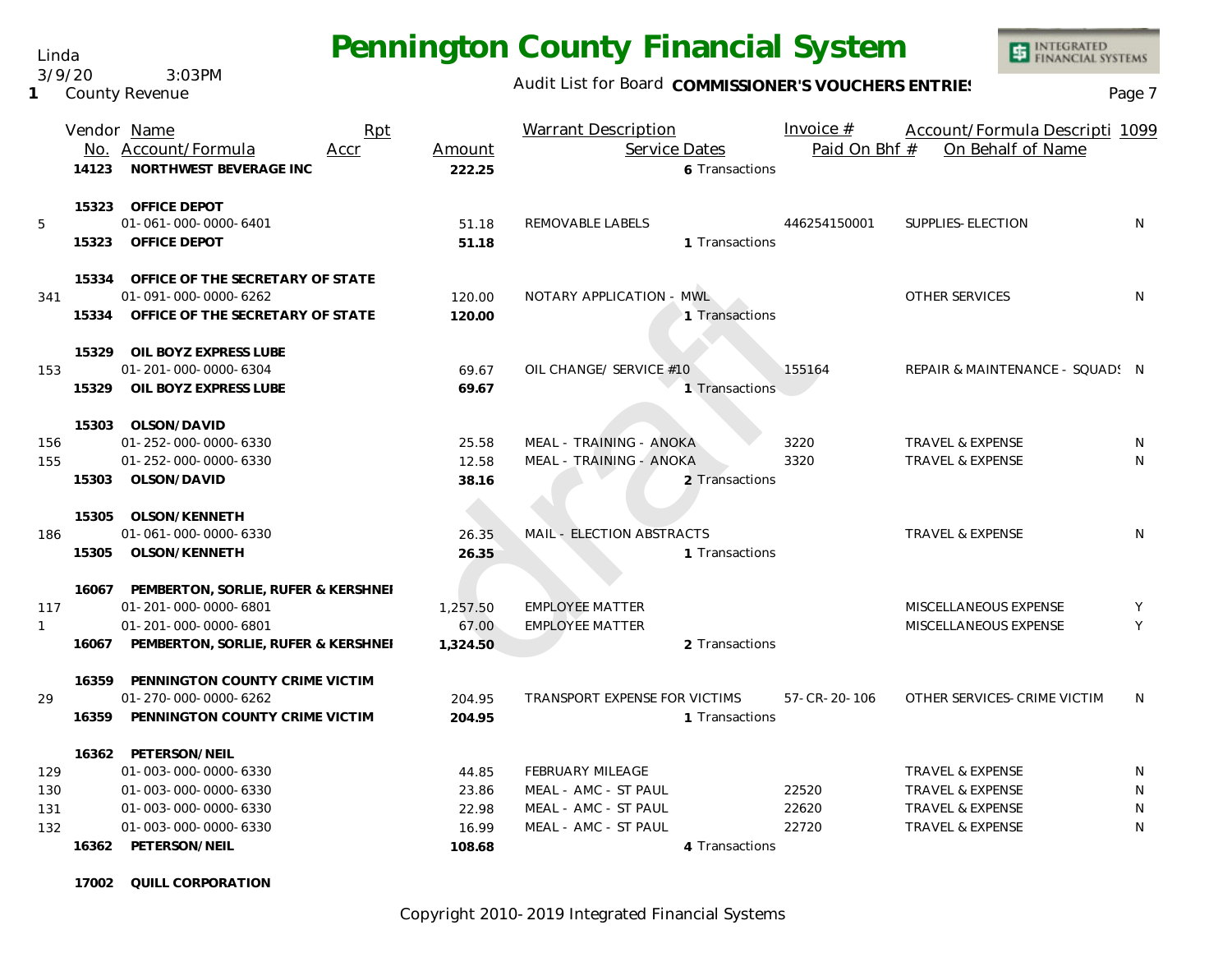Audit List for Board COMMISSIONER'S VOUCHERS ENTRIES

INTEGRATED<br>FINANCIAL SYSTEMS

| Linda                    |        | <u>r ormanigton obdiny i manoic</u> |
|--------------------------|--------|-------------------------------------|
| 3/9/20<br>County Revenue | 3:03PM | Audit List for Board COMMISSION     |
|                          |        | $\mathbf{u}$                        |

Linda

|     |       | Vendor Name                      | Rpt  |          | <b>Warrant Description</b>     | Invoice $#$   | Account/Formula Descripti 1099   |     |
|-----|-------|----------------------------------|------|----------|--------------------------------|---------------|----------------------------------|-----|
|     |       | No. Account/Formula              | Accr | Amount   | Service Dates                  | Paid On Bhf # | On Behalf of Name                |     |
| 26  |       | 01-091-000-0000-6401             |      | 135.96   | <b>T FOLDER</b>                | 4254698       | <b>SUPPLIES</b>                  | N   |
|     | 17002 | QUILL CORPORATION                |      | 135.96   | 1 Transactions                 |               |                                  |     |
|     | 18384 | R.R. BRINK LOCKING SYSTEMS, INC. |      |          |                                |               |                                  |     |
| 100 |       | 01-251-000-0000-6300             |      | 785.00   | CELL DOOR LOCK A102            | 45245         | <b>REPAIRS &amp; MAINTENANCE</b> | N   |
|     | 18384 | R.R. BRINK LOCKING SYSTEMS, INC. |      | 785.00   | 1 Transactions                 |               |                                  |     |
|     | 18440 | READITECH IT SOLUTIONS           |      |          |                                |               |                                  |     |
| 198 |       | 01-070-000-0000-6631             |      | 3,970.00 | LABOR DC01 SERVER              | 146365        | <b>FURNITURE &amp; EQUIPMENT</b> | N   |
| 196 |       | 01-061-000-0000-6631             |      | 294.00   | <b>WASP BARCODE READER</b>     | 146671        | FURNITURE & EQUIPMENT-ELECTIC    | - N |
| 197 |       | 01-111-000-0000-6631             |      | 765.00   | HP DESKTOP - CUSTODIAN         | 146792        | FURNITURE & EQUIPMENT - COURT    | N   |
| 199 |       | 01-041-000-0000-6210             |      | 222.86   | IT GLOBAL MARCH - AUD/TREAS    | 149317        | <b>E-MAIL SERVICES</b>           | N   |
| 200 |       | 01-070-000-0000-6263             |      | 445.71   | IT GLOBAL MARCH - HIGHWAY      | 149317        | COMPUTER SERVICES - DP           | N   |
| 201 |       | 01-070-000-0000-6263             |      | 297.14   | IT GLOBAL MARCH - ICN          | 149317        | COMPUTER SERVICES - DP           | N   |
| 202 |       | 01-070-000-0000-6263             |      | 891.43   | IT GLOBAL MARCH - WELFARE      | 149317        | COMPUTER SERVICES - DP           | N   |
| 203 |       | 01-070-000-0000-6263             |      | 49.52    | IT GLOBAL MARCH - DATA         | 149317        | COMPUTER SERVICES - DP           | N   |
| 204 |       | 01-070-000-0000-6263             |      | 140.00   | IT GLOBAL MARCH - DATA         | 149317        | COMPUTER SERVICES - DP           | N   |
| 205 |       | 01-091-000-0000-6300             |      | 99.05    | IT GLOBAL MARCH - ATTORNEY     | 149317        | <b>REPAIRS &amp; MAINTENANCE</b> | N   |
| 206 |       | 01-101-000-0000-6300             |      | 123.81   | IT GLOBAL MARCH - RECORDER     | 149317        | REPAIRS & MAINTENANCE            | N   |
| 207 |       | 01-106-000-0000-6300             |      | 74.29    | IT GLOBAL MARCH - ASSESSOR     | 149317        | REPAIRS & MAINTENANCE            | N   |
| 208 |       | 01-121-000-0000-6300             |      | 49.52    | IT GLOBAL MARCH - VET SERVICE  | 149317        | Repairs & Maintenance            | N   |
| 209 |       | 01-132-000-0000-6300             |      | 148.57   | IT GLOBAL MARCH - MV           | 149317        | <b>REPAIRS &amp; MAINTENANCE</b> | N   |
| 210 |       | 01-270-000-0000-6300             |      | 24.77    | IT GLOBAL MARCH - CRIME VICTIM | 149317        | REPAIRS & MAINTENANCE            | N   |
| 211 |       | 01-290-000-0000-6300             |      | 49.52    | IT GLOBAL MARCH - EMER MGMT    | 149317        | Repairs & Maintenance            | N   |
| 212 |       | 01-601-000-0000-6300             |      | 123.81   | IT GLOBAL MARCH - EXTENSION    | 149317        | REPAIRS & MAINTENANCE            | N   |
| 213 |       | 01-003-000-0000-6210             |      | 42.45    | HOSTED EXCHANGE - MARCH        | 149318        | <b>E-MAIL SERVICES</b>           | N   |
| 230 |       | 01-003-000-0000-6210             |      | 17.35    | ARCHIVING MARCH - BOARD        | 149318        | <b>E-MAIL SERVICES</b>           | N   |
| 214 |       | 01-041-000-0000-6210             |      | 8.49     | HOSTED EXCHANGE - MARCH        | 149318        | <b>E-MAIL SERVICES</b>           | N   |
| 225 |       | 01-041-000-0000-6210             |      | 17.35    | ARCHIVING MARCH - AUD/TREAS    | 149318        | <b>E-MAIL SERVICES</b>           | N   |
| 241 |       | 01-041-000-0000-6210             |      | 8.00     | POP EMAIL MARCH - AUD/TREAS    | 149318        | <b>E-MAIL SERVICES</b>           | N   |
| 258 |       | 01-041-000-0000-6210             |      | 43.75    | HOSTED OFFICE APPS - AUDITOR   | 149318        | <b>E-MAIL SERVICES</b>           | N   |
| 215 |       | 01-070-000-0000-6210             |      | 390.54   | HOSTED EXCHANGE - MARCH        | 149318        | <b>E-MAIL SERVICES</b>           | N   |
| 216 |       | 01-070-000-0000-6210             |      | 25.47    | HOSTED EXCHANGE - MARCH        | 149318        | <b>E-MAIL SERVICES</b>           | N   |
| 226 |       | 01-070-000-0000-6210             |      | 34.70    | ARCHIVING MARCH - HIGHWAY      | 149318        | <b>E-MAIL SERVICES</b>           | N   |
| 227 |       | 01-070-000-0000-6210             |      | 34.70    | <b>ARCHIVING MARCH - ICN</b>   | 149318        | <b>E-MAIL SERVICES</b>           | N   |
| 228 |       | 01-070-000-0000-6210             |      | 176.97   | ARCHIVING MARCH - WELFARE      | 149318        | <b>E-MAIL SERVICES</b>           | N   |
| 229 |       | 01-070-000-0000-6210             |      | 10.41    | ARCHIVING MARCH - DATA         | 149318        | <b>E-MAIL SERVICES</b>           | N   |
| 242 |       | 01-070-000-0000-6210             |      | 14.00    | POP EMAIL MARCH - HIGHWAY      | 149318        | <b>E-MAIL SERVICES</b>           | N   |
| 243 |       | 01-070-000-0000-6210             |      | 20.00    | POP EMAIL MARCH - ICN          | 149318        | <b>E-MAIL SERVICES</b>           | N   |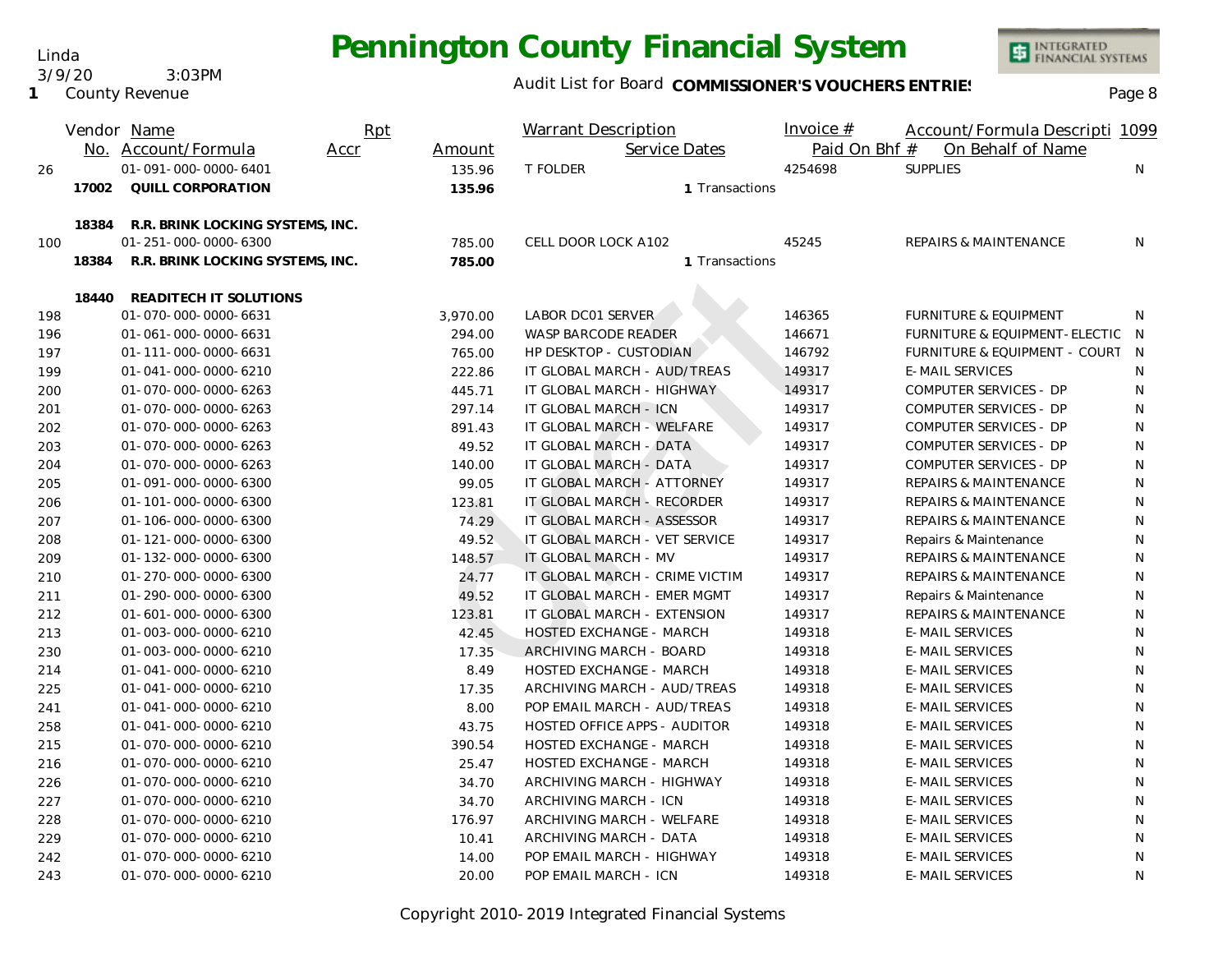**1** County Revenue 3/9/20 3:03PM

Linda

### Audit List for Board COMMISSIONER'S VOUCHERS ENTRIES<br>Page 9

|     | Vendor Name                     | Rpt            |          | Warrant Description              | <u>Invoice <math>#</math></u> | Account/Formula Descripti 1099   |    |
|-----|---------------------------------|----------------|----------|----------------------------------|-------------------------------|----------------------------------|----|
|     | No. Account/Formula             | Accr<br>Amount |          | Service Dates                    | Paid On Bhf #                 | On Behalf of Name                |    |
| 244 | 01-070-000-0000-6210            |                | 10.00    | POP EMAIL MARCH - WELFARE        | 149318                        | <b>E-MAIL SERVICES</b>           | N. |
| 245 | 01-070-000-0000-6210            |                | 6.00     | POP EMAIL MARCH - DATA           | 149318                        | <b>E-MAIL SERVICES</b>           | N  |
| 251 | 01-070-000-0000-6210            |                | 135.83   | ENCRYPTION MARCH - WELFARE       | 149318                        | <b>E-MAIL SERVICES</b>           | N  |
| 255 | 01-070-000-0000-6210            |                | 35.00    | HOSTED OFFICE APPS - NURSING     | 149318                        | E-MAIL SERVICES                  | N  |
| 257 | 01-070-000-0000-6210            |                | 61.25    | HOSTED OFFICE APPS - HIGHWAY     | 149318                        | <b>E-MAIL SERVICES</b>           | N  |
| 260 | 01-070-000-0000-6210            |                | 61.25    | HOSTED OFFICE APPS - WELFARE     | 149318                        | <b>E-MAIL SERVICES</b>           | N  |
| 217 | 01-091-000-0000-6210            |                | 42.45    | <b>HOSTED EXCHANGE - MARCH</b>   | 149318                        | <b>E-MAIL SERVICES</b>           | N. |
| 231 | 01-091-000-0000-6210            |                | 17.35    | ARCHIVING MARCH - ATTORNEY       | 149318                        | <b>E-MAIL SERVICES</b>           | N  |
| 254 | 01-091-000-0000-6300            |                | 43.75    | <b>HOSTED OFFICE APPS - ATTY</b> | 149318                        | <b>REPAIRS &amp; MAINTENANCE</b> | N  |
| 232 | 01-101-000-0000-6300            |                | 13.88    | ARCHIVING MARCH - RECORDER       | 149318                        | REPAIRS & MAINTENANCE            | N  |
| 246 | 01-101-000-0000-6300            |                | 6.00     | POP EMAIL MARCH - RECORDER       | 149318                        | <b>REPAIRS &amp; MAINTENANCE</b> | N  |
| 259 | 01-101-000-0000-6300            |                | 17.50    | HOSTED OFFICE APPS - RECORDER    | 149318                        | <b>REPAIRS &amp; MAINTENANCE</b> | N  |
| 224 | 01-106-000-0000-6300            |                | 8.49     | HOSTED EXCHANGE - MARCH          | 149318                        | REPAIRS & MAINTENANCE            | N  |
| 233 | 01-106-000-0000-6300            |                | 10.41    | ARCHIVING MARCH - ASSESSOR       | 149318                        | REPAIRS & MAINTENANCE            | N. |
| 247 | 01-106-000-0000-6300            |                | 6.00     | POP EMAIL MARCH - ASSESSOR       | 149318                        | <b>REPAIRS &amp; MAINTENANCE</b> | N  |
| 222 | 01-111-000-0000-6210            |                | 8.49     | <b>HOSTED EXCHANGE - MARCH</b>   | 149318                        | <b>E-MAIL SERVICES</b>           | N  |
| 240 | 01-111-000-0000-6300            |                | 3.47     | ARCHIVING MARCH - CUSTODIAN      | 149318                        | REPAIRS & MAINTENANCE            | N. |
| 218 | 01-121-000-0000-6210            |                | 8.49     | <b>HOSTED EXCHANGE - MARCH</b>   | 149318                        | <b>E-MAIL SERVICES</b>           | N  |
| 234 | 01-121-000-0000-6210            |                | 3.47     | ARCHIVING MARCH - VET SERVICE    | 149318                        | <b>E-MAIL SERVICES</b>           | N  |
| 235 | 01-132-000-0000-6300            |                | 17.35    | ARCHIVING MARCH - MV             | 149318                        | REPAIRS & MAINTENANCE            | N. |
| 248 | 01-132-000-0000-6300            |                | 10.00    | POP EMAIL MARCH - MV             | 149318                        | <b>REPAIRS &amp; MAINTENANCE</b> | N  |
| 253 | 01-132-000-0000-6300            |                | 35.00    | HOSTED OFFICE APPS - MV          | 149318                        | <b>REPAIRS &amp; MAINTENANCE</b> | N  |
| 219 | 01-201-000-0000-6210            |                | 59.43    | <b>HOSTED EXCHANGE - MARCH</b>   | 149318                        | <b>E-MAIL SERVICES</b>           | N  |
| 238 | 01-201-000-0000-6210            |                | 176.97   | ARCHIVING MARCH - SHERIFF        | 149318                        | E-MAIL SERVICES                  | N. |
| 249 | 01-201-000-0000-6210            |                | 88.00    | POP EMAIL MARCH - SHERIFF        | 149318                        | <b>E-MAIL SERVICES</b>           | N  |
| 256 | 01-201-000-0000-6300            |                | 105.00   | HOSTED OFFICE APPS - SHERIFF     | 149318                        | REPAIRS & MAINTENANCE            | N  |
| 220 | 01-270-000-0000-6202            |                | 8.49     | <b>HOSTED EXCHANGE - MARCH</b>   | 149318                        | <b>TELEPHONE</b>                 | N. |
| 236 | 01-270-000-0000-6300            |                | 3.47     | ARCHIVING MARCH - CRIME VICTIM   | 149318                        | <b>REPAIRS &amp; MAINTENANCE</b> | N  |
| 221 | 01-290-000-0000-6210            |                | 8.49     | <b>HOSTED EXCHANGE - MARCH</b>   | 149318                        | <b>E-MAIL SERVICES</b>           | N  |
| 237 | 01-290-000-0000-6210            |                | 3.47     | ARCHIVING MARCH - EMER MGMT      | 149318                        | <b>E-MAIL SERVICES</b>           | N. |
| 261 | 01-290-000-0000-6210            |                | 8.75     | HOSTED OFFICE APPS - EMER MGMT   | 149318                        | <b>E-MAIL SERVICES</b>           | N  |
| 223 | 01-601-000-0000-6300            |                | 8.49     | <b>HOSTED EXCHANGE - MARCH</b>   | 149318                        | <b>REPAIRS &amp; MAINTENANCE</b> | N  |
| 239 | 01-601-000-0000-6300            |                | 10.41    | ARCHIVING MARCH - EXTENSION      | 149318                        | REPAIRS & MAINTENANCE            | N  |
| 250 | 01-601-000-0000-6300            |                | 4.00     | POP EMAIL MARCH - EXTENSION      | 149318                        | REPAIRS & MAINTENANCE            | N. |
| 252 | 01-601-000-0000-6300            |                | 8.75     | HOSTED OFFICE APPS - EXTENSION   | 149318                        | REPAIRS & MAINTENANCE            | N  |
| 262 | 01-070-000-0000-6263            |                | 40.00    | REMOTE BACKUP MANAGER - MARCH    | 149320                        | COMPUTER SERVICES - DP           | N  |
|     | READITECH IT SOLUTIONS<br>18440 |                | 9.708.33 | 67 Transactions                  |                               |                                  |    |

**18327 REIERSON EXCAVATING**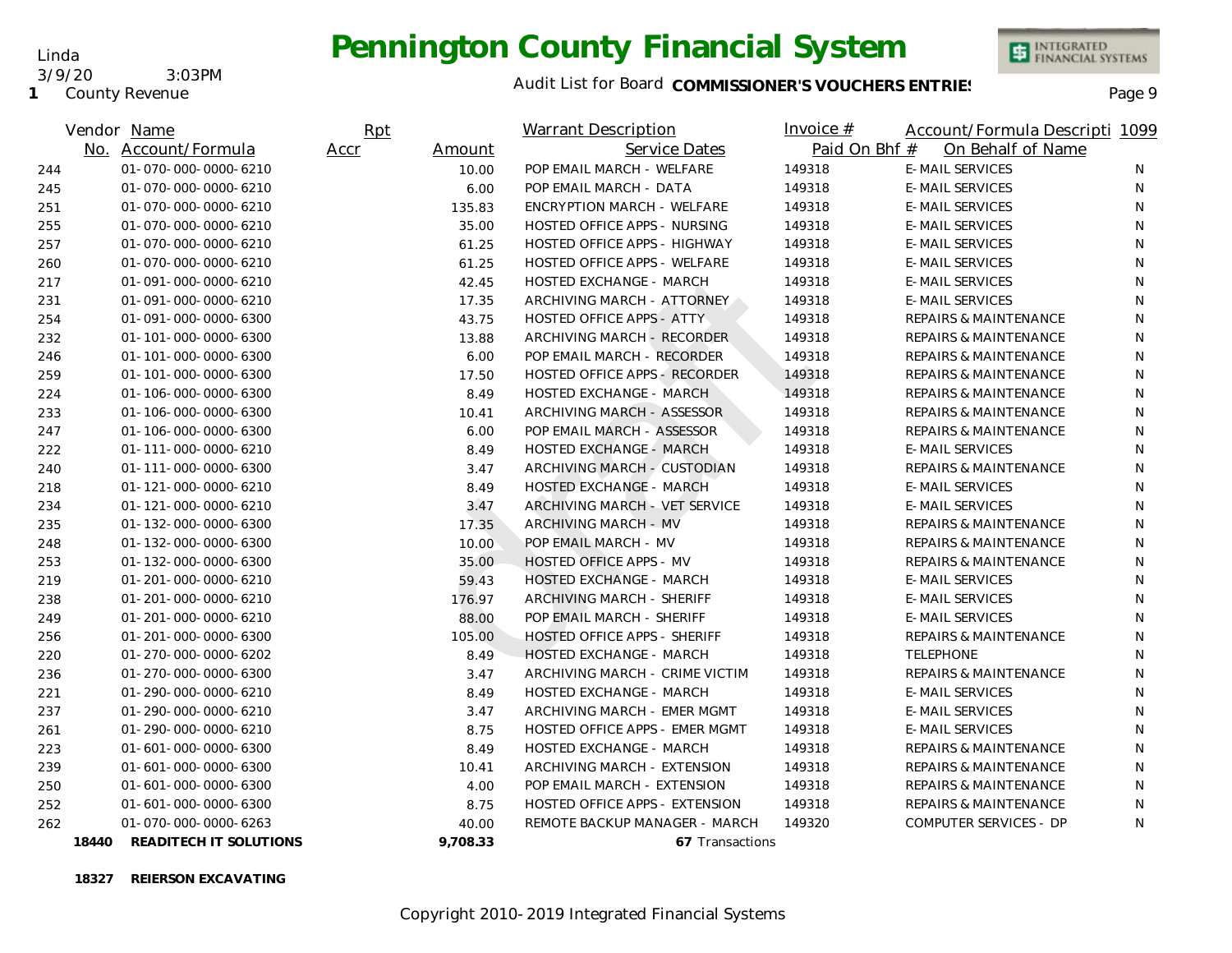Linda 3/9/20 3:03PM

**1** County Revenue

#### Audit List for Board COMMISSIONER'S VOUCHERS ENTRIES<br>Page 10

|     |       | Vendor Name                        | Rpt  |           | <b>Warrant Description</b>               | Invoice $#$    | Account/Formula Descripti 1099   |   |
|-----|-------|------------------------------------|------|-----------|------------------------------------------|----------------|----------------------------------|---|
|     |       | No. Account/Formula                | Accr | Amount    | Service Dates                            | Paid On Bhf #  | On Behalf of Name                |   |
| 12  |       | 01-800-000-0000-6262               |      | 40.00     | SNOW REMOVAL - FEBRUARY                  |                | OTHER SERVICES-WELFARE BUILDI Y  |   |
|     | 18327 | <b>REIERSON EXCAVATING</b>         |      | 40.00     | 1 Transactions                           |                |                                  |   |
|     | 19369 | SANFORD PATIENT FINANCIAL SERVICES |      |           |                                          |                |                                  |   |
| 115 |       | 01-091-000-0000-6262               |      | 941.43    | SEXUAL ASSAULT EXAM                      | 88983461       | OTHER SERVICES                   | 6 |
| 116 |       | 01-091-000-0000-6262               |      | 1,237.02  | SEXUAL ASSAULT EXAM                      | 92336051       | <b>OTHER SERVICES</b>            | 6 |
| 110 |       | 01-251-000-0000-6255               |      | 386.45    | DR 2391                                  | 94020751       | MEDICAL - LOCAL                  | 6 |
| 114 |       | 01-251-000-0000-6255               |      | 726.78    | DR 2423                                  | 94917477       | MEDICAL - LOCAL                  | 6 |
| 111 |       | 01-251-000-0000-6255               |      | 22.52     | DR 2482                                  | 96535030       | MEDICAL - LOCAL                  | 6 |
| 112 |       | 01-251-000-0000-6255               |      | 88.44     | DR 2482                                  | 96535030       | MEDICAL - LOCAL                  | 6 |
| 113 |       | 01-251-000-0000-6255               |      | 46.59     | DR 2526                                  | 97379748       | MEDICAL - LOCAL                  | 6 |
|     | 19369 | SANFORD PATIENT FINANCIAL SERVICES |      | 3,449.23  | 7 Transactions                           |                |                                  |   |
|     |       |                                    |      |           |                                          |                |                                  |   |
|     |       | 19057 SKALSKY ELECTRIC             |      |           |                                          |                |                                  |   |
| 28  |       | 01-111-000-0000-6300               |      | 200.00    | LABOR - COMPRESSOR MOTOR                 | 2030           | <b>REPAIRS &amp; MAINTENANCE</b> | N |
|     | 19057 | SKALSKY ELECTRIC                   |      | 200.00    | 1 Transactions                           |                |                                  |   |
|     |       | 19302 STERICYCLE                   |      |           |                                          |                |                                  |   |
| 152 |       | 01-251-000-0000-6405               |      | 278.64    | <b>QUARTERLY FEE &amp; ENERGY CHARGE</b> | 4009195950     | <b>GENERAL SUPPLIES - JAIL</b>   | N |
|     | 19302 | STERICYCLE                         |      | 278.64    | 1 Transactions                           |                |                                  |   |
|     |       |                                    |      |           |                                          |                |                                  |   |
|     |       | 19310 STONE'S MOBILE RADIO         |      |           |                                          |                |                                  |   |
| 42  |       | 01-251-000-0000-6300               |      | 690.88    | RADIO ANTENNA/RADIO MIC                  | 2038122        | REPAIRS & MAINTENANCE            | N |
|     |       | 19310 STONE'S MOBILE RADIO         |      | 690.88    | 1 Transactions                           |                |                                  |   |
|     | 19550 | SUMMIT FOOD SERVICE MANAGEMENT L   |      |           |                                          |                |                                  |   |
| 32  |       | 01-251-000-0000-6427               | AP   | 3,375.49  | JAIL MEALS 10-12-19 TO 10-18-1           | 60389          | <b>JAIL MEALS</b>                | N |
| 37  |       | 01-251-000-0000-6427               |      | 3.416.55  | JAIL MEALS 2-8-20 TO 2-14-20             | 68577          | <b>JAIL MEALS</b>                | N |
| 33  |       | 01-251-000-0000-6427               |      | 3,417.64  | JAIL MEALS 1-18-20 TO 1-24-20            | 69183          | <b>JAIL MEALS</b>                | N |
| 34  |       | 01-251-000-0000-6427               |      | 3,321.52  | JAIL MEALS 1-25-20 TO 1-31-20            | 69796          | <b>JAIL MEALS</b>                | N |
| 35  |       | 01-251-000-0000-6427               |      | 84.41     | <b>FOOD</b>                              | 70539          | <b>JAIL MEALS</b>                | N |
| 36  |       | 01-251-000-0000-6427               |      | 3,376.05  | JAIL MEALS 2-1-20 TO 2-7-20              | 70540          | <b>JAIL MEALS</b>                | N |
|     | 19550 | SUMMIT FOOD SERVICE MANAGEMENT L   |      | 16,991.66 | 6 Transactions                           |                |                                  |   |
|     |       | 19362 SUNDBY CLEANING, LLC         |      |           |                                          |                |                                  |   |
| 352 |       | 01-800-000-0000-6262               |      | 1,055.16  | FEBRUARY CLEANING - SS                   | PCLEC220       | OTHER SERVICES-WELFARE BUILDI Y  |   |
| 353 |       | 01-111-000-0000-6262               |      | 762.07    | FEBRUARY CLEANING - LEC                  | <b>PCSS220</b> | OTHER SERVICES - COURTHOUSE      | Y |
|     |       | 19362 SUNDBY CLEANING, LLC         |      | 1,817.23  | 2 Transactions                           |                |                                  |   |
|     |       |                                    |      |           |                                          |                |                                  |   |

**999999997 THE 509 GALLERY**

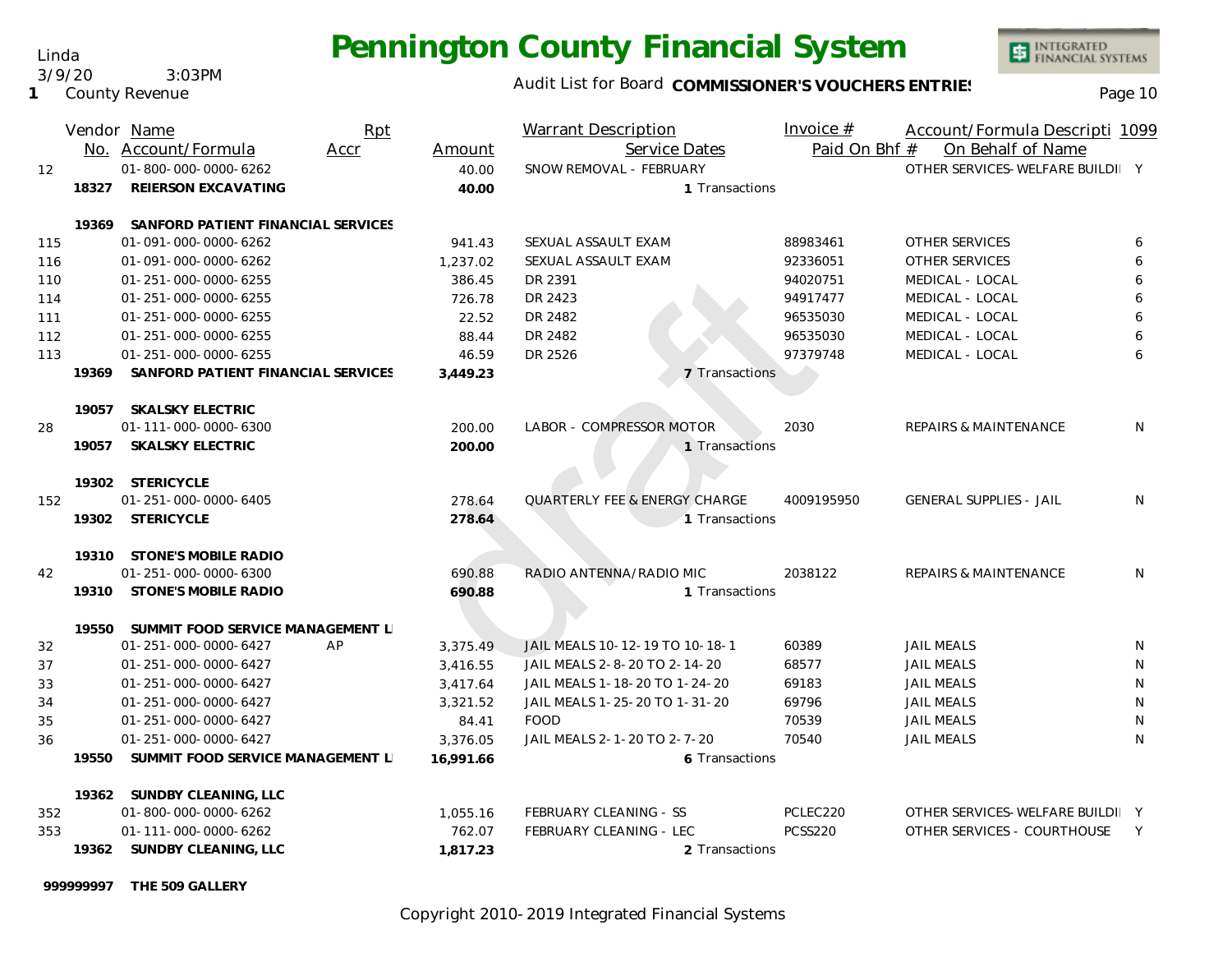#### Audit List for Board COMMISSIONER'S VOUCHERS ENTRIES<br>Page 11

| No. Account/Formula<br>Service Dates<br>Paid On Bhf #<br>On Behalf of Name<br>Accr<br>Amount<br>01-218-000-0000-6801<br>FRAMING FOR JUDICIAL PORTRAIT<br>EV5027<br>MISCELLANEOUS EXPENSE<br>111.69<br>N.<br>355<br>99999997<br>THE 509 GALLERY<br>111.69<br>1 Transactions<br>20027 THE TIMES<br>01-003-000-0000-6231<br>746.12<br>PROCEEDINGS OF 1/7/20<br>21220<br>PUBLISHING - BOARD<br>362<br>N<br>PNP PRIMARY SAMPLE BALLOT<br>21220<br>ADVERTISING - ELECTION<br>01-061-000-0000-6232<br>166.07<br>N<br>363<br>AFFIDAVIT<br>21220<br>ADVERTISING - ELECTION<br>01-061-000-0000-6232<br>2.50<br>N<br>364<br>TIMES AD - CTY ATTORNEY<br>21220<br><b>SUBSCRIPTIONS</b><br>01-091-000-0000-6240<br>64.75<br>N<br>188<br>PROCEEDINGS OF 1/28/20<br>21920<br>PUBLISHING - BOARD<br>N<br>01-003-000-0000-6231<br>406.64<br>365<br>01-061-000-0000-6232<br>PNP ELECTION - ACCURACY TEST<br>21920<br>ADVERTISING - ELECTION<br>N<br>42.50<br>366<br>22620<br>01-061-000-0000-6232<br>PNP ELECTION - POLLING LOCATION<br>ADVERTISING - ELECTION<br>N<br>119.00<br>367<br>2520<br>01-091-000-0000-6240<br>64.75<br>TIMES AD - CTY ATTORNEY<br><b>SUBSCRIPTIONS</b><br>N<br>187<br>1 WEEK/ WATCH/ INVESTIGATOR<br>284<br>N<br>01-201-000-0000-6801<br>67.50<br>MISCELLANEOUS EXPENSE<br>159<br>01-201-000-0000-6801<br>67.50<br>1 WEEK/ WATCH/ DEPUTY<br>284<br>MISCELLANEOUS EXPENSE<br>N<br>161<br>01-201-000-0000-6801<br>55.50<br>1 WEEK/ TIMES/ DEPUTY<br>284<br>MISCELLANEOUS EXPENSE<br>N<br>163<br>N<br>01-201-000-0000-6801<br>55.50<br>1 WEEK/ TIMES/ INVESTIGATOR<br>284<br>MISCELLANEOUS EXPENSE<br>164<br>1 WEEK/ WATCH/ INVESTIGATOR<br>N<br>01-201-000-0000-6801<br>67.50<br>284<br>MISCELLANEOUS EXPENSE<br>166<br>1 WEEK/ WATCH/ DEPUTY<br>N<br>01-201-000-0000-6801<br>67.50<br>284<br>MISCELLANEOUS EXPENSE<br>167<br>N<br>01-201-000-0000-6801<br>55.50<br>1 WEEK/ TIMES/ DEPUTY<br>284<br>MISCELLANEOUS EXPENSE<br>168<br>55.50<br>01-201-000-0000-6801<br>1 WEEK/ TIMES/ INVESTIGATOR<br>284<br>MISCELLANEOUS EXPENSE<br>N<br>169<br><b>INTERNET JOB PAGE</b><br>N<br>01-201-000-0000-6801<br>10.00<br>284<br>MISCELLANEOUS EXPENSE<br>171<br>01-201-000-0000-6801<br><b>INTERNET JOB PAGE</b><br>284<br>MISCELLANEOUS EXPENSE<br>N<br>173<br>10.00<br>284<br>01-201-000-0000-6801<br>10.00<br><b>INTERNET JOB PAGE</b><br>MISCELLANEOUS EXPENSE<br>N<br>174<br>67.50<br>1 WEEK/ WATCH/ DISPATCH<br>284<br>ADVERTISING<br>01-220-000-0000-6232<br>N<br>170<br>01-220-000-0000-6232<br>10.00<br><b>INTERNET JOB PAGE</b><br>284<br>ADVERTISING<br>N<br>176<br>01-251-000-0000-6801<br>67.50<br>1 WEEK/ WATCH/ CORRECTIONS<br>284<br>MISCELLANEOUS EXPENSE - JAIL<br>N<br>158<br>284<br>01-251-000-0000-6801<br>10.00<br><b>INTERNET JOB PAGE</b><br>MISCELLANEOUS EXPENSE - JAIL<br>N<br>160<br>1 WEEK/ TIMES/ CORRECTIONS<br>284<br>MISCELLANEOUS EXPENSE - JAIL<br>01-251-000-0000-6801<br>55.50<br>N<br>162<br>01-251-000-0000-6801<br>1 WEEK/ WATCH/ CORRECTIONS<br>284<br>MISCELLANEOUS EXPENSE - JAIL<br>165<br>67.50<br>N<br>01-251-000-0000-6801<br>67.50<br>1WEEK/WATCH/CORRECTIONS<br>284<br>MISCELLANEOUS EXPENSE - JAIL<br>172<br>N<br>175<br>01-251-000-0000-6801<br>10.00<br>INTERNET JOB PAGE<br>284<br>MISCELLANEOUS EXPENSE - JAIL<br>N<br>THE TIMES<br>20027<br>2,489.83<br>27 Transactions |
|------------------------------------------------------------------------------------------------------------------------------------------------------------------------------------------------------------------------------------------------------------------------------------------------------------------------------------------------------------------------------------------------------------------------------------------------------------------------------------------------------------------------------------------------------------------------------------------------------------------------------------------------------------------------------------------------------------------------------------------------------------------------------------------------------------------------------------------------------------------------------------------------------------------------------------------------------------------------------------------------------------------------------------------------------------------------------------------------------------------------------------------------------------------------------------------------------------------------------------------------------------------------------------------------------------------------------------------------------------------------------------------------------------------------------------------------------------------------------------------------------------------------------------------------------------------------------------------------------------------------------------------------------------------------------------------------------------------------------------------------------------------------------------------------------------------------------------------------------------------------------------------------------------------------------------------------------------------------------------------------------------------------------------------------------------------------------------------------------------------------------------------------------------------------------------------------------------------------------------------------------------------------------------------------------------------------------------------------------------------------------------------------------------------------------------------------------------------------------------------------------------------------------------------------------------------------------------------------------------------------------------------------------------------------------------------------------------------------------------------------------------------------------------------------------------------------------------------------------------------------------------------------------------------------------------------------------------------------------------------------------------------------------------------------------------------------------------------------------------------------------------------------------------------------------------------------------------------------------------------------------------------------------------------------------------------------------|
|                                                                                                                                                                                                                                                                                                                                                                                                                                                                                                                                                                                                                                                                                                                                                                                                                                                                                                                                                                                                                                                                                                                                                                                                                                                                                                                                                                                                                                                                                                                                                                                                                                                                                                                                                                                                                                                                                                                                                                                                                                                                                                                                                                                                                                                                                                                                                                                                                                                                                                                                                                                                                                                                                                                                                                                                                                                                                                                                                                                                                                                                                                                                                                                                                                                                                                                              |
|                                                                                                                                                                                                                                                                                                                                                                                                                                                                                                                                                                                                                                                                                                                                                                                                                                                                                                                                                                                                                                                                                                                                                                                                                                                                                                                                                                                                                                                                                                                                                                                                                                                                                                                                                                                                                                                                                                                                                                                                                                                                                                                                                                                                                                                                                                                                                                                                                                                                                                                                                                                                                                                                                                                                                                                                                                                                                                                                                                                                                                                                                                                                                                                                                                                                                                                              |
|                                                                                                                                                                                                                                                                                                                                                                                                                                                                                                                                                                                                                                                                                                                                                                                                                                                                                                                                                                                                                                                                                                                                                                                                                                                                                                                                                                                                                                                                                                                                                                                                                                                                                                                                                                                                                                                                                                                                                                                                                                                                                                                                                                                                                                                                                                                                                                                                                                                                                                                                                                                                                                                                                                                                                                                                                                                                                                                                                                                                                                                                                                                                                                                                                                                                                                                              |
|                                                                                                                                                                                                                                                                                                                                                                                                                                                                                                                                                                                                                                                                                                                                                                                                                                                                                                                                                                                                                                                                                                                                                                                                                                                                                                                                                                                                                                                                                                                                                                                                                                                                                                                                                                                                                                                                                                                                                                                                                                                                                                                                                                                                                                                                                                                                                                                                                                                                                                                                                                                                                                                                                                                                                                                                                                                                                                                                                                                                                                                                                                                                                                                                                                                                                                                              |
|                                                                                                                                                                                                                                                                                                                                                                                                                                                                                                                                                                                                                                                                                                                                                                                                                                                                                                                                                                                                                                                                                                                                                                                                                                                                                                                                                                                                                                                                                                                                                                                                                                                                                                                                                                                                                                                                                                                                                                                                                                                                                                                                                                                                                                                                                                                                                                                                                                                                                                                                                                                                                                                                                                                                                                                                                                                                                                                                                                                                                                                                                                                                                                                                                                                                                                                              |
|                                                                                                                                                                                                                                                                                                                                                                                                                                                                                                                                                                                                                                                                                                                                                                                                                                                                                                                                                                                                                                                                                                                                                                                                                                                                                                                                                                                                                                                                                                                                                                                                                                                                                                                                                                                                                                                                                                                                                                                                                                                                                                                                                                                                                                                                                                                                                                                                                                                                                                                                                                                                                                                                                                                                                                                                                                                                                                                                                                                                                                                                                                                                                                                                                                                                                                                              |
|                                                                                                                                                                                                                                                                                                                                                                                                                                                                                                                                                                                                                                                                                                                                                                                                                                                                                                                                                                                                                                                                                                                                                                                                                                                                                                                                                                                                                                                                                                                                                                                                                                                                                                                                                                                                                                                                                                                                                                                                                                                                                                                                                                                                                                                                                                                                                                                                                                                                                                                                                                                                                                                                                                                                                                                                                                                                                                                                                                                                                                                                                                                                                                                                                                                                                                                              |
|                                                                                                                                                                                                                                                                                                                                                                                                                                                                                                                                                                                                                                                                                                                                                                                                                                                                                                                                                                                                                                                                                                                                                                                                                                                                                                                                                                                                                                                                                                                                                                                                                                                                                                                                                                                                                                                                                                                                                                                                                                                                                                                                                                                                                                                                                                                                                                                                                                                                                                                                                                                                                                                                                                                                                                                                                                                                                                                                                                                                                                                                                                                                                                                                                                                                                                                              |
|                                                                                                                                                                                                                                                                                                                                                                                                                                                                                                                                                                                                                                                                                                                                                                                                                                                                                                                                                                                                                                                                                                                                                                                                                                                                                                                                                                                                                                                                                                                                                                                                                                                                                                                                                                                                                                                                                                                                                                                                                                                                                                                                                                                                                                                                                                                                                                                                                                                                                                                                                                                                                                                                                                                                                                                                                                                                                                                                                                                                                                                                                                                                                                                                                                                                                                                              |
|                                                                                                                                                                                                                                                                                                                                                                                                                                                                                                                                                                                                                                                                                                                                                                                                                                                                                                                                                                                                                                                                                                                                                                                                                                                                                                                                                                                                                                                                                                                                                                                                                                                                                                                                                                                                                                                                                                                                                                                                                                                                                                                                                                                                                                                                                                                                                                                                                                                                                                                                                                                                                                                                                                                                                                                                                                                                                                                                                                                                                                                                                                                                                                                                                                                                                                                              |
|                                                                                                                                                                                                                                                                                                                                                                                                                                                                                                                                                                                                                                                                                                                                                                                                                                                                                                                                                                                                                                                                                                                                                                                                                                                                                                                                                                                                                                                                                                                                                                                                                                                                                                                                                                                                                                                                                                                                                                                                                                                                                                                                                                                                                                                                                                                                                                                                                                                                                                                                                                                                                                                                                                                                                                                                                                                                                                                                                                                                                                                                                                                                                                                                                                                                                                                              |
|                                                                                                                                                                                                                                                                                                                                                                                                                                                                                                                                                                                                                                                                                                                                                                                                                                                                                                                                                                                                                                                                                                                                                                                                                                                                                                                                                                                                                                                                                                                                                                                                                                                                                                                                                                                                                                                                                                                                                                                                                                                                                                                                                                                                                                                                                                                                                                                                                                                                                                                                                                                                                                                                                                                                                                                                                                                                                                                                                                                                                                                                                                                                                                                                                                                                                                                              |
|                                                                                                                                                                                                                                                                                                                                                                                                                                                                                                                                                                                                                                                                                                                                                                                                                                                                                                                                                                                                                                                                                                                                                                                                                                                                                                                                                                                                                                                                                                                                                                                                                                                                                                                                                                                                                                                                                                                                                                                                                                                                                                                                                                                                                                                                                                                                                                                                                                                                                                                                                                                                                                                                                                                                                                                                                                                                                                                                                                                                                                                                                                                                                                                                                                                                                                                              |
|                                                                                                                                                                                                                                                                                                                                                                                                                                                                                                                                                                                                                                                                                                                                                                                                                                                                                                                                                                                                                                                                                                                                                                                                                                                                                                                                                                                                                                                                                                                                                                                                                                                                                                                                                                                                                                                                                                                                                                                                                                                                                                                                                                                                                                                                                                                                                                                                                                                                                                                                                                                                                                                                                                                                                                                                                                                                                                                                                                                                                                                                                                                                                                                                                                                                                                                              |
|                                                                                                                                                                                                                                                                                                                                                                                                                                                                                                                                                                                                                                                                                                                                                                                                                                                                                                                                                                                                                                                                                                                                                                                                                                                                                                                                                                                                                                                                                                                                                                                                                                                                                                                                                                                                                                                                                                                                                                                                                                                                                                                                                                                                                                                                                                                                                                                                                                                                                                                                                                                                                                                                                                                                                                                                                                                                                                                                                                                                                                                                                                                                                                                                                                                                                                                              |
|                                                                                                                                                                                                                                                                                                                                                                                                                                                                                                                                                                                                                                                                                                                                                                                                                                                                                                                                                                                                                                                                                                                                                                                                                                                                                                                                                                                                                                                                                                                                                                                                                                                                                                                                                                                                                                                                                                                                                                                                                                                                                                                                                                                                                                                                                                                                                                                                                                                                                                                                                                                                                                                                                                                                                                                                                                                                                                                                                                                                                                                                                                                                                                                                                                                                                                                              |
|                                                                                                                                                                                                                                                                                                                                                                                                                                                                                                                                                                                                                                                                                                                                                                                                                                                                                                                                                                                                                                                                                                                                                                                                                                                                                                                                                                                                                                                                                                                                                                                                                                                                                                                                                                                                                                                                                                                                                                                                                                                                                                                                                                                                                                                                                                                                                                                                                                                                                                                                                                                                                                                                                                                                                                                                                                                                                                                                                                                                                                                                                                                                                                                                                                                                                                                              |
|                                                                                                                                                                                                                                                                                                                                                                                                                                                                                                                                                                                                                                                                                                                                                                                                                                                                                                                                                                                                                                                                                                                                                                                                                                                                                                                                                                                                                                                                                                                                                                                                                                                                                                                                                                                                                                                                                                                                                                                                                                                                                                                                                                                                                                                                                                                                                                                                                                                                                                                                                                                                                                                                                                                                                                                                                                                                                                                                                                                                                                                                                                                                                                                                                                                                                                                              |
|                                                                                                                                                                                                                                                                                                                                                                                                                                                                                                                                                                                                                                                                                                                                                                                                                                                                                                                                                                                                                                                                                                                                                                                                                                                                                                                                                                                                                                                                                                                                                                                                                                                                                                                                                                                                                                                                                                                                                                                                                                                                                                                                                                                                                                                                                                                                                                                                                                                                                                                                                                                                                                                                                                                                                                                                                                                                                                                                                                                                                                                                                                                                                                                                                                                                                                                              |
|                                                                                                                                                                                                                                                                                                                                                                                                                                                                                                                                                                                                                                                                                                                                                                                                                                                                                                                                                                                                                                                                                                                                                                                                                                                                                                                                                                                                                                                                                                                                                                                                                                                                                                                                                                                                                                                                                                                                                                                                                                                                                                                                                                                                                                                                                                                                                                                                                                                                                                                                                                                                                                                                                                                                                                                                                                                                                                                                                                                                                                                                                                                                                                                                                                                                                                                              |
|                                                                                                                                                                                                                                                                                                                                                                                                                                                                                                                                                                                                                                                                                                                                                                                                                                                                                                                                                                                                                                                                                                                                                                                                                                                                                                                                                                                                                                                                                                                                                                                                                                                                                                                                                                                                                                                                                                                                                                                                                                                                                                                                                                                                                                                                                                                                                                                                                                                                                                                                                                                                                                                                                                                                                                                                                                                                                                                                                                                                                                                                                                                                                                                                                                                                                                                              |
|                                                                                                                                                                                                                                                                                                                                                                                                                                                                                                                                                                                                                                                                                                                                                                                                                                                                                                                                                                                                                                                                                                                                                                                                                                                                                                                                                                                                                                                                                                                                                                                                                                                                                                                                                                                                                                                                                                                                                                                                                                                                                                                                                                                                                                                                                                                                                                                                                                                                                                                                                                                                                                                                                                                                                                                                                                                                                                                                                                                                                                                                                                                                                                                                                                                                                                                              |
|                                                                                                                                                                                                                                                                                                                                                                                                                                                                                                                                                                                                                                                                                                                                                                                                                                                                                                                                                                                                                                                                                                                                                                                                                                                                                                                                                                                                                                                                                                                                                                                                                                                                                                                                                                                                                                                                                                                                                                                                                                                                                                                                                                                                                                                                                                                                                                                                                                                                                                                                                                                                                                                                                                                                                                                                                                                                                                                                                                                                                                                                                                                                                                                                                                                                                                                              |
|                                                                                                                                                                                                                                                                                                                                                                                                                                                                                                                                                                                                                                                                                                                                                                                                                                                                                                                                                                                                                                                                                                                                                                                                                                                                                                                                                                                                                                                                                                                                                                                                                                                                                                                                                                                                                                                                                                                                                                                                                                                                                                                                                                                                                                                                                                                                                                                                                                                                                                                                                                                                                                                                                                                                                                                                                                                                                                                                                                                                                                                                                                                                                                                                                                                                                                                              |
|                                                                                                                                                                                                                                                                                                                                                                                                                                                                                                                                                                                                                                                                                                                                                                                                                                                                                                                                                                                                                                                                                                                                                                                                                                                                                                                                                                                                                                                                                                                                                                                                                                                                                                                                                                                                                                                                                                                                                                                                                                                                                                                                                                                                                                                                                                                                                                                                                                                                                                                                                                                                                                                                                                                                                                                                                                                                                                                                                                                                                                                                                                                                                                                                                                                                                                                              |
|                                                                                                                                                                                                                                                                                                                                                                                                                                                                                                                                                                                                                                                                                                                                                                                                                                                                                                                                                                                                                                                                                                                                                                                                                                                                                                                                                                                                                                                                                                                                                                                                                                                                                                                                                                                                                                                                                                                                                                                                                                                                                                                                                                                                                                                                                                                                                                                                                                                                                                                                                                                                                                                                                                                                                                                                                                                                                                                                                                                                                                                                                                                                                                                                                                                                                                                              |
|                                                                                                                                                                                                                                                                                                                                                                                                                                                                                                                                                                                                                                                                                                                                                                                                                                                                                                                                                                                                                                                                                                                                                                                                                                                                                                                                                                                                                                                                                                                                                                                                                                                                                                                                                                                                                                                                                                                                                                                                                                                                                                                                                                                                                                                                                                                                                                                                                                                                                                                                                                                                                                                                                                                                                                                                                                                                                                                                                                                                                                                                                                                                                                                                                                                                                                                              |
|                                                                                                                                                                                                                                                                                                                                                                                                                                                                                                                                                                                                                                                                                                                                                                                                                                                                                                                                                                                                                                                                                                                                                                                                                                                                                                                                                                                                                                                                                                                                                                                                                                                                                                                                                                                                                                                                                                                                                                                                                                                                                                                                                                                                                                                                                                                                                                                                                                                                                                                                                                                                                                                                                                                                                                                                                                                                                                                                                                                                                                                                                                                                                                                                                                                                                                                              |
|                                                                                                                                                                                                                                                                                                                                                                                                                                                                                                                                                                                                                                                                                                                                                                                                                                                                                                                                                                                                                                                                                                                                                                                                                                                                                                                                                                                                                                                                                                                                                                                                                                                                                                                                                                                                                                                                                                                                                                                                                                                                                                                                                                                                                                                                                                                                                                                                                                                                                                                                                                                                                                                                                                                                                                                                                                                                                                                                                                                                                                                                                                                                                                                                                                                                                                                              |
|                                                                                                                                                                                                                                                                                                                                                                                                                                                                                                                                                                                                                                                                                                                                                                                                                                                                                                                                                                                                                                                                                                                                                                                                                                                                                                                                                                                                                                                                                                                                                                                                                                                                                                                                                                                                                                                                                                                                                                                                                                                                                                                                                                                                                                                                                                                                                                                                                                                                                                                                                                                                                                                                                                                                                                                                                                                                                                                                                                                                                                                                                                                                                                                                                                                                                                                              |
|                                                                                                                                                                                                                                                                                                                                                                                                                                                                                                                                                                                                                                                                                                                                                                                                                                                                                                                                                                                                                                                                                                                                                                                                                                                                                                                                                                                                                                                                                                                                                                                                                                                                                                                                                                                                                                                                                                                                                                                                                                                                                                                                                                                                                                                                                                                                                                                                                                                                                                                                                                                                                                                                                                                                                                                                                                                                                                                                                                                                                                                                                                                                                                                                                                                                                                                              |
|                                                                                                                                                                                                                                                                                                                                                                                                                                                                                                                                                                                                                                                                                                                                                                                                                                                                                                                                                                                                                                                                                                                                                                                                                                                                                                                                                                                                                                                                                                                                                                                                                                                                                                                                                                                                                                                                                                                                                                                                                                                                                                                                                                                                                                                                                                                                                                                                                                                                                                                                                                                                                                                                                                                                                                                                                                                                                                                                                                                                                                                                                                                                                                                                                                                                                                                              |
| 20379<br>THIEF RIVER FORD                                                                                                                                                                                                                                                                                                                                                                                                                                                                                                                                                                                                                                                                                                                                                                                                                                                                                                                                                                                                                                                                                                                                                                                                                                                                                                                                                                                                                                                                                                                                                                                                                                                                                                                                                                                                                                                                                                                                                                                                                                                                                                                                                                                                                                                                                                                                                                                                                                                                                                                                                                                                                                                                                                                                                                                                                                                                                                                                                                                                                                                                                                                                                                                                                                                                                                    |
| 01-290-000-0000-6300<br>REPAIR OF COUNTY EM VEHICLE<br>20437<br>Repairs & Maintenance<br>122<br>1,382.61<br>N                                                                                                                                                                                                                                                                                                                                                                                                                                                                                                                                                                                                                                                                                                                                                                                                                                                                                                                                                                                                                                                                                                                                                                                                                                                                                                                                                                                                                                                                                                                                                                                                                                                                                                                                                                                                                                                                                                                                                                                                                                                                                                                                                                                                                                                                                                                                                                                                                                                                                                                                                                                                                                                                                                                                                                                                                                                                                                                                                                                                                                                                                                                                                                                                                |
| 20379 THIEF RIVER FORD<br>1,382.61<br>1 Transactions                                                                                                                                                                                                                                                                                                                                                                                                                                                                                                                                                                                                                                                                                                                                                                                                                                                                                                                                                                                                                                                                                                                                                                                                                                                                                                                                                                                                                                                                                                                                                                                                                                                                                                                                                                                                                                                                                                                                                                                                                                                                                                                                                                                                                                                                                                                                                                                                                                                                                                                                                                                                                                                                                                                                                                                                                                                                                                                                                                                                                                                                                                                                                                                                                                                                         |
| THRIFTY WHITE PHARMACY<br>20047                                                                                                                                                                                                                                                                                                                                                                                                                                                                                                                                                                                                                                                                                                                                                                                                                                                                                                                                                                                                                                                                                                                                                                                                                                                                                                                                                                                                                                                                                                                                                                                                                                                                                                                                                                                                                                                                                                                                                                                                                                                                                                                                                                                                                                                                                                                                                                                                                                                                                                                                                                                                                                                                                                                                                                                                                                                                                                                                                                                                                                                                                                                                                                                                                                                                                              |
| 70<br>01-251-000-0000-6255<br>14.82<br>EFFERDENT STOCK SUPPLIES<br>MEDICAL - LOCAL<br>N                                                                                                                                                                                                                                                                                                                                                                                                                                                                                                                                                                                                                                                                                                                                                                                                                                                                                                                                                                                                                                                                                                                                                                                                                                                                                                                                                                                                                                                                                                                                                                                                                                                                                                                                                                                                                                                                                                                                                                                                                                                                                                                                                                                                                                                                                                                                                                                                                                                                                                                                                                                                                                                                                                                                                                                                                                                                                                                                                                                                                                                                                                                                                                                                                                      |
| 01-251-000-0000-6255<br>11.98<br>PRESCRIPTION 2367<br>2265<br>MEDICAL - LOCAL<br>N.<br>63                                                                                                                                                                                                                                                                                                                                                                                                                                                                                                                                                                                                                                                                                                                                                                                                                                                                                                                                                                                                                                                                                                                                                                                                                                                                                                                                                                                                                                                                                                                                                                                                                                                                                                                                                                                                                                                                                                                                                                                                                                                                                                                                                                                                                                                                                                                                                                                                                                                                                                                                                                                                                                                                                                                                                                                                                                                                                                                                                                                                                                                                                                                                                                                                                                    |
| Copyright 2010-2019 Integrated Financial Systems                                                                                                                                                                                                                                                                                                                                                                                                                                                                                                                                                                                                                                                                                                                                                                                                                                                                                                                                                                                                                                                                                                                                                                                                                                                                                                                                                                                                                                                                                                                                                                                                                                                                                                                                                                                                                                                                                                                                                                                                                                                                                                                                                                                                                                                                                                                                                                                                                                                                                                                                                                                                                                                                                                                                                                                                                                                                                                                                                                                                                                                                                                                                                                                                                                                                             |

Linda 3/9/20 3:03PM

**1** County Revenue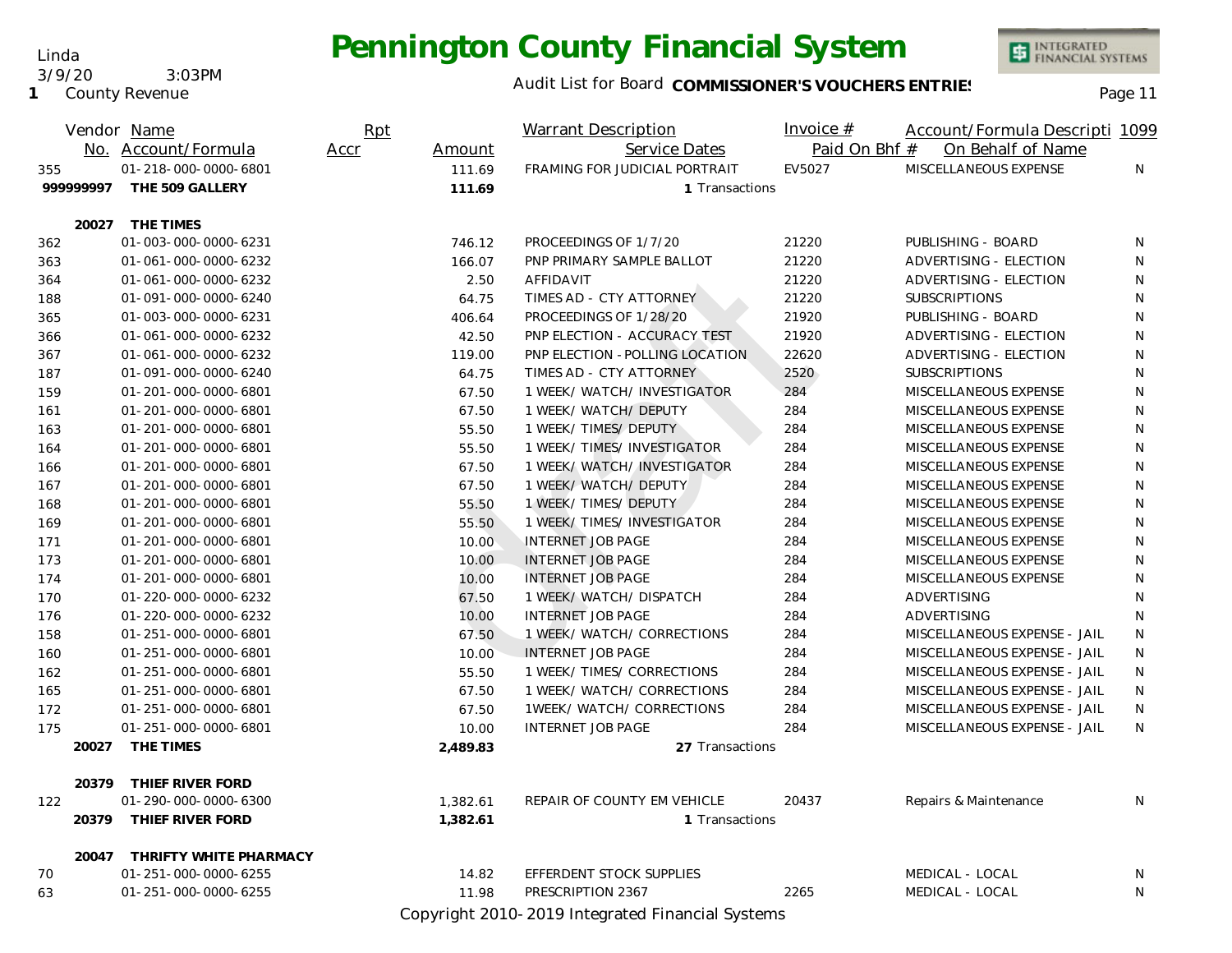Linda 3/9/20 3:03PM

**1** County Revenue

### Audit List for Board COMMISSIONER'S VOUCHERS ENTRIES<br>Page 12

|    | Vendor Name          | Rpt  |        | <b>Warrant Description</b> | Invoice $#$   | Account/Formula Descripti 1099 |    |
|----|----------------------|------|--------|----------------------------|---------------|--------------------------------|----|
|    | No. Account/Formula  | Accr | Amount | Service Dates              | Paid On Bhf # | On Behalf of Name              |    |
| 83 | 01-251-000-0000-6255 |      | 7.98   | PRESCRIPTION 2367          | 2265          | MEDICAL - LOCAL                | N  |
| 84 | 01-251-000-0000-6255 |      | 11.97  | PRESCRIPTION 2425          | 24540         | MEDICAL - LOCAL                | N  |
| 82 | 01-251-000-0000-6255 |      | 9.18   | PRESCRIPTION 2504          | 255880        | MEDICAL - LOCAL                | N  |
| 76 | 01-251-000-0000-6255 |      | 3.99   | PRESCRIPTION 2469          | 29396         | MEDICAL - LOCAL                | N  |
| 66 | 01-251-000-0000-6256 |      | 10.58  | PRESCRIPTION 2470          | 33284         | MEDICAL - REIMBURSED           | N  |
| 97 | 01-251-000-0000-6256 |      | 20.74  | RX 2470                    | 33284         | MEDICAL - REIMBURSED           | N  |
| 87 | 01-251-000-0000-6255 |      | 4.69   | PRESCRIPTION 2506          | 37440         | MEDICAL - LOCAL                | N  |
| 43 | 01-251-000-0000-6255 |      | 7.16   | PRESCRIPTION 2581          | 45421         | MEDICAL - LOCAL                | N  |
| 68 | 01-251-000-0000-6255 |      | 23.94  | PRESCRIPTION 2390          | 46299         | MEDICAL - LOCAL                | N  |
| 85 | 01-251-000-0000-6255 |      | 25.84  | PRESCRIPTION 2390          | 46299         | MEDICAL - LOCAL                | N  |
| 45 | 01-251-000-0000-6255 |      | 59.10  | PRESCRIPTION 2544          | 56326         | MEDICAL - LOCAL                | N  |
| 71 | 01-251-000-0000-6255 |      | 6.99   | PRESCRIPTION 2544          | 56326         | MEDICAL - LOCAL                | N  |
| 72 | 01-251-000-0000-6255 |      | 3.57   | PRESCRIPTION 2485          | 57049         | MEDICAL - LOCAL                | N. |
| 78 | 01-251-000-0000-6255 |      | 123.80 | PRESCRIPTION 2424          | 58047         | MEDICAL - LOCAL                | N  |
| 50 | 01-251-000-0000-6255 |      | 36.28  | PRESCRIPTION 2443          | 59252         | MEDICAL - LOCAL                | N  |
| 90 | 01-251-000-0000-6255 |      | 32.49  | RX 2313                    | 59252         | MEDICAL - LOCAL                | N  |
| 53 | 01-251-000-0000-6255 |      | 14.57  | PRESCRIPTION 2482          | 60221         | MEDICAL - LOCAL                | N  |
| 75 | 01-251-000-0000-6255 |      | 16.36  | PRESCRIPTION 2482          | 60221         | MEDICAL - LOCAL                | N  |
| 54 | 01-251-000-0000-6255 |      | 32.14  | PRESCRIPTION 2585          | 61569         | MEDICAL - LOCAL                | N  |
| 69 | 01-251-000-0000-6255 |      | 7.98   | PRESCRIPTION 2373          | 62449         | MEDICAL - LOCAL                | N  |
| 86 | 01-251-000-0000-6255 |      | 15.96  | PRESCRIPTION 2373          | 62449         | MEDICAL - LOCAL                | N  |
| 98 | 01-251-000-0000-6256 |      | 6.69   | RX 1492                    | 62718         | MEDICAL - REIMBURSED           | N  |
| 51 | 01-251-000-0000-6256 |      | 15.96  | PRESCRIPTION 1554          | 62749         | MEDICAL - REIMBURSED           | N  |
| 93 | 01-251-000-0000-6256 |      | 15.96  | RX 1554                    | 62749         | MEDICAL - REIMBURSED           | N  |
| 49 | 01-251-000-0000-6255 |      | 15.96  | PRESCRIPTION 2313          | 63365         | MEDICAL - LOCAL                | N  |
| 74 | 01-251-000-0000-6255 |      | 15.96  | PRESCRIPTION 2313          | 63365         | MEDICAL - LOCAL                | N  |
| 44 | 01-251-000-0000-6256 |      | 4.69   | PRESCRIPTION 1916          | 63370         | MEDICAL - REIMBURSED           | N  |
| 58 | 01-251-000-0000-6255 |      | 25.40  | PRESCRIPTION 2053          | 63372         | MEDICAL - LOCAL                | N  |
| 79 | 01-251-000-0000-6255 |      | 13.74  | PRESCRIPTION 2053          | 63372         | MEDICAL - LOCAL                | N  |
| 88 | 01-251-000-0000-6255 |      | 4.49   | PRESCRIPTION 2481          | 63420         | MEDICAL - LOCAL                | N  |
| 80 | 01-251-000-0000-6255 |      | 3.99   | PRESCRIPTION 2512          | 63535         | MEDICAL - LOCAL                | N  |
| 55 | 01-251-000-0000-6255 |      | 4.59   | PRESCRIPTION 2235          | 63621         | MEDICAL - LOCAL                | N  |
| 77 | 01-251-000-0000-6255 |      | 47.69  | PRESCRIPTION 2235          | 63621         | MEDICAL - LOCAL                | N  |
| 52 | 01-251-000-0000-6256 |      | 23.87  | PRESCRIPTION 2303          | 63630         | MEDICAL - REIMBURSED           | N  |
| 94 | 01-251-000-0000-6256 |      | 27.26  | RX 2303                    | 63630         | MEDICAL - REIMBURSED           | N  |
| 48 | 01-251-000-0000-6256 |      | 15.89  | PRESCRIPTION 2328          | 63672         | MEDICAL - REIMBURSED           | N  |
| 92 | 01-251-000-0000-6256 |      | 15.89  | RX 2328                    | 63672         | MEDICAL - REIMBURSED           | N  |
| 64 | 01-251-000-0000-6256 |      | 62.51  | PRESCRIPTION 2327          | 63701         | MEDICAL - REIMBURSED           | N  |
| 96 | 01-251-000-0000-6256 |      | 43.22  | RX 2327                    | 63701         | MEDICAL - REIMBURSED           | N  |

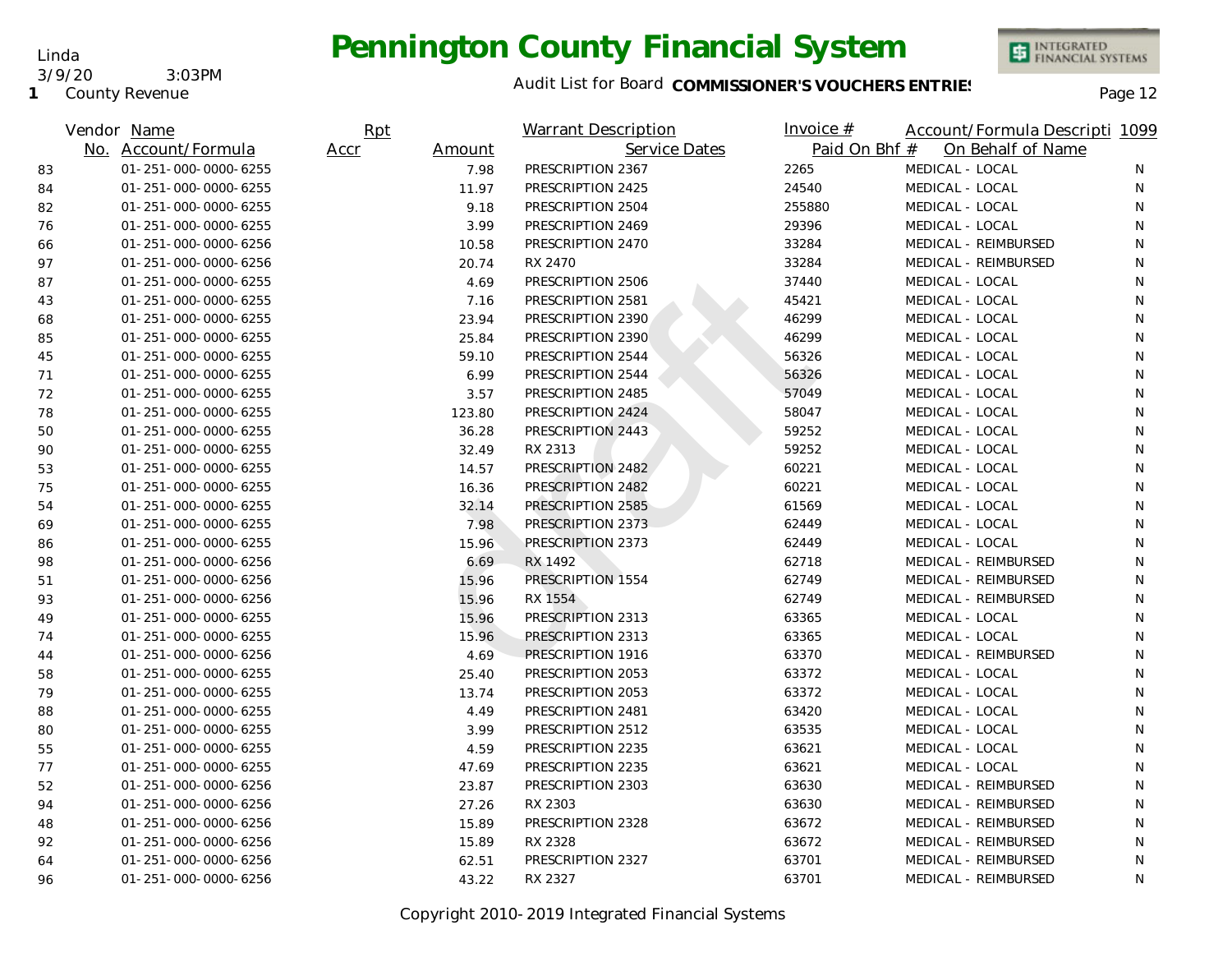Linda 3/9/20 3:03PM

**1** County Revenue

#### Audit List for Board COMMISSIONER'S VOUCHERS ENTRIES<br>Page 13

INTEGRATED<br>FINANCIAL SYSTEMS

|     |       | Vendor Name                   | Rpt  |          | <b>Warrant Description</b>      | Invoice #     | Account/Formula Descripti 1099    |              |
|-----|-------|-------------------------------|------|----------|---------------------------------|---------------|-----------------------------------|--------------|
|     |       | No. Account/Formula           | Accr | Amount   | Service Dates                   | Paid On Bhf # | On Behalf of Name                 |              |
| 91  |       | 01-251-000-0000-6255          |      | 33.64    | RX 2477                         | 63712         | MEDICAL - LOCAL                   | N            |
| 67  |       | 01-251-000-0000-6256          |      | 346.83   | PRESCRIPTION 2477               | 63712         | MEDICAL - REIMBURSED              | N            |
| 57  |       | 01-251-000-0000-6256          |      | 733.83   | PRESCRIPTION 2388               | 63740         | MEDICAL - REIMBURSED              | N            |
| 99  |       | 01-251-000-0000-6256          |      | 993.35   | RX 2388                         | 63740         | MEDICAL - REIMBURSED              | $\mathsf{N}$ |
| 62  |       | 01-251-000-0000-6256          |      | 23.94    | PRESCRIPTION 2471               | 63931         | MEDICAL - REIMBURSED              | N            |
| 95  |       | 01-251-000-0000-6256          |      | 21.35    | RX 2471                         | 63931         | MEDICAL - REIMBURSED              | $\mathsf{N}$ |
| 73  |       | 01-251-000-0000-6255          |      | 3.99     | PRESCRIPTION 2499               | 63941         | MEDICAL - LOCAL                   | N            |
| 61  |       | 01-251-000-0000-6255          |      | 3.99     | PRESCRIPTION 2516               | 63970         | MEDICAL - LOCAL                   | N            |
| 81  |       | 01-251-000-0000-6255          |      | 3.99     | PRESCRIPTION 2516               | 63970         | MEDICAL - LOCAL                   | N            |
| 89  |       | 01-251-000-0000-6255          |      | 11.89    | PRESCRIPTION 2550               | 63990         | MEDICAL - LOCAL                   | N            |
| 46  |       | 01-251-000-0000-6255          |      | 4.69     | PRESCRIPTION 2538               | 63997         | MEDICAL - LOCAL                   | N            |
| 56  |       | 01-251-000-0000-6256          |      | 22.37    | PRESCRIPTION 2558               | 64015         | MEDICAL - REIMBURSED              | N            |
| 47  |       | 01-251-000-0000-6256          |      | 5.49     | PRESCRIPTION 2560               | 64032         | MEDICAL - REIMBURSED              | N            |
| 60  |       | 01-251-000-0000-6255          |      | 10.08    | PRESCRIPTION 2548               | 64045         | MEDICAL - LOCAL                   | N            |
| 65  |       | 01-251-000-0000-6255          |      | 3.59     | PRESCRIPTION 2446               | 64068         | MEDICAL - LOCAL                   | N            |
| 59  |       | 01-251-000-0000-6255          |      | 7.98     | PRESCRIPTION 2555               | 7191          | MEDICAL - LOCAL                   | N            |
|     | 20047 | THRIFTY WHITE PHARMACY        |      | 3,096.87 | 57 Transactions                 |               |                                   |              |
|     |       | 11039 TRF RADIO               |      |          |                                 |               |                                   |              |
| 121 |       | 01-251-000-0000-6801          |      | 50.00    | <b>CORRECTIONS - NOW HIRING</b> | 25816-1       | MISCELLANEOUS EXPENSE - JAIL      | N.           |
|     |       | 11039 TRF RADIO               |      | 50.00    | 1 Transactions                  |               |                                   |              |
|     | 20357 | TURNKEY CORRECTIONS           |      |          |                                 |               |                                   |              |
| 102 |       | 01-259-000-0000-6405          |      | 283.84   | ADMISSIONS KIT/TOOTHBRUSH/DEOD  | 58            | <b>GENERAL SUPPLIES - CANTEEN</b> | N            |
|     | 20357 | TURNKEY CORRECTIONS           |      | 283.84   | 1 Transactions                  |               |                                   |              |
|     | 20307 | TVEITBAKK/DARRYL              |      |          |                                 |               |                                   |              |
| 123 |       | 01-003-000-0000-6330          |      | 356.50   | <b>FEBRUARY MILEAGE</b>         |               | <b>TRAVEL &amp; EXPENSE</b>       | N            |
| 124 |       | 01-003-000-0000-6330          |      | 8.35     | MEAL - AMC - ST PAUL            | 22520         | <b>TRAVEL &amp; EXPENSE</b>       | N            |
| 125 |       | 01-003-000-0000-6330          |      | 30.00    | MEAL - AMC - ST PAUL            | 22520         | <b>TRAVEL &amp; EXPENSE</b>       | N            |
| 126 |       | 01-003-000-0000-6330          |      | 25.99    | MEAL - AMC - ST PAUL            | 22620         | <b>TRAVEL &amp; EXPENSE</b>       | N            |
| 127 |       | 01-003-000-0000-6330          |      | 17.01    | MEAL - AMC - ST PAUL            | 22720         | TRAVEL & EXPENSE                  | N            |
| 128 |       | 01-003-000-0000-6330          |      | 3.75     | MEAL - AMC - ST PAUL            | 22720         | TRAVEL & EXPENSE                  | N            |
|     | 20307 | TVEITBAKK/DARRYL              |      | 441.60   | 6 Transactions                  |               |                                   |              |
|     |       | 20361 TYLER TECHNOLOGIES, INC |      |          |                                 |               |                                   |              |
| 31  |       | 01-102-000-0000-6301          |      | 4,897.77 | 2020 SUPPORT FEE - DOC PRO      | 025-287205    | MAINTENANCE AGREEMENT             | N            |
|     |       | 20361 TYLER TECHNOLOGIES, INC |      | 4.897.77 | 1 Transactions                  |               |                                   |              |
|     |       |                               |      |          |                                 |               |                                   |              |

**22304 VFW POST 2793**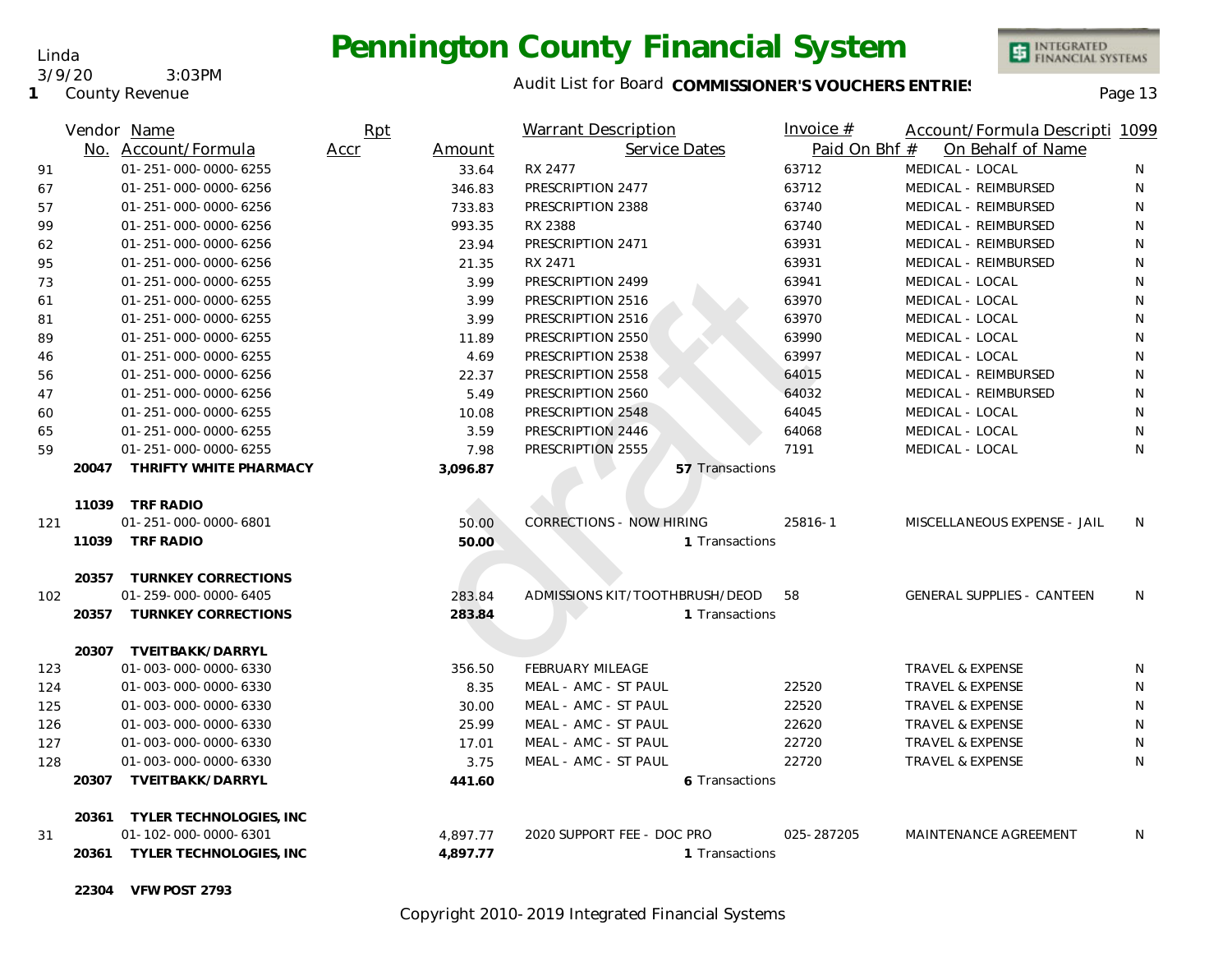Audit List for Board COMMISSIONER'S VOUCHERS ENTRIES<br>Page 14

| Vendor Name                 | Rpt  |            | <b>Warrant Description</b>    | Invoice $#$   | Account/Formula Descripti 1099 |                  |
|-----------------------------|------|------------|-------------------------------|---------------|--------------------------------|------------------|
| No. Account/Formula         | Accr | Amount     | <b>Service Dates</b>          | Paid On Bhf # | On Behalf of Name              |                  |
| 01-121-000-0000-6846<br>195 |      | 861.33     | VET TRANSPORT TO APPOINTMENTS | 2120-22920    | CVSO GRANT EXPENSE             |                  |
| 22304<br>VFW POST 2793      |      | 861.33     | Transactions                  |               |                                |                  |
| 1 Fund Total:               |      | 144,670.38 | County Revenue                |               | 62 Vendors                     | 294 Transactions |

draft

Copyright 2010-2019 Integrated Financial Systems

Linda 3/9/20 3:03PM

**1** County Revenue

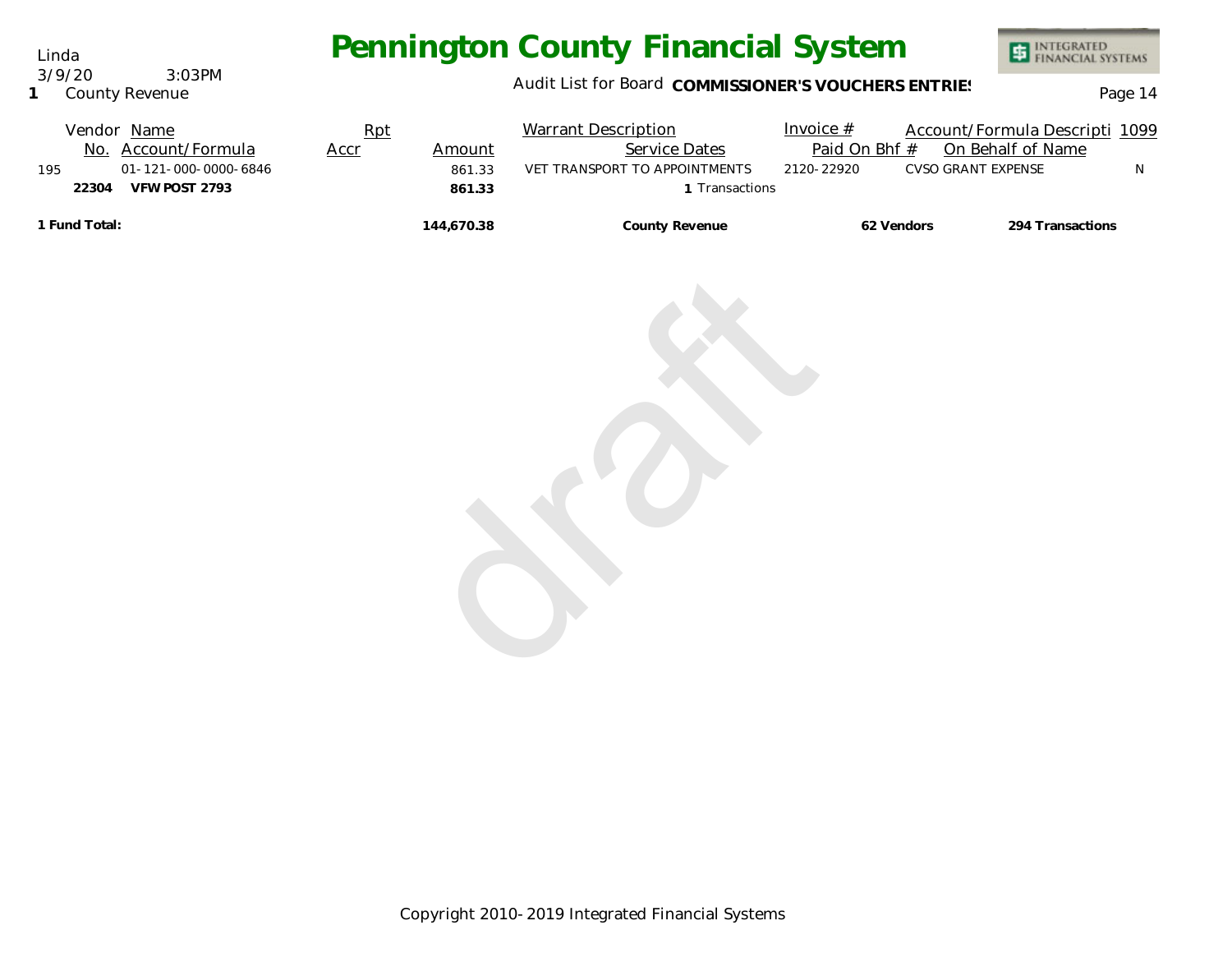Linda 3/9/20 3:03PM

**3** Road & Bridge

#### Audit List for Board COMMISSIONER'S VOUCHERS ENTRIES<br>Page 15

|     |      | Vendor Name                   | Rpt  |          | <b>Warrant Description</b>       | Invoice $#$   | Account/Formula Descripti 1099    |   |
|-----|------|-------------------------------|------|----------|----------------------------------|---------------|-----------------------------------|---|
|     |      | No. Account/Formula           | Accr | Amount   | Service Dates                    | Paid On Bhf # | On Behalf of Name                 |   |
|     | 1350 | AMERIPRIDE SERVICES, INC      |      |          |                                  |               |                                   |   |
| 333 |      | 03-320-000-0000-6202          |      | 718.53   | SHOP 500 RUGS                    |               | <b>TELEPHONE</b>                  | N |
|     | 1350 | AMERIPRIDE SERVICES, INC      |      | 718.53   | 1 Transactions                   |               |                                   |   |
|     |      | 1364 AUTO VALUE               |      |          |                                  |               |                                   |   |
| 327 |      | 03-350-000-0000-6556          |      | 22.45    | PAINT MARKERS                    |               | <b>SHOP SUPPLIES</b>              | N |
| 328 |      | 03-350-000-0000-6556          |      | 41.97    | THREADLOCKER PERMATEX            |               | <b>SHOP SUPPLIES</b>              | N |
| 324 |      | 03-350-000-0000-6564          |      | 5.96     | COOLANT HOSE UNIT 221            |               | EQUIPMENT REPAIR PARTS            | N |
| 325 |      | 03-350-000-0000-6564          |      | 27.48    | <b>CLAMP FITTING UNIT 221</b>    |               | EQUIPMENT REPAIR PARTS            | N |
| 326 |      | 03-350-000-0000-6564          |      | 14.42    | OIL FILTERS                      |               | EQUIPMENT REPAIR PARTS            | N |
| 329 |      | 03-350-000-0000-6564          |      | 16.94    | <b>GRINDING WHEEL POWER PLUG</b> |               | EQUIPMENT REPAIR PARTS            | N |
| 330 |      | 03-350-000-0000-6564          |      | 8.99     | PUNCH SET                        |               | <b>EQUIPMENT REPAIR PARTS</b>     | N |
| 331 |      | 03-350-000-0000-6564          |      | 29.88    | <b>GRINDING WHEEL</b>            |               | EQUIPMENT REPAIR PARTS            | N |
| 332 |      | 03-350-000-0000-6564          |      | 12.99    | <b>BULB</b>                      |               | EQUIPMENT REPAIR PARTS            | N |
|     | 1364 | <b>AUTO VALUE</b>             |      | 181.08   | 9 Transactions                   |               |                                   |   |
|     | 4313 | DEPARTMENT OF MOTOR VEHICLES  |      |          |                                  |               |                                   |   |
| 322 |      | 03-350-000-0000-6564          |      | 66.00    | RENEWAL SIDE BY SIDE             |               | EQUIPMENT REPAIR PARTS            | N |
|     | 4313 | DEPARTMENT OF MOTOR VEHICLES  |      | 66.00    | 1 Transactions                   |               |                                   |   |
|     |      | 6006 FARMERS UNION OIL        |      |          |                                  |               |                                   |   |
| 316 |      | 03-350-000-0000-6560          |      | 3,267.68 | GAS & DIESEL SHOP 500            |               | <b>GAS &amp; DIESEL</b>           | N |
| 317 |      | 03-350-000-0000-6560          |      | 1,098.08 | DIESEL SHOP 212                  |               | <b>GAS &amp; DIESEL</b>           | N |
| 318 |      | 03-350-000-0000-6560          |      | 426.50   | DIESEL SHOP 213                  |               | <b>GAS &amp; DIESEL</b>           | N |
| 319 |      | 03-350-000-0000-6560          |      | 928.02   | DIESEL SHOP 211                  |               | <b>GAS &amp; DIESEL</b>           | N |
| 320 |      | 03-350-000-0000-6560          |      | 838.98   | DIESEL SHOP 215                  |               | <b>GAS &amp; DIESEL</b>           | N |
| 321 |      | 03-350-000-0000-6562          |      | 199.95   | LUBE & GREASE                    |               | <b>MOTOR OIL &amp; LUBRICANTS</b> | N |
|     | 6006 | <b>FARMERS UNION OIL</b>      |      | 6,759.21 | 6 Transactions                   |               |                                   |   |
|     |      | 6306 FLEET DISTRIBUTING       |      |          |                                  |               |                                   |   |
| 314 |      | 03-330-000-0000-6554          |      | 130.88   | PAILS                            |               | ENGINEERING & SURVEYING SUPPLI N  |   |
| 313 |      | 03-350-000-0000-6564          |      | 5.21     | <b>BOLTS UNIT 313</b>            |               | EQUIPMENT REPAIR PARTS            | N |
| 315 |      | 03-350-000-0000-6564          |      | 711.45   | CHARM UNIT 313                   |               | EQUIPMENT REPAIR PARTS            | N |
|     | 6306 | FLEET DISTRIBUTING            |      | 847.54   | 3 Transactions                   |               |                                   |   |
|     | 6356 | FORESTRY SUPPLIERS INC        |      |          |                                  |               |                                   |   |
| 312 |      | 03-330-000-0000-6554          |      | 49.63    | <b>COVER RING BINDER</b>         |               | ENGINEERING & SURVEYING SUPPLI N  |   |
|     | 6356 | <b>FORESTRY SUPPLIERS INC</b> |      | 49.63    | 1 Transactions                   |               |                                   |   |

**8331 HARDWARE HANK**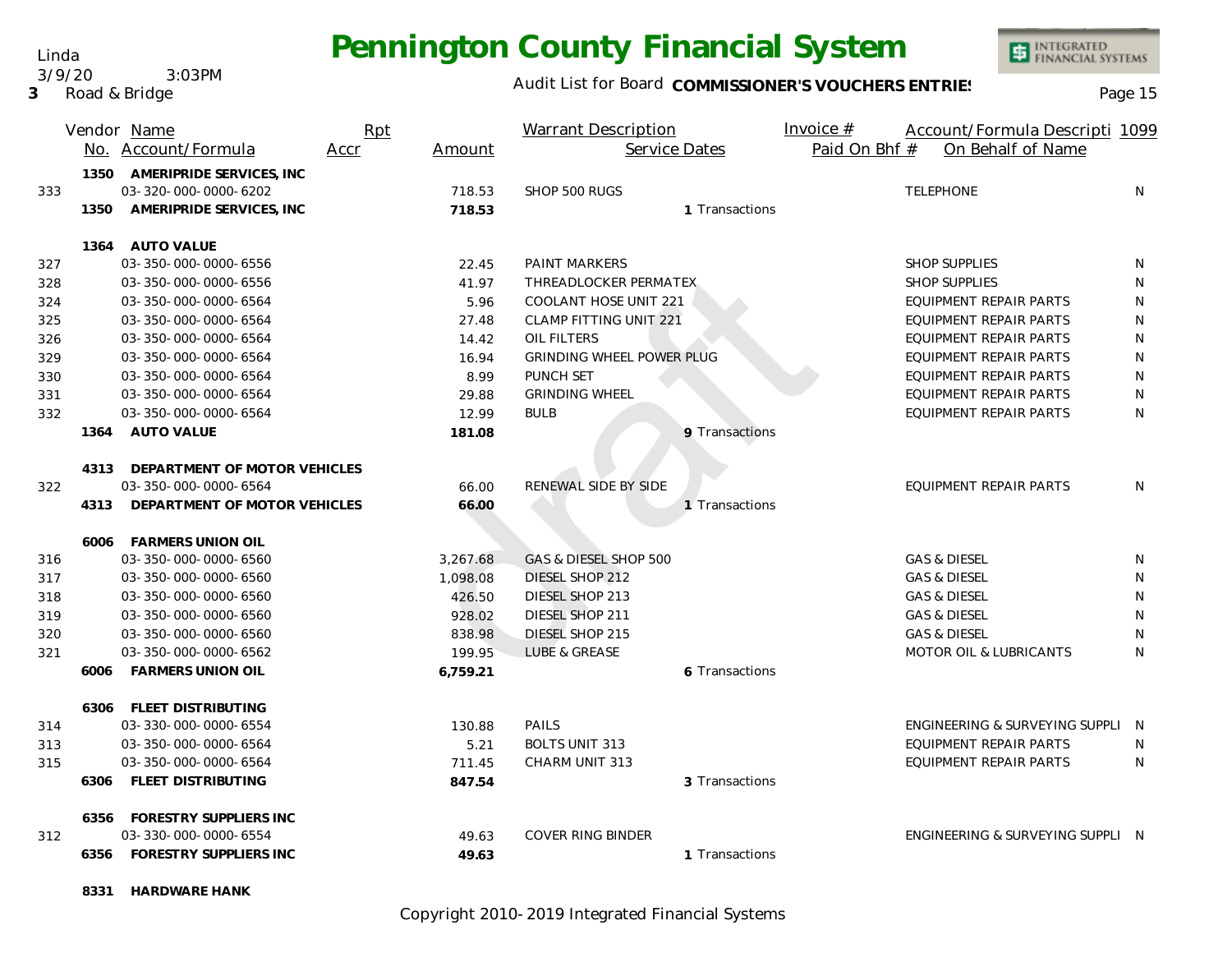Audit List for Board COMMISSIONER'S VOUCHERS ENTRIES<br>Page 16

INTEGRATED<br>FINANCIAL SYSTEMS

|     |       | Vendor Name<br>No. Account/Formula | Rpt<br>Accr | Amount    | <b>Warrant Description</b>     | Service Dates  | Invoice $#$<br>Paid On Bhf # | Account/Formula Descripti 1099<br>On Behalf of Name |              |
|-----|-------|------------------------------------|-------------|-----------|--------------------------------|----------------|------------------------------|-----------------------------------------------------|--------------|
| 311 |       | 03-350-000-0000-6556               |             | 36.98     | <b>BATTERIES SHOP 500</b>      |                |                              | <b>SHOP SUPPLIES</b>                                | N            |
| 310 |       | 03-350-000-0000-6564               |             | 8.52      | NUTS & BOLTS UNIT 312          |                |                              | <b>EQUIPMENT REPAIR PARTS</b>                       | $\mathsf{N}$ |
|     |       | 8331 HARDWARE HANK                 |             | 45.50     |                                | 2 Transactions |                              |                                                     |              |
|     |       | 8356 HOUSTON ENGINEERING INC       |             |           |                                |                |                              |                                                     |              |
| 308 |       | 03-330-000-0000-6261               |             | 24,325.30 | PROJECT DEVELOPMENT NEW BRIDGE |                |                              | CONSULTING & LEGAL SERVICES                         | N            |
| 309 |       | 03-330-000-0000-6261               |             | 3.069.50  | PROJECT DEVELOPMENT NEW BRIDGE |                |                              | CONSULTING & LEGAL SERVICES                         | N            |
|     | 8356  | HOUSTON ENGINEERING INC            |             | 27,394.80 |                                | 2 Transactions |                              |                                                     |              |
|     |       | 12325 L & M SUPPLY, INC.           |             |           |                                |                |                              |                                                     |              |
| 307 |       | 03-350-000-0000-6564               |             | 17.97     | PT, SOAP                       |                |                              | EQUIPMENT REPAIR PARTS                              | N            |
|     |       | 12325 L & M SUPPLY, INC.           |             | 17.97     |                                | 1 Transactions |                              |                                                     |              |
|     | 13390 | <b>MNCPA</b>                       |             |           |                                |                |                              |                                                     |              |
| 351 |       | 03-330-000-0000-6245               |             | 150.00    | <b>MEETING</b>                 |                |                              | CONTINUING EDUCATION                                | N            |
|     |       | 13390 MNCPA                        |             | 150.00    |                                | 1 Transactions |                              |                                                     |              |
|     |       | 14324 NAPA AUTO PARTS              |             |           |                                |                |                              |                                                     |              |
| 305 |       | 03-350-000-0000-6556               |             | 21.44     | ROD REPAIR & UNIVERSAL CEMENT  |                |                              | <b>SHOP SUPPLIES</b>                                | N            |
| 306 |       | 03-350-000-0000-6564               |             | 8.29      | OIL FILTER UNIT 314            |                |                              | EQUIPMENT REPAIR PARTS                              | N            |
|     | 14324 | NAPA AUTO PARTS                    |             | 29.73     |                                | 2 Transactions |                              |                                                     |              |
|     |       | 14316 NELSON EQUIPMENT OF TRF INC  |             |           |                                |                |                              |                                                     |              |
| 298 |       | 03-350-000-0000-6564               |             | 85.37     | OIL SEAL UNIT 312              |                |                              | EQUIPMENT REPAIR PARTS                              | N            |
| 299 |       | 03-350-000-0000-6564               |             | 3,499.09  | PARTS UNIT 312 & 313           |                |                              | EQUIPMENT REPAIR PARTS                              | N            |
| 300 |       | 03-350-000-0000-6564               |             | 854.88    | PARTS UNIT 312                 |                |                              | EQUIPMENT REPAIR PARTS                              | N            |
| 301 |       | 03-350-000-0000-6564               |             | 214.22    | PARTS UNIT 312                 |                |                              | EQUIPMENT REPAIR PARTS                              | ${\sf N}$    |
| 302 |       | 03-350-000-0000-6564               |             | 105.43    | PARTS UNIT 312                 |                |                              | EQUIPMENT REPAIR PARTS                              | N            |
| 303 |       | 03-350-000-0000-6564               |             | 268.85    | <b>BUSHING UNIT 312</b>        |                |                              | <b>EQUIPMENT REPAIR PARTS</b>                       | ${\sf N}$    |
| 304 |       | 03-350-000-0000-6564               |             | $59.76 -$ | RETURN SEALING LID             |                |                              | EQUIPMENT REPAIR PARTS                              | N            |
|     |       | 14316 NELSON EQUIPMENT OF TRF INC  |             | 4,968.08  |                                | 7 Transactions |                              |                                                     |              |
|     | 14389 | NELSON INTERNATIONAL               |             |           |                                |                |                              |                                                     |              |
| 297 |       | 03-350-000-0000-6564               |             | 97.35     | PARTS UNIT 310                 |                |                              | EQUIPMENT REPAIR PARTS                              | N            |
|     | 14389 | NELSON INTERNATIONAL               |             | 97.35     |                                | 1 Transactions |                              |                                                     |              |
|     |       | 14123 NORTHWEST BEVERAGE INC       |             |           |                                |                |                              |                                                     |              |
| 296 |       | 03-320-000-0000-6401               |             | 45.50     | <b>WATER</b>                   |                |                              | <b>SUPPLIES</b>                                     | N            |
|     | 14123 | NORTHWEST BEVERAGE INC             |             | 45.50     |                                | 1 Transactions |                              |                                                     |              |

Copyright 2010-2019 Integrated Financial Systems

#### Linda 3/9/20 3:03PM

**3** Road & Bridge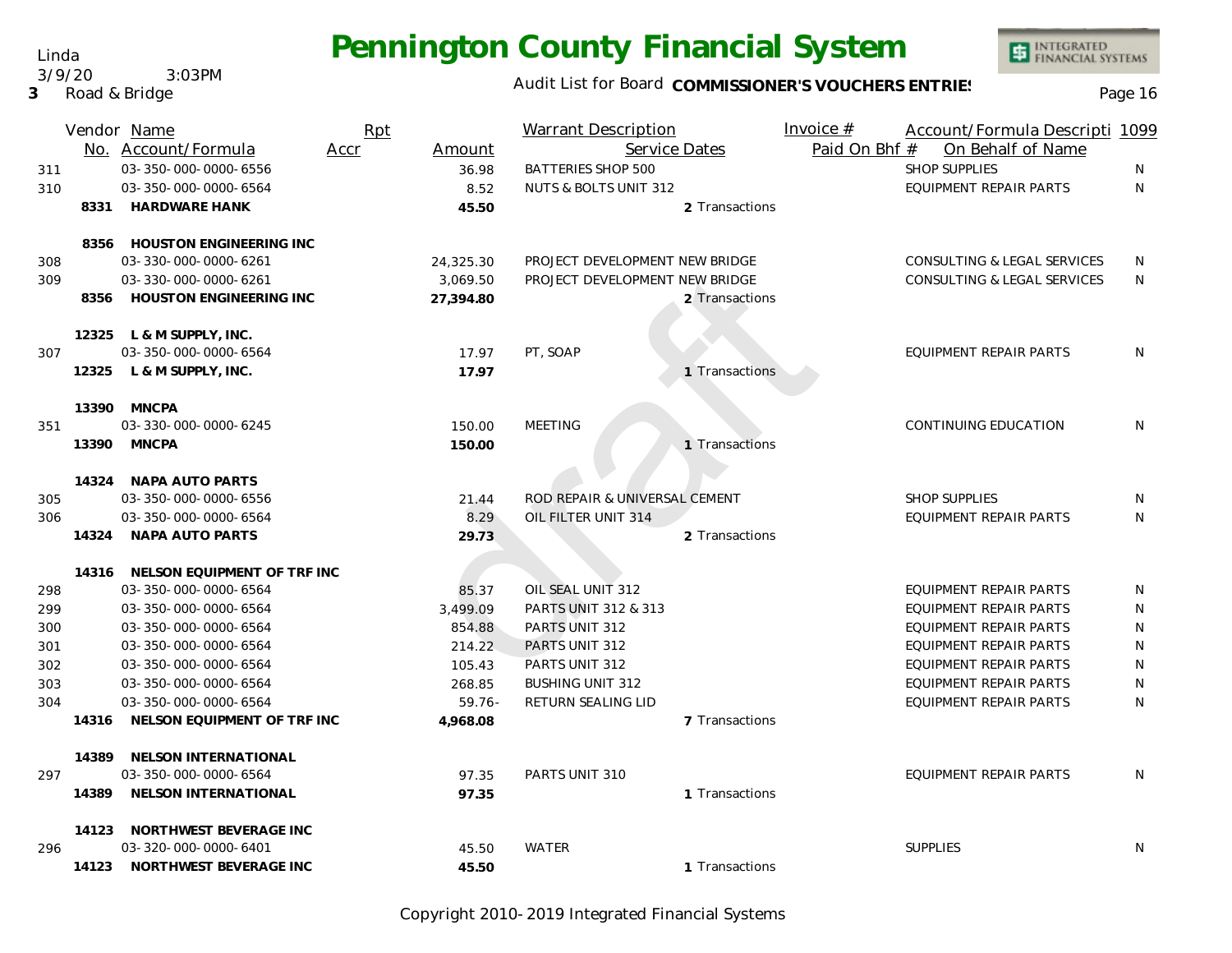Linda 3/9/20 3:03PM

**3** Road & Bridge

#### Audit List for Board COMMISSIONER'S VOUCHERS ENTRIES<br>Page 17

|     |       | Vendor Name                       | Rpt  |          | <b>Warrant Description</b>           | Invoice $#$   | Account/Formula Descripti 1099   |           |
|-----|-------|-----------------------------------|------|----------|--------------------------------------|---------------|----------------------------------|-----------|
|     |       | No. Account/Formula               | Accr | Amount   | Service Dates                        | Paid On Bhf # | On Behalf of Name                |           |
|     |       | 14312 NORTHWEST POWER SYSTEMS     |      |          |                                      |               |                                  |           |
| 293 |       | 03-350-000-0000-6556              |      | 4.50     | AIR LINE FITTINGS                    |               | <b>SHOP SUPPLIES</b>             | N         |
| 294 |       | 03-350-000-0000-6564              |      | 348.98   | PACK KIT UNIT 219                    |               | <b>EQUIPMENT REPAIR PARTS</b>    | N         |
| 295 |       | 03-350-000-0000-6564              |      | 368.70   | <b>MOTOR UNIT 242</b>                |               | <b>EQUIPMENT REPAIR PARTS</b>    | N         |
|     | 14312 | NORTHWEST POWER SYSTEMS           |      | 722.18   | 3 Transactions                       |               |                                  |           |
|     |       | 16027 PENNINGTON COUNTY TREASURER |      |          |                                      |               |                                  |           |
| 283 |       | 03-320-000-0000-6263              |      | 25.47    | HOSTED EXCHANGE JANUARY 2020         |               | <b>COMPUTER SERVICES</b>         | N         |
| 284 |       | 03-320-000-0000-6263              |      | 14.00    | POP EMAIL JANUARY 2020               |               | <b>COMPUTER SERVICES</b>         | N         |
| 285 |       | 03-320-000-0000-6263              |      | 445.71   | IT GLOBAL JANUARY 2020               |               | <b>COMPUTER SERVICES</b>         | N         |
| 286 |       | 03-320-000-0000-6263              |      | 8.75     | HOSTED OFFICE JANUARY 2020           |               | <b>COMPUTER SERVICES</b>         | N         |
| 287 |       | 03-320-000-0000-6263              |      | 25.47    | HOSTED EXCHANGE FEBRUARY 2020        |               | <b>COMPUTER SERVICES</b>         | N         |
| 288 |       | 03-320-000-0000-6263              |      | 14.00    | POP EMAIL FEBRUARY 2020              |               | <b>COMPUTER SERVICES</b>         | N         |
| 289 |       | 03-320-000-0000-6263              |      | 445.71   | IT GLOBAL FEBRUARY 2020              |               | <b>COMPUTER SERVICES</b>         | ${\sf N}$ |
| 290 |       | 03-320-000-0000-6263              |      | 61.25    | HOSTED OFFICE FEBRUARY 2020          |               | <b>COMPUTER SERVICES</b>         | N         |
| 291 |       | 03-320-000-0000-6263              |      | 34.70    | <b>EMAIL ARCHIVING FEBRUARY 2020</b> |               | <b>COMPUTER SERVICES</b>         | N         |
| 292 |       | 03-320-000-0000-6263              |      | 34.70    | EMAIL ARCHIVING JANUARY 2020         |               | <b>COMPUTER SERVICES</b>         | N         |
|     | 16027 | PENNINGTON COUNTY TREASURER       |      | 1,109.76 | 10 Transactions                      |               |                                  |           |
|     | 16364 | PETERSON/TERRY                    |      |          |                                      |               |                                  |           |
| 323 |       | 03-350-000-0000-6564              |      | 27.75    | LICENSE PLATE                        |               | EQUIPMENT REPAIR PARTS           | N         |
|     | 16364 | PETERSON/TERRY                    |      | 27.75    | 1 Transactions                       |               |                                  |           |
|     | 16460 | POMP'S TIRE SERVICE INC           |      |          |                                      |               |                                  |           |
| 279 |       | 03-350-000-0000-6564              |      | 39.53    | FLAT REPAIR UNIT 207                 |               | EQUIPMENT REPAIR PARTS           | N         |
| 280 |       | 03-350-000-0000-6564              |      | 34.59    | <b>EXTRA TUBES</b>                   |               | EQUIPMENT REPAIR PARTS           | N         |
| 281 |       | 03-350-000-0000-6564              |      | 972.69   | <b>TIRES</b>                         |               | EQUIPMENT REPAIR PARTS           | N         |
| 282 |       | 03-350-000-0000-6564              |      | 93.99    | FLAT REPAIR UNIT 204                 |               | <b>EQUIPMENT REPAIR PARTS</b>    | N         |
|     | 16460 | POMP'S TIRE SERVICE INC           |      | 1,140.80 | 4 Transactions                       |               |                                  |           |
|     | 18379 | RDO TRUST # 80-5800               |      |          |                                      |               |                                  |           |
| 272 |       | 03-350-000-0000-6564              |      | 9,424.63 | REPAIR UNIT 204                      |               | EQUIPMENT REPAIR PARTS           | N         |
| 273 |       | 03-350-000-0000-6564              |      | 513.62   | WINDSHEILD UNIT 208                  |               | EQUIPMENT REPAIR PARTS           | N.        |
|     | 18379 | RDO TRUST # 80-5800               |      | 9,938.25 | 2 Transactions                       |               |                                  |           |
|     | 18440 | READITECH IT SOLUTIONS            |      |          |                                      |               |                                  |           |
| 269 |       | 03-320-000-0000-6202              |      | 40.00    | <b>HOSTED EXCHANGE MARCH</b>         |               | <b>TELEPHONE</b>                 | N         |
| 270 |       | 03-320-000-0000-6263              |      | 67.00    | <b>BACK UP MANAGER MARCH</b>         |               | <b>COMPUTER SERVICES</b>         | N         |
| 271 |       | 03-320-000-0000-6631              |      | 225.00   | <b>SSL CERTIFICATES</b>              |               | <b>FURNITURE &amp; EQUIPMENT</b> | N         |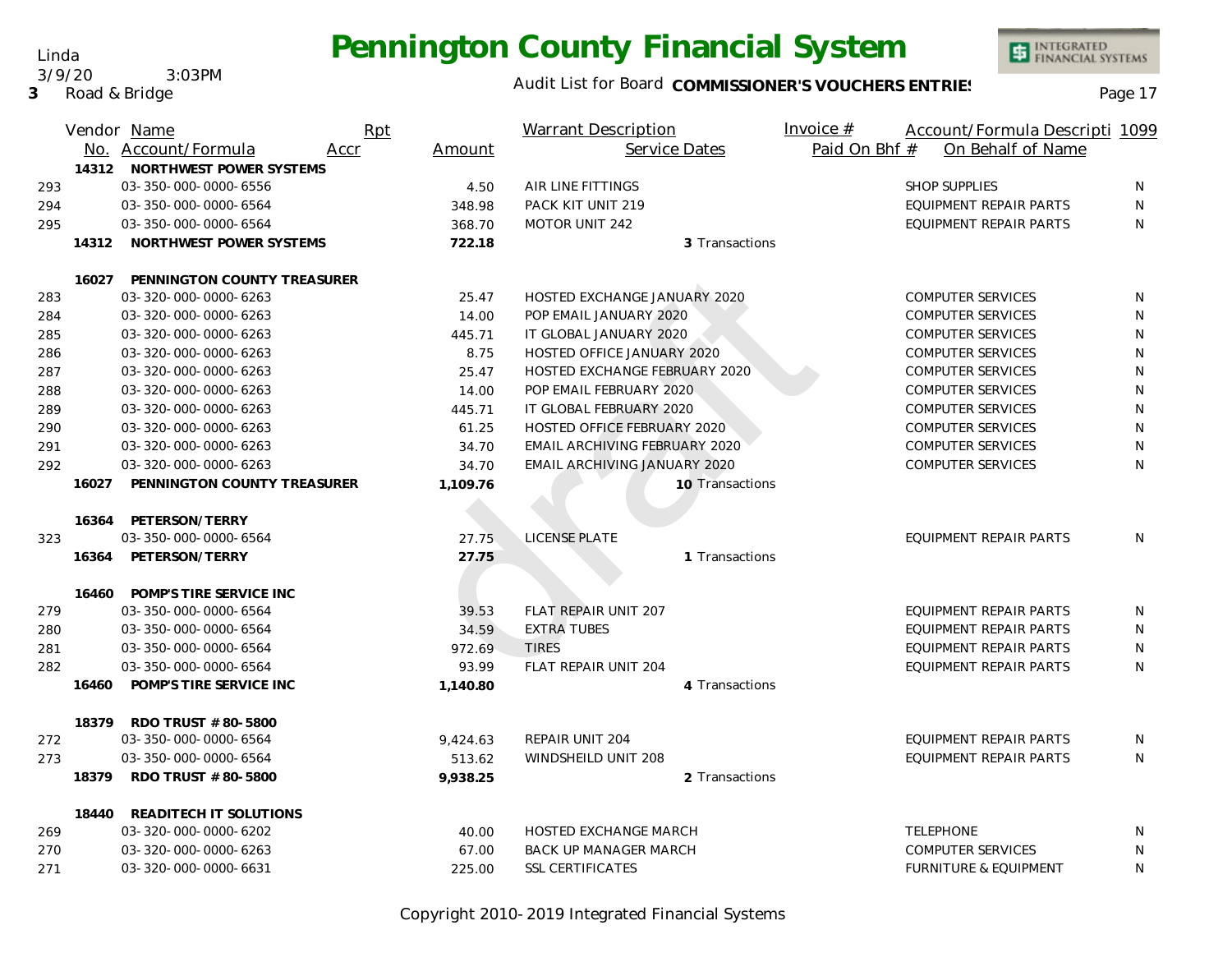Linda 3/9/20 3:03PM

**3** Road & Bridge

#### Audit List for Board COMMISSIONER'S VOUCHERS ENTRIES<br>Page 18

|     | No.           | Vendor Name<br>Account/Formula | Rpt<br>Accr | Amount    | Warrant Description<br>Service Dates | Invoice $#$<br>Paid On Bhf # | Account/Formula Descripti 1099 | On Behalf of Name |              |
|-----|---------------|--------------------------------|-------------|-----------|--------------------------------------|------------------------------|--------------------------------|-------------------|--------------|
|     | 18440         | READITECH IT SOLUTIONS         |             | 332.00    | 3 Transactions                       |                              |                                |                   |              |
|     | 18106         | RED LAKE COUNTY COOP           |             |           |                                      |                              |                                |                   |              |
| 274 |               | 03-350-000-0000-6418           |             | 495.20    | PROPANE SHOP 211                     |                              | PROPANE FOR HEATING SHOPS      |                   | N            |
| 275 |               | 03-350-000-0000-6418           |             | 319.80    | PROPANE SHOP 212                     |                              | PROPANE FOR HEATING SHOPS      |                   | N            |
| 276 |               | 03-350-000-0000-6418           |             | 562.36    | PROPANE SHOP 212                     |                              | PROPANE FOR HEATING SHOPS      |                   | N            |
| 277 |               | 03-350-000-0000-6418           |             | 257.93    | PROPANE SHOP 215                     |                              | PROPANE FOR HEATING SHOPS      |                   | N            |
| 278 |               | 03-350-000-0000-6418           |             | 481.91    | PROPANE SHOP 213                     |                              | PROPANE FOR HEATING SHOPS      |                   | N            |
|     | 18106         | RED LAKE COUNTY COOP           |             | 2,117.20  | 5 Transactions                       |                              |                                |                   |              |
|     | 20027         | THE TIMES                      |             |           |                                      |                              |                                |                   |              |
| 267 |               | 03-320-000-0000-6232           |             | 140.50    | ADVERTISE ROUNDABOUT                 |                              | <b>ADVERTISING</b>             |                   | N            |
| 268 |               | 03-320-000-0000-6232           |             | 300.06    | ADVERTISE FUEL CULVERTS, RENT        |                              | ADVERTISING                    |                   | N            |
| 266 |               | 03-320-000-0000-6240           |             | 44.00     | TIMES/WATCH SUBSCRIPTION             |                              | <b>SUBSCRIPTIONS</b>           |                   | N            |
|     | 20027         | THE TIMES                      |             | 484.56    | 3 Transactions                       |                              |                                |                   |              |
|     | 20003         | TR SALVAGE INC                 |             |           |                                      |                              |                                |                   |              |
| 265 |               | 03-350-000-0000-6564           |             | 332.84    | <b>REPAIR UNIT 221</b>               |                              | EQUIPMENT REPAIR PARTS         |                   | N            |
|     | 20003         | TR SALVAGE INC                 |             | 332.84    | 1 Transactions                       |                              |                                |                   |              |
|     |               | 22315 VALLEY TRUCK             |             |           |                                      |                              |                                |                   |              |
| 264 |               | 03-350-000-0000-6564           |             | 44.60     | ORANGE FLAG UNIT 244                 |                              | <b>EQUIPMENT REPAIR PARTS</b>  |                   | N            |
|     | 22315         | <b>VALLEY TRUCK</b>            |             | 44.60     | 1 Transactions                       |                              |                                |                   |              |
|     | 23510         | WSB & ASSOCIATES, INC.         |             |           |                                      |                              |                                |                   |              |
| 263 |               | 03-330-000-0000-6273           |             | 1,828.01  | RELOCATION NEW BRIDGE                |                              | LINE MOVES & EASEMENTS         |                   | <sup>N</sup> |
|     | 23510         | WSB & ASSOCIATES, INC.         |             | 1,828.01  | 1 Transactions                       |                              |                                |                   |              |
|     | 3 Fund Total: |                                |             | 59,448.87 | Road & Bridge                        | 25 Vendors                   |                                | 72 Transactions   |              |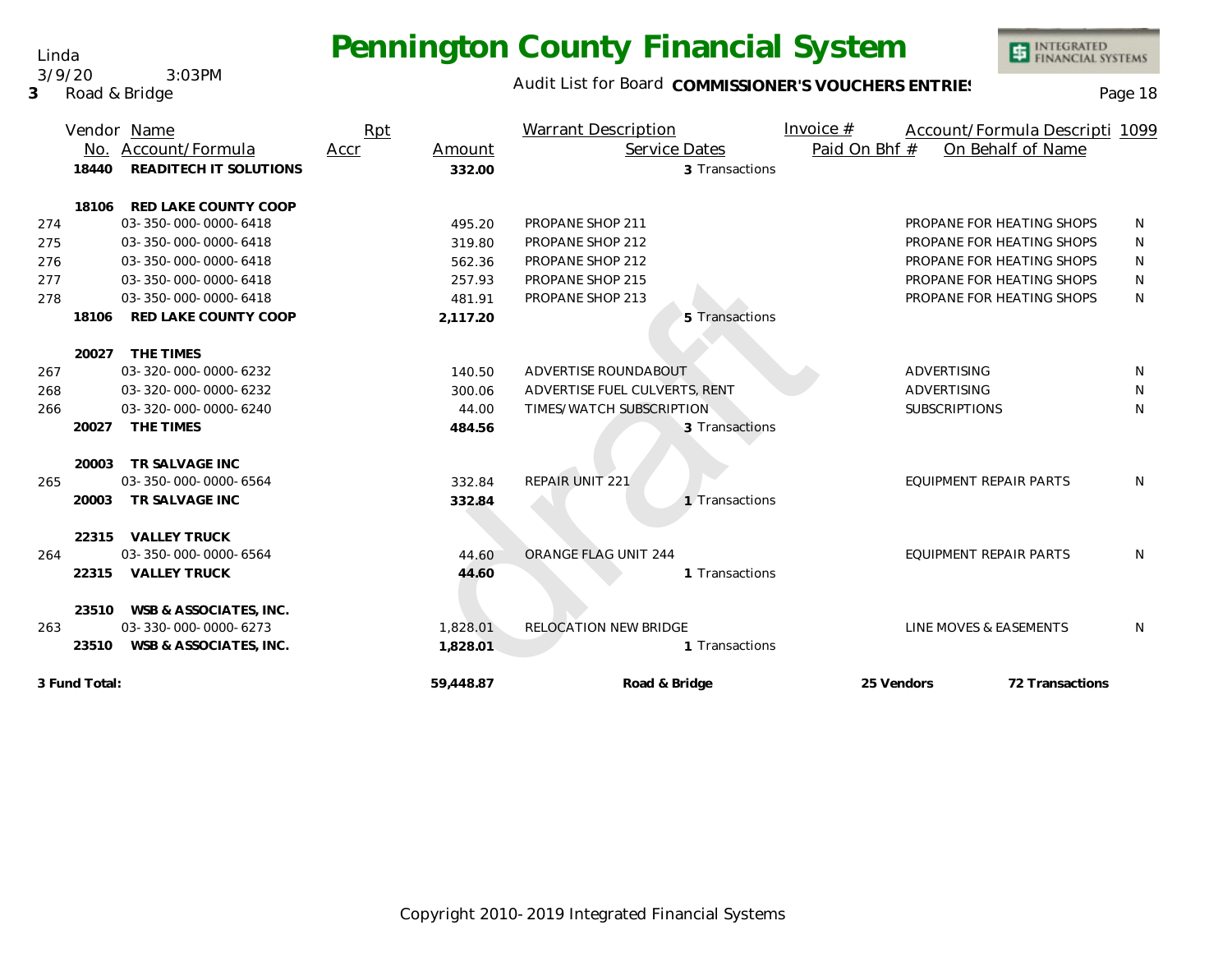Linda **40** Ditch Funds 3/9/20 3:03PM

### Audit List for Board COMMISSIONER'S VOUCHERS ENTRIES<br>Page 19

| Vendor Name<br>No. Account/Formula                                                            | Rpt<br>Accr | Amount                 | <b>Warrant Description</b><br>Service Dates  | Invoice $#$<br>Paid On Bhf # | Account/Formula Descripti 1099<br>On Behalf of Name |           |
|-----------------------------------------------------------------------------------------------|-------------|------------------------|----------------------------------------------|------------------------------|-----------------------------------------------------|-----------|
| HDR ENGINEERING, INC.<br>8380<br>40-796-000-0000-6262<br>359<br>HDR ENGINEERING, INC.<br>8380 |             | 21,314.56<br>21,314.56 | SURVEY & PLANNING - CD #96<br>1 Transactions |                              | OTHER SERVICES                                      | ${\sf N}$ |
| 40 Fund Total:                                                                                |             | 21,314.56              | Ditch Funds                                  | 1 Vendors                    | 1 Transactions                                      |           |
| Final Total:                                                                                  |             | 225,433.81             | 88 Vendors                                   | 367 Transactions             |                                                     |           |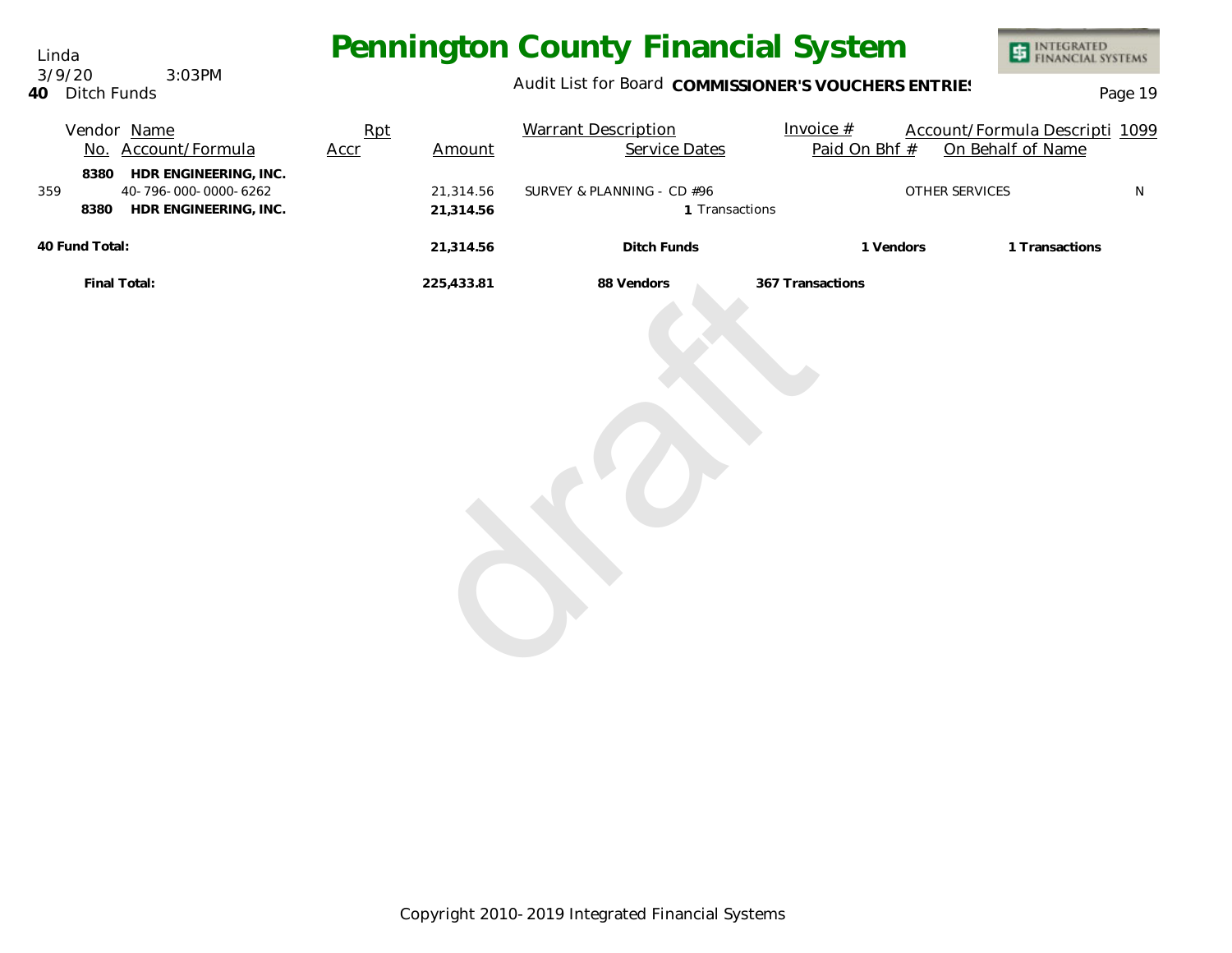| Linda  |               |                                        |                                                       |                                                        |              | Pennington County Financial System                   | INTEGRATED<br>FINANCIAL SYSTEMS<br>車 |
|--------|---------------|----------------------------------------|-------------------------------------------------------|--------------------------------------------------------|--------------|------------------------------------------------------|--------------------------------------|
| 3/9/20 | 3:03PM        |                                        |                                                       |                                                        |              | Audit List for Board COMMISSIONER'S VOUCHERS ENTRIES | Page 20                              |
|        | Recap by Fund | <b>Fund</b><br>$\mathbf{1}$<br>3<br>40 | <b>AMOUNT</b><br>144,670.38<br>59,448.87<br>21,314.56 | Name<br>County Revenue<br>Road & Bridge<br>Ditch Funds |              |                                                      |                                      |
|        |               | All Funds                              | 225,433.81                                            | Total                                                  | Approved by, |                                                      |                                      |
|        |               |                                        |                                                       |                                                        |              |                                                      |                                      |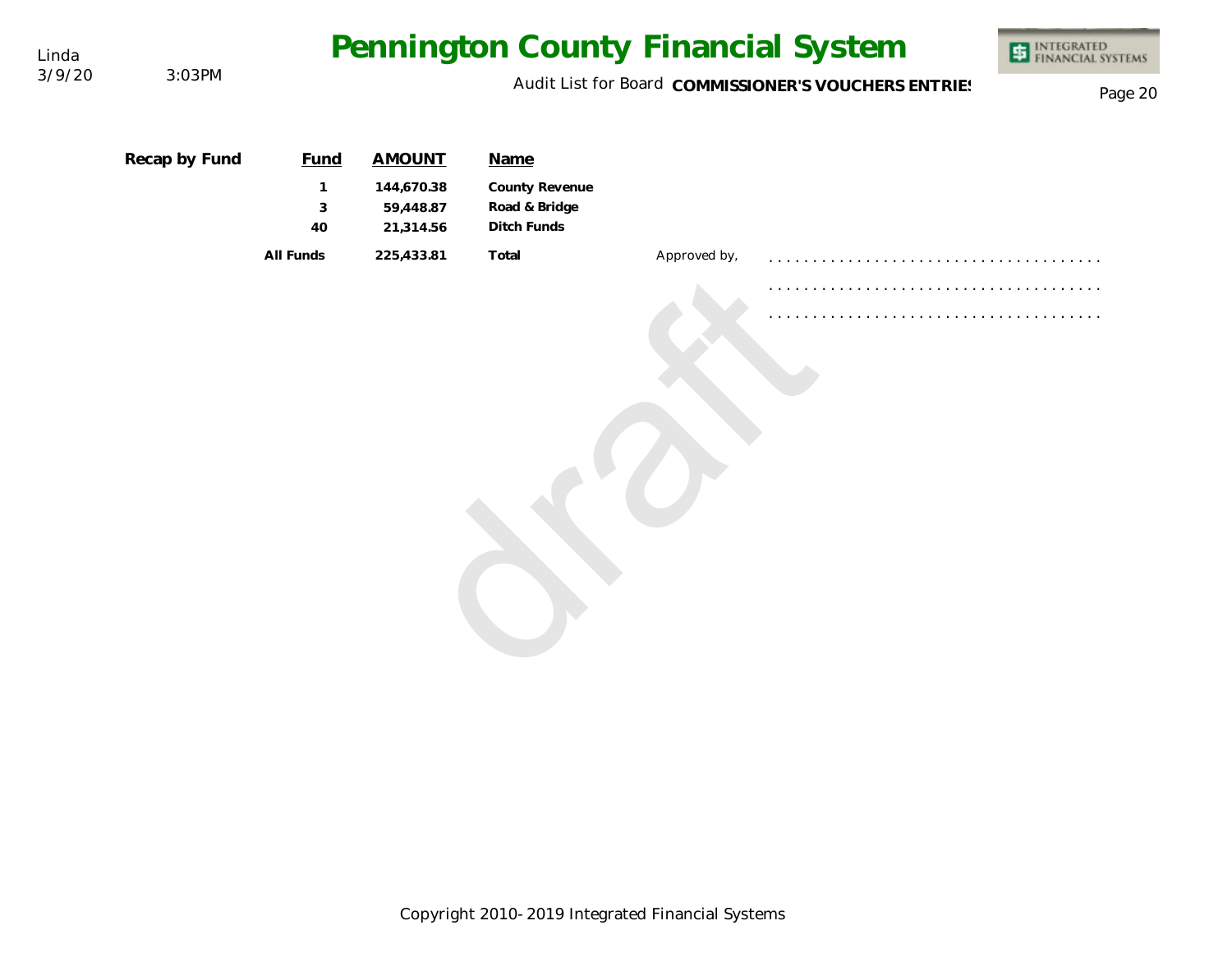| Jennifer                                  | Pennington County Financial System                                                                                         | <b>ET INTEGRATED</b><br>FINANCIAL SYSTEMS |
|-------------------------------------------|----------------------------------------------------------------------------------------------------------------------------|-------------------------------------------|
| 3/10/20<br>8:17AM                         | Audit List for Board COMMISSIONER'S VOUCHERS ENTRIES                                                                       | Page 1                                    |
| Print List in Order By:                   | 1 - Fund (Page Break by Fund)<br>$\overline{1}$<br>2 - Department (Totals by Dept)<br>3 - Vendor Number<br>4 - Vendor Name |                                           |
| Explode Dist. Formulas Y                  |                                                                                                                            |                                           |
| Paid on Behalf Of Name<br>on Audit List?: | ${\sf N}$                                                                                                                  |                                           |
| Type of Audit List:                       | D<br>D - Detailed Audit List<br>S - Condensed Audit List                                                                   |                                           |
| Save Report Options?:                     | $\mathsf{N}$                                                                                                               |                                           |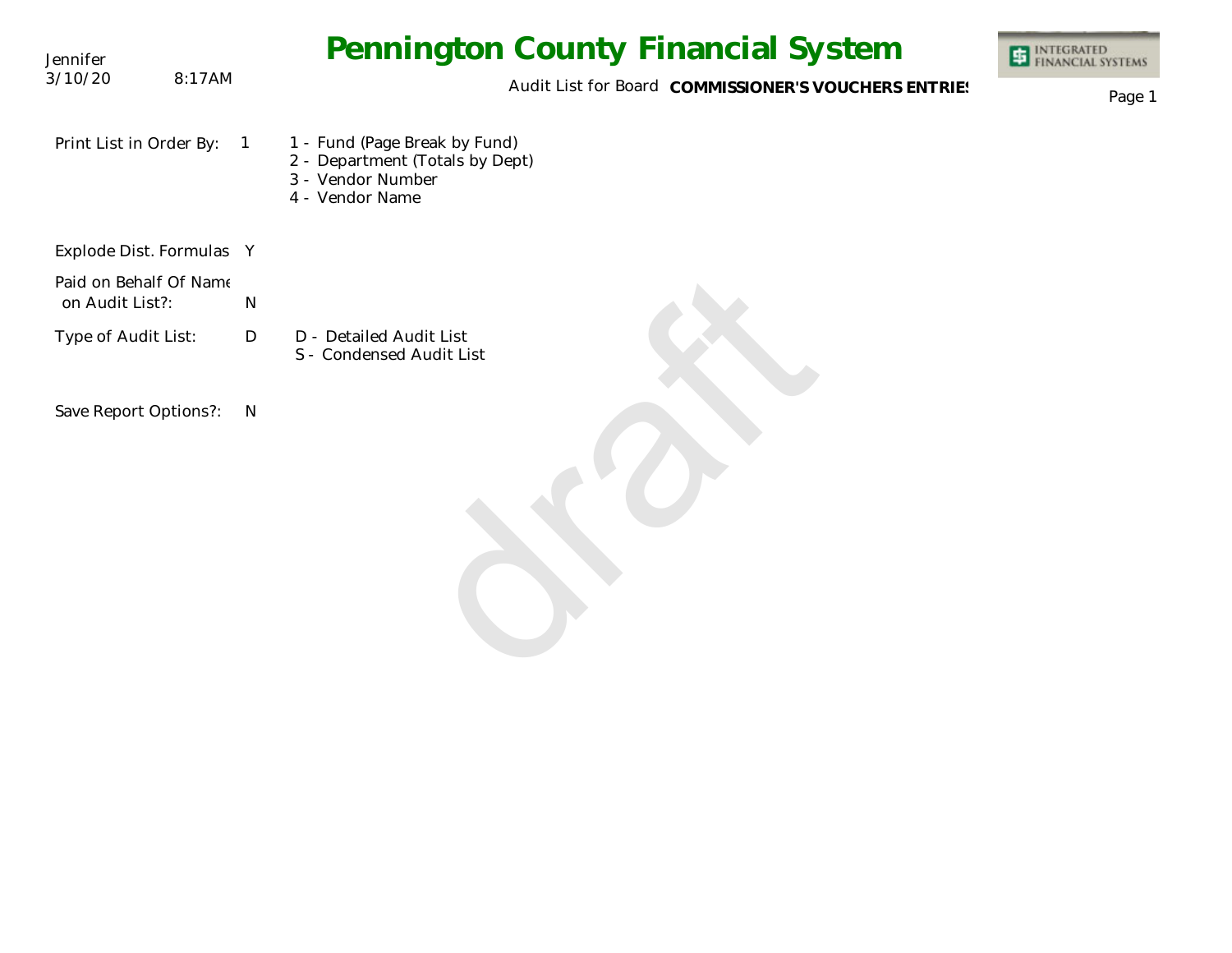

INTEGRATED<br>FINANCIAL SYSTEMS

**1** County Revenue

3/10/20 8:17AM

Jennifer

|    |       | Vendor Name<br>No. Account/Formula | Rpt<br>Accr | Amount   | Warrant Description<br>Service Dates | Invoice $#$<br>Paid On Bhf # | Account/Formula Descripti 1099<br>On Behalf of Name |   |  |
|----|-------|------------------------------------|-------------|----------|--------------------------------------|------------------------------|-----------------------------------------------------|---|--|
|    |       | 8352 HEMPEL/CODY                   |             |          |                                      |                              |                                                     |   |  |
| 42 |       | 01-003-000-0000-6103               |             | 75.00    | PER DIEM - GENERAL GOVT - TRF        | 21120                        | PER DIEMS - BOARD                                   | N |  |
| 43 |       | 01-003-000-0000-6103               |             | 100.00   | PER DIEM - CHAMBER - TRF             | 21320                        | PER DIEMS - BOARD                                   | N |  |
| 44 |       | 01-003-000-0000-6103               |             | 75.00    | PER DIEM - CHAMBER - TRF             | 22520                        | PER DIEMS - BOARD                                   | N |  |
|    | 8352  | HEMPEL/CODY                        |             | 250.00   | 3 Transactions                       |                              |                                                     |   |  |
|    | 10026 | JENSEN/DONALD J                    |             |          |                                      |                              |                                                     |   |  |
| 20 |       | 01-003-000-0000-6103               |             | 75.00    | PER DIEM - AIRPORT AUTH - TRF        | 21920                        | PER DIEMS - BOARD                                   | N |  |
| 21 |       | 01-003-000-0000-6103               |             | 100.00   | PER DIEM - LEC INT - TRF             | 22020                        | PER DIEMS - BOARD                                   | N |  |
| 22 |       | 01-003-000-0000-6103               |             | 100.00   | PER DIEM - INT, ATP - TRF, MC        | 22120                        | PER DIEMS - BOARD                                   | N |  |
| 23 |       | 01-003-000-0000-6103               |             | 100.00   | PER DIEM - INT, JTC - TRF            | 22420                        | PER DIEMS - BOARD                                   | N |  |
| 24 |       | 01-003-000-0000-6103               |             | 125.00   | PER DIEM - AMC - ST PAUL             | 22520                        | PER DIEMS - BOARD                                   | N |  |
| 25 |       | 01-003-000-0000-6103               |             | 125.00   | PER DIEM - AMC - ST PAUL             | 22620                        | PER DIEMS - BOARD                                   | N |  |
| 26 |       | 01-003-000-0000-6103               |             | 100.00   | PER DIEM - AMC - ST PAUL             | 22720                        | PER DIEMS - BOARD                                   | N |  |
| 16 |       | 01-003-000-0000-6103               |             | 100.00   | PER DIEM - DEED - ST PAUL            | 2420                         | PER DIEMS - BOARD                                   | N |  |
| 27 |       | 01-003-000-0000-6330               |             | 7.37     | MEAL - DEED - AT PAUL                | 2420                         | <b>TRAVEL &amp; EXPENSE</b>                         | N |  |
| 28 |       | 01-003-000-0000-6330               |             | 15.17    | MEAL - DEED - AT PAUL                | 2420                         | TRAVEL & EXPENSE                                    | N |  |
| 17 |       | 01-003-000-0000-6103               |             | 75.00    | PER DIEM - SWCD - TRF                | 2520                         | PER DIEMS - BOARD                                   | N |  |
| 18 |       | 01-003-000-0000-6103               |             | 100.00   | PER DIEM - ATP - MCINTOSH            | 2620                         | PER DIEMS - BOARD                                   | N |  |
| 19 |       | 01-003-000-0000-6103               |             | 75.00    | PER DIEM - HWY COMM - TRF            | 2720                         | PER DIEMS - BOARD                                   | N |  |
|    | 10026 | JENSEN/DONALD J                    |             | 1,097.54 | 13 Transactions                      |                              |                                                     |   |  |
|    |       | 19343 LARSON/MELISSA               |             |          |                                      |                              |                                                     |   |  |
| 29 |       | 01-251-000-0000-6330               |             | 10.14    | MEAL - TRANSPORT REIMBURSE           | 21120                        | TRAVEL & EXPENSE                                    | N |  |
| 30 |       | 01-251-000-0000-6330               |             | 8.89     | MEAL - TRANSPORT REIMBURSE           | 21920                        | TRAVEL & EXPENSE                                    | N |  |
| 41 |       | 01-251-000-0000-6330               |             | 5.35     | MEAL - TRANSPORT REIMBURSE           | 22520                        | TRAVEL & EXPENSE                                    | N |  |
|    | 19343 | LARSON/MELISSA                     |             | 24.38    | 3 Transactions                       |                              |                                                     |   |  |
|    |       | 12323 LAWRENCE/BRUCE               |             |          |                                      |                              |                                                     |   |  |
| 32 |       | 01-003-000-0000-6103               |             | 75.00    | PER DIEM - BUILDING COMM - TRF       | 21820                        | PER DIEMS - BOARD                                   | N |  |
| 33 |       | 01-003-000-0000-6103               |             | 75.00    | PER DIEM - HSEHOLD HAZ - BAGLEY      | 21920                        | PER DIEMS - BOARD                                   | N |  |
| 34 |       | 01-003-000-0000-6103               |             | 125.00   | PER DIEM - AMC - ST PAUL             | 22520                        | PER DIEMS - BOARD                                   | N |  |
| 35 |       | 01-003-000-0000-6103               |             | 125.00   | PER DIEM - AMC - ST PAUL             | 22620                        | PER DIEMS - BOARD                                   | N |  |
| 36 |       | 01-003-000-0000-6103               |             | 100.00   | PER DIEM - AMC - ST PAUL             | 22720                        | PER DIEMS - BOARD                                   | N |  |
| 31 |       | 01-003-000-0000-6103               |             | 75.00    | PER DIEM - NWRECB MTG - TRF          | 2520                         | PER DIEMS - BOARD                                   | N |  |
|    | 12323 | LAWRENCE/BRUCE                     |             | 575.00   | 6 Transactions                       |                              |                                                     |   |  |
|    | 12324 | LOVLY/DAVID                        |             |          |                                      |                              |                                                     |   |  |
| 40 |       | 01-251-000-0000-6330               |             | 6.46     | MEAL - TRANSPORT REIMBURSE           | 22420                        | <b>TRAVEL &amp; EXPENSE</b>                         | N |  |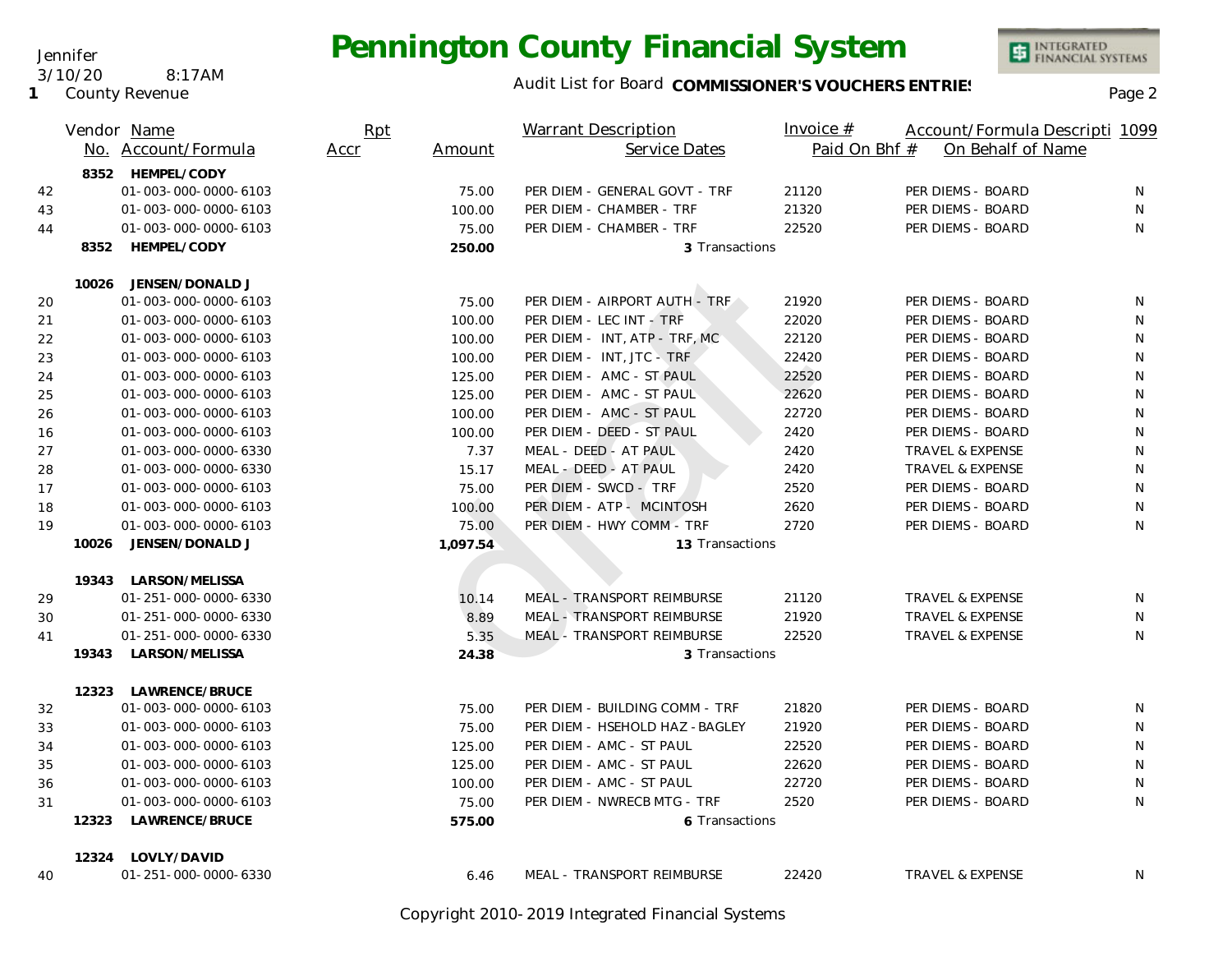Audit List for Board COMMISSIONER'S VOUCHERS ENTRIES<br>Page 3

INTEGRATED<br>FINANCIAL SYSTEMS

|                |                      | Vendor Name<br>No. Account/Formula | Rpt<br>Accr | Amount         | Warrant Description<br>Service Dates | Invoice $#$<br>Paid On Bhf # |                             | Account/Formula Descripti 1099<br>On Behalf of Name |    |
|----------------|----------------------|------------------------------------|-------------|----------------|--------------------------------------|------------------------------|-----------------------------|-----------------------------------------------------|----|
|                | 12324<br>LOVLY/DAVID |                                    |             | 6.46           | 1 Transactions                       |                              |                             |                                                     |    |
|                | 16362                | PETERSON/NEIL                      |             |                |                                      |                              |                             |                                                     |    |
| 12             |                      | 01-003-000-0000-6103               |             | 75.00          | PER DIEM - HWY COMM - TRF            | 22020                        | PER DIEMS - BOARD           |                                                     | N  |
| 13             |                      | 01-003-000-0000-6103               |             | 125.00         | PER DIEM - AMC - ST PAUL             | 22520                        | PER DIEMS - BOARD           |                                                     | N  |
| 14             |                      | 01-003-000-0000-6103               |             | 125.00         | PER DIEM - AMC - ST PAUL             | 22620                        | PER DIEMS - BOARD           |                                                     | N  |
| 15             |                      | 01-003-000-0000-6103               |             | 100.00         | PER DIEM - AMC - ST PAUL             | 22720                        | PER DIEMS - BOARD           |                                                     | N  |
| 10             |                      | 01-003-000-0000-6103               |             | 75.00          | PER DIEM - SWCD MTG - TRF            | 2620                         | PER DIEMS - BOARD           |                                                     | N  |
| 11             |                      | 01-003-000-0000-6103               |             | 75.00          | PER DIEM - HWY COMM - TRF            | 2720                         | PER DIEMS - BOARD           |                                                     | N  |
|                | 16362                | PETERSON/NEIL                      |             | 575.00         | 6 Transactions                       |                              |                             |                                                     |    |
|                | 20403                | THIBERT/ALEX                       |             |                |                                      |                              |                             |                                                     |    |
| 38             |                      | 01-251-000-0000-6330               |             | 11.81          | MEAL - TRANSPORT REIMBURSE           | 3220                         | <b>TRAVEL &amp; EXPENSE</b> |                                                     | N. |
| 37             |                      | 01-251-000-0000-6330               |             | 20.00          | MEAL - TRANSPORT REIMBURSE           | 3320                         | <b>TRAVEL &amp; EXPENSE</b> |                                                     | N  |
| 39             |                      | 01-251-000-0000-6330               |             | 7.94           | MEAL - TRANSPORT REIMBURSE           | 3520                         | TRAVEL & EXPENSE            |                                                     | N  |
|                | 20403                | THIBERT/ALEX                       |             | 39.75          | 3 Transactions                       |                              |                             |                                                     |    |
|                | 20307                | TVEITBAKK/DARRYL                   |             |                |                                      |                              |                             |                                                     |    |
| 8              |                      | 01-003-000-0000-6103               |             | 75.00          | PER DIEM - LEC MTG - TRF             | 21720                        | PER DIEMS - BOARD           |                                                     | N  |
| 3              |                      | 01-003-000-0000-6103               |             | 75.00          | PER DIEM - BUILD COMM - TRF          | 21820                        | PER DIEMS - BOARD           |                                                     | N  |
| 4              |                      | 01-003-000-0000-6103               |             | 75.00          | PER DIEM - AIRPORT AUTH - TRF        | 21920                        | PER DIEMS - BOARD           |                                                     | N. |
| 5              |                      | 01-003-000-0000-6103               |             | 75.00          | PER DIEM - NWRL BRD MTG - TRF        | 22020                        | PER DIEMS - BOARD           |                                                     | N  |
| 9              |                      | 01-003-000-0000-6103               |             | 125.00         | PER DIEM - AMC - ST PAUL             | 22520                        | PER DIEMS - BOARD           |                                                     | N  |
| 6              |                      | 01-003-000-0000-6103               |             | 125.00         | PER DIEM - AMC - ST PAUL             | 22620                        | PER DIEMS - BOARD           |                                                     | N  |
| $\overline{7}$ |                      | 01-003-000-0000-6103               |             | 100.00         | PER DIEM - AMC - ST PAUL             | 22720                        | PER DIEMS - BOARD           |                                                     | N  |
| $\mathbf{1}$   |                      | 01-003-000-0000-6103               |             | 100.00         | PER DIEM - DEED MTG - ST PAUL        | 2420                         | PER DIEMS - BOARD           |                                                     | N  |
| 2              |                      | 01-003-000-0000-6103               |             | 75.00          | PER DIEM - AGING MTG - TRF           | 2520                         | PER DIEMS - BOARD           |                                                     | N  |
|                | 20307                | TVEITBAKK/DARRYL                   |             | 825.00         | 9 Transactions                       |                              |                             |                                                     |    |
| 1 Fund Total:  |                      |                                    | 3,393.13    | County Revenue |                                      | 8 Vendors                    | 44 Transactions             |                                                     |    |
| Final Total:   |                      |                                    | 3,393.13    | 8 Vendors      | 44 Transactions                      |                              |                             |                                                     |    |

Jennifer 3/10/20 8:17AM

**1** County Revenue